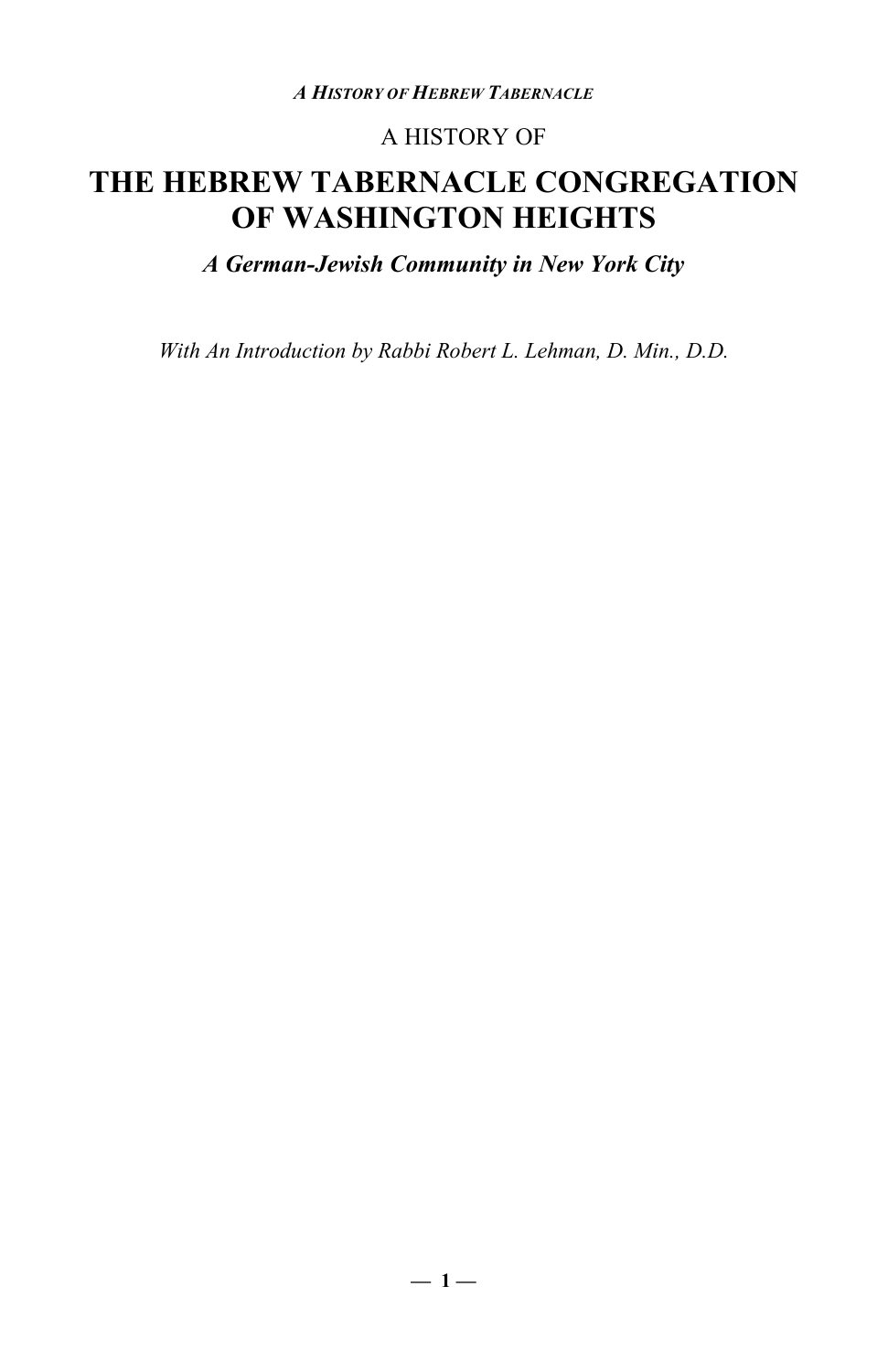### **THANK YOU**

Many individuals have contributed toward making this project possible, not the least of which were those who helped with their financial contributions. They gave "in honor" as well as "in memory" of individuals and causes they held dear. We appreciate their gifts and thank them in the name of the congregation.

R.L.L.

### **IN MEMORY OF**

MY DEAR ONES by Mrs. Anna Bondy TESSY & MAX BUCHDAHL by their loved ones, Mr. and Mrs. Ernst Grumbacher HERBERT KANN by his wife, Mrs. Lore Kann FRED MEYERHOFF by his wife, Mrs. Rose Meyerhoff ILSE SCHLOSS by her husband, Mr. Kurt J. Schloss JULIUS STERN by his wife, Mrs. Bella Stern ROBERT WOLEMERINGER by his wife, Mrs. Friedel Wollmeringer

### **IN HONOR OF**

AMY, DEBORAH & JOSHUA BAUML by their grandmother, Mrs. Elsa Bauml the CONGREGATION by Mrs. Gerda Dittman, Mr. & Mrs. Paul Ganzman, Ms. Bertha Kuba, Mr. & Mrs. Nathan Maier, Mrs. Emma Michel, Mrs. Ada Speyer (deceased 1984), Mrs. Joan Wickert MICHELLE GLASER and STEVEN GLASER by their grandmother, Mrs. Anna Bondy RAQUEL and RUSSELL PFEFFER by their grandparents, Mr. and Mrs. Rudolph Oppenheimer HANNA ROTHSTEIN by her friend, Mrs. Stephanie Goldmann and by two donors who wish to remain anonymous

 $-2-$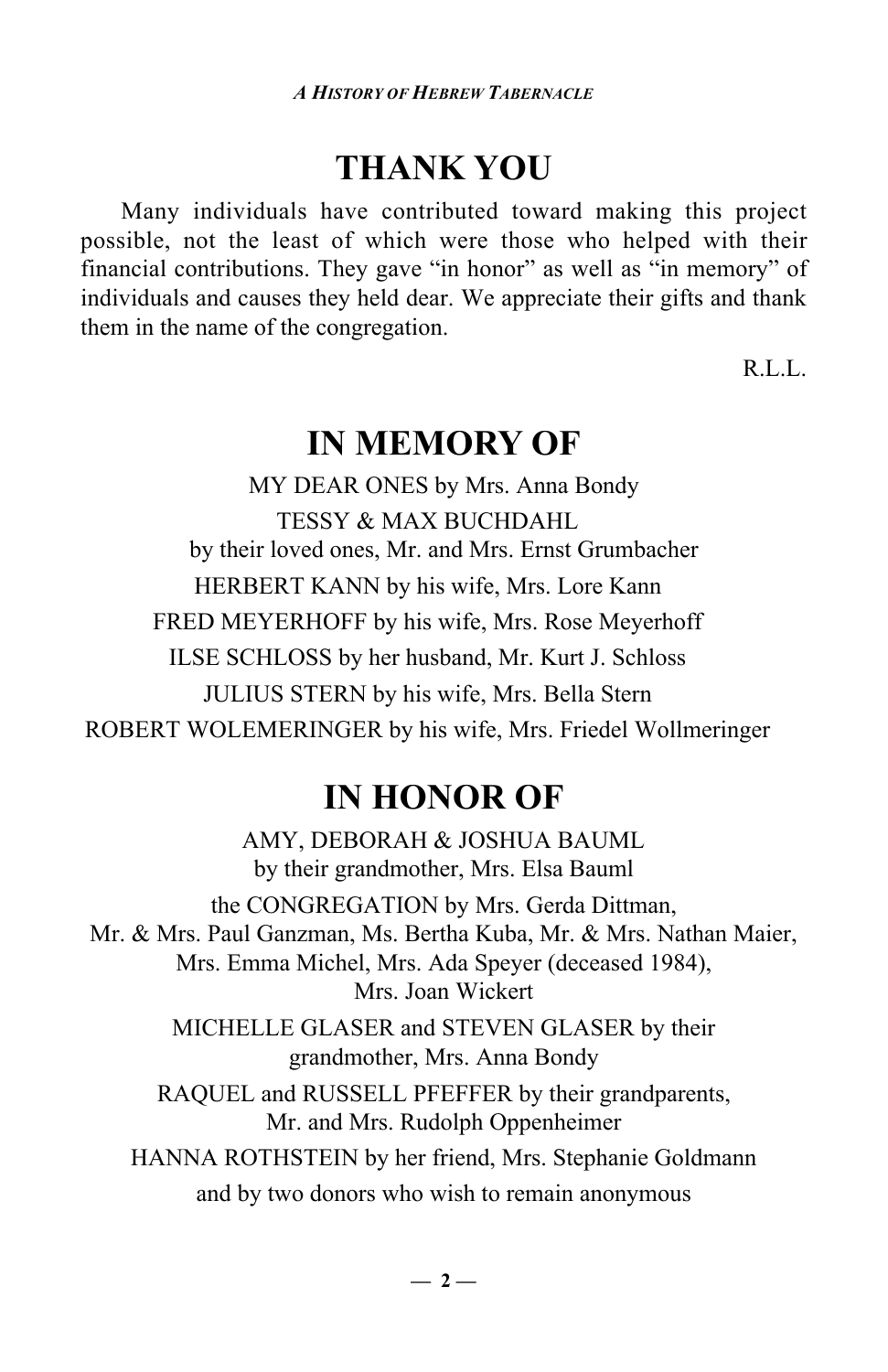## **INTRODUCTION**

Several factors were instrumental in the writing of this history of our congregation. All of them, in one way or another, highlighted the fact that this generation, which had made our Hebrew Tabernacle a force to be reckoned with in Liberal Judaism, was advancing in years. With the encouragement of our present and immediate past presidents: MR. PAUL A. KOHLMANN and MR. ERNEST HARTOG, as well as the present and immediate past treasurers: MRS. GERTRUDE MAIER and MR. RICHARD FEIST, we felt obligated to set on paper the spirit and events which contributed to give this special group of Jews a new, vibrant spiritual home, one which appreciated their needs and could cater to their religious feelings. The Hebrew Tabernacle Congregation has served New York Jewry for over seventy-five years; for the past forty-five years, it has been a source of strength, solace and peace to those who fled the Holocaust and came to America as immigrants.

Some of the factors which focused on a need for a written history are easily identified: first, Cantor Henry Ehrenberg who had served our congregation for thirty-five years, chose to retire in 1977. It was a traumatic event for the congregational family and the loss was deeply felt by all. In addition to the leadership qualities now lost, and the beautiful voice no longer to be heard in song and prayer, there was the psychological aspect to be considered: if our Cantor had chosen to retire, what of the congregant himself? He too was getting on in years; a new generation was growing up to succeed him. It was for this group of retirees, of Senior Citizens, who were always active members but had now chosen to step to the sidelines, that this History was to be written.

The second vital incident was the observance in 1978 of the fortieth anniversary of Kristallnacht; this was coupled in our congregation with the publication of a book, "Reflections on the Holocaust", written by Rosalyn Manowitz. The stories published in this volume focused on the issue that this was, indeed, a unique generation which had a particular story to tell. It ought not go unnoticed.

But there was a third event which highlighted the need to bring together the basic facts of our Temple's existence: the seventy-fifth anniversary celebration of our congregation in 1982. In connection with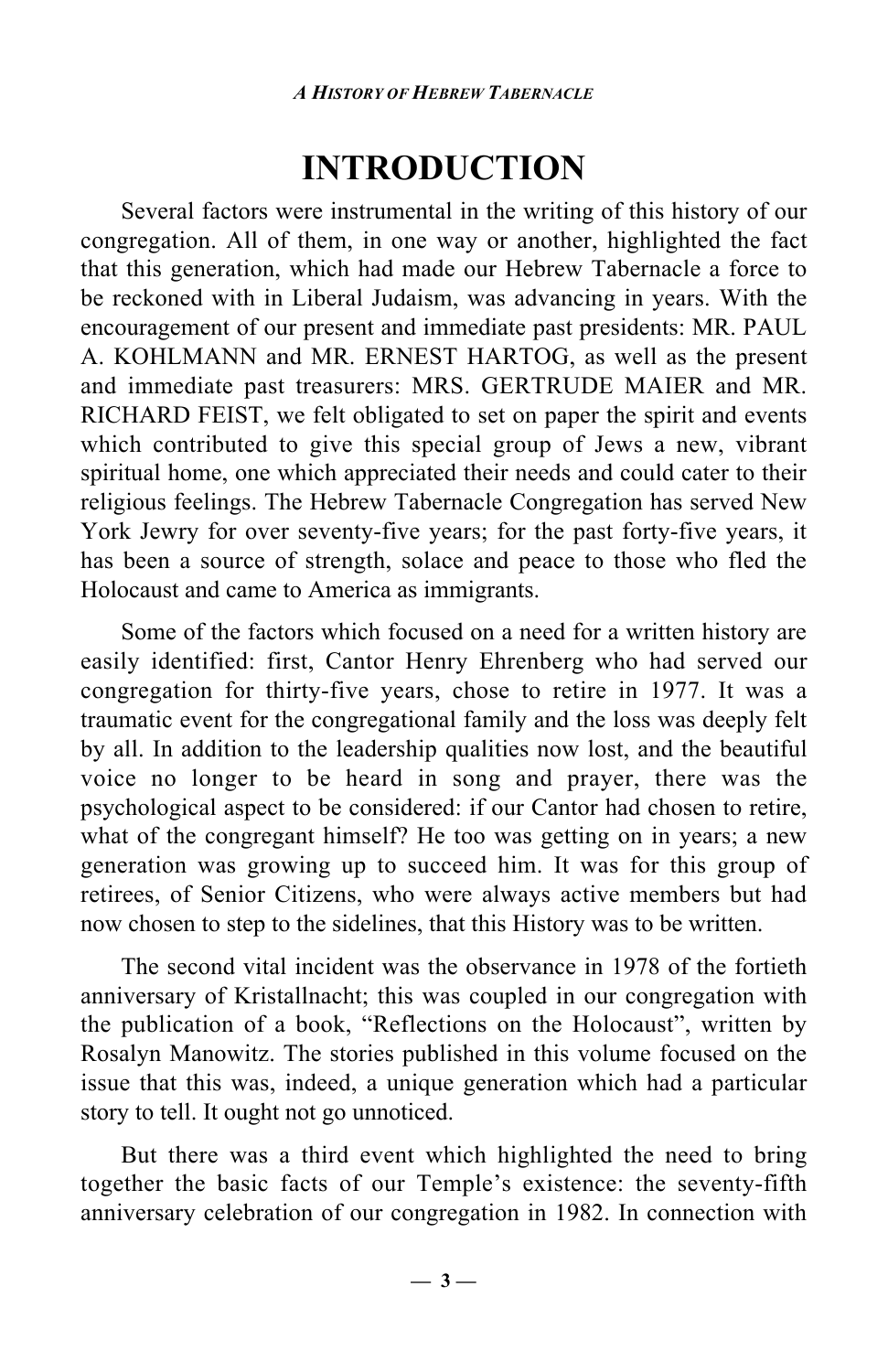this observance, the congregation issued a special Journal within which was contained an outline of our history. Much of this work was based on readings and personal interviews with leading personalities of the congregational family; the article was written by a committee which included Mrs. Joan Taub, Mr. John Frolich, Mrs. Rosalyn Manowitz, Cantor Fred Herman and myself. In conjunction with the seventy-fifth anniversary, this writer also prepared a slide presentation of the congregation's history, based in great measure on the original books of minutes of our Board of Trustees. Special emphasis was given to the first five years of the Tabernacle's existence, 1906-1911. This material also drew on an unpublished manuscript by a son of the congregation, Rabbi Peter H. Grumbacher, which he wrote for a course at Hebrew Union College, Cincinnati, Ohio. Again, the point was obvious to all: the fragments of history now extant ought to be brought together in a major work which would make our congregants proud of their heritage and assure them their place in history, both as individuals and as a religious community.

These were the basic motivations. In addition, we felt it ought to be noted that a congregation such as ours, which had in its three-quarter century of existence given six of its young men to the American rabbinate, ought to be remembered in greater measure than just fragments of data scattered around the country. The six rabbis, five of whom are still alive and actively engaged in congregational work, are: Rabbis Gustav Buchdahl of Baltimore, Md., Murray Blackman of New Orleans, La., Jay Brickman of Milwaukee, Wi., Peter H. Grumbacher of Wilmington, De., and this writer. The sixth, Rabbi Myron Weingarten, died in 1955.

Perhaps a personal note would lead to an understanding of our congregation. I have been a rabbi for more than thirty years, twenty-nine of those in service to the Hebrew Tabernacle. I recall this episode, which relates to our place in history and which occurred forty-five years ago, as if it were yesterday. My parents and I wanted a Synagogue where my Bar Mitzvah might properly be celebrated; we sought a spiritual home rather than a place of opulence. Of course, as recent refugees, the funds for a Bar Mitzvah, even the basic instruction, were non-existent. The officials of the congregation struck the following agreement with my parents: the Bar Mitzvah would be "free" with the understanding that one day soon,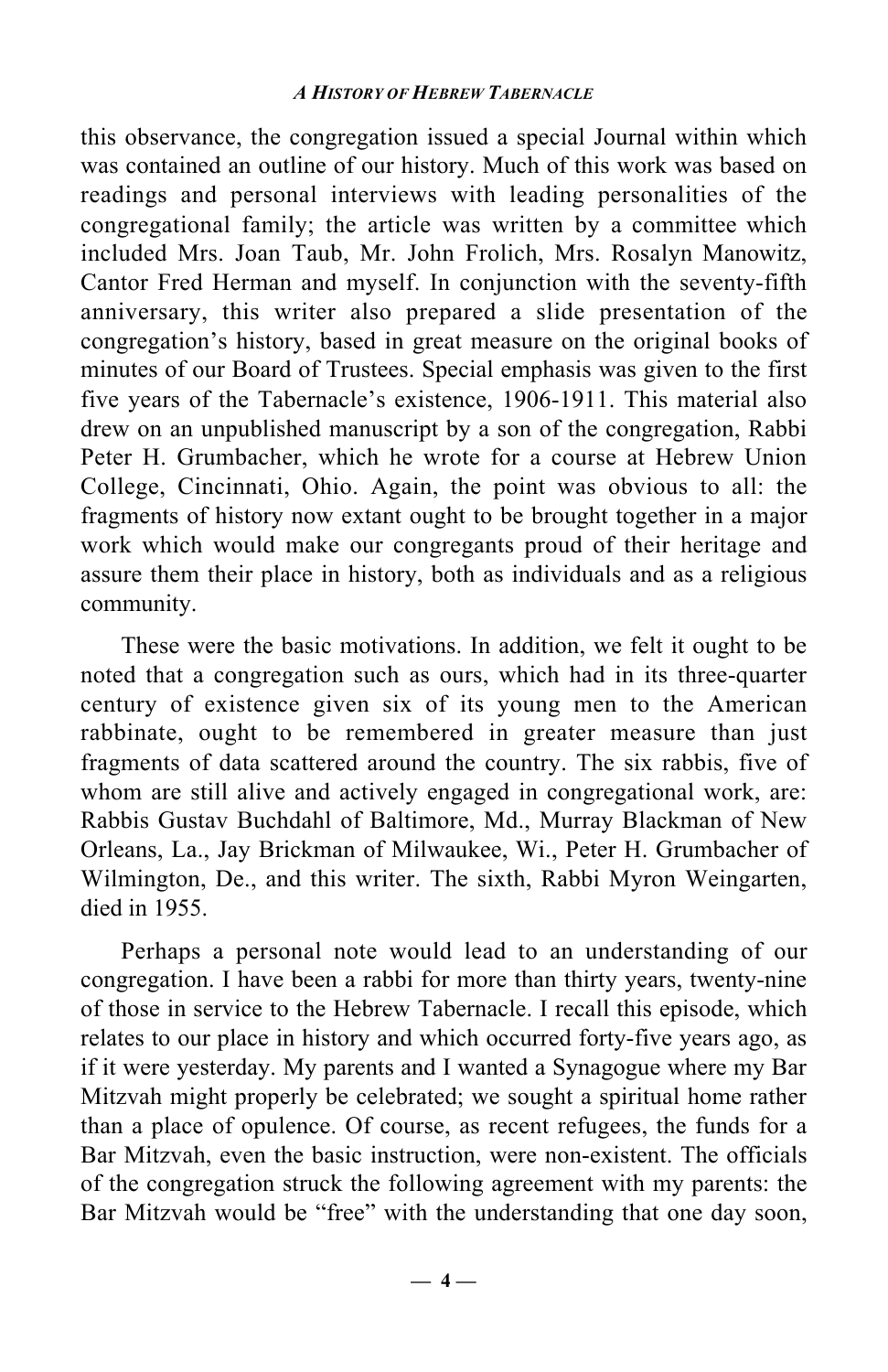when the family could afford it, we would join the Temple as members. Both sides kept to that agreement as did other families in the same situation. What was most significant was the idea that all manner of people: rich and poor, American born and emigrees, the average and influential, could come to our Temple and be greeted for what they were rather than for what they had. This is a policy still followed at our Temple: all who are in need may come to our door and be welcome; no person has ever been refused the services of our congregation for lack of funds. The poor, the hungry, the needy have found here a receptive spirit to the needs and pain that afflict them. Countless programs have been conducted at our Temple over the years which have served this constituency; be they Jewish or not, it made no difference. We helped to rebuild cemeteries in Europe, we presented one of our Torah scrolls to the Israeli Army, we brought over to these shores a Vietnamese boat family, we participate in city wide programs for the hungry and needy, we gave aid to the refugees of our own people who fled Russia and Ethiopia. With our history, we know of their need for freedom. As a congregation, we stand ready to serve those who come to our door in genuine search. The task of the Jew is not to save the world but to save one fellow human being!

The plight of our own generation of Jews, predominantly those who fled the Nazi forces in the late 1930's and early 1940's, was brought home to me in a dissertation which I wrote as part of a doctoral program in conjunction with the Isabella Geriatric Center. Once again, the age factor was brought into focus; our people were not the Senior Citizens of the glossy magazine ads but were in the process of entering the "Homes" in which many were to spend the remainder of their lives. For them, also, this history and its many strands had to be tied together, be written down, be published.

The task of combining the narrative, the minutes and fragments of this project was worked on by both John H. Frolich and Joan Taub. Mrs. Taub also did the final editing. But, the extent of our history required the services of a professional historian and, as a consequence, in 1984 the task was given to Ms. Evelyn Ehrlich.

This History represents her work: she was ably assisted, in the typing of many of the Minutes and revisions, by Mrs. Gretel Wolff. We of the official family are grateful to all who in some way participated in this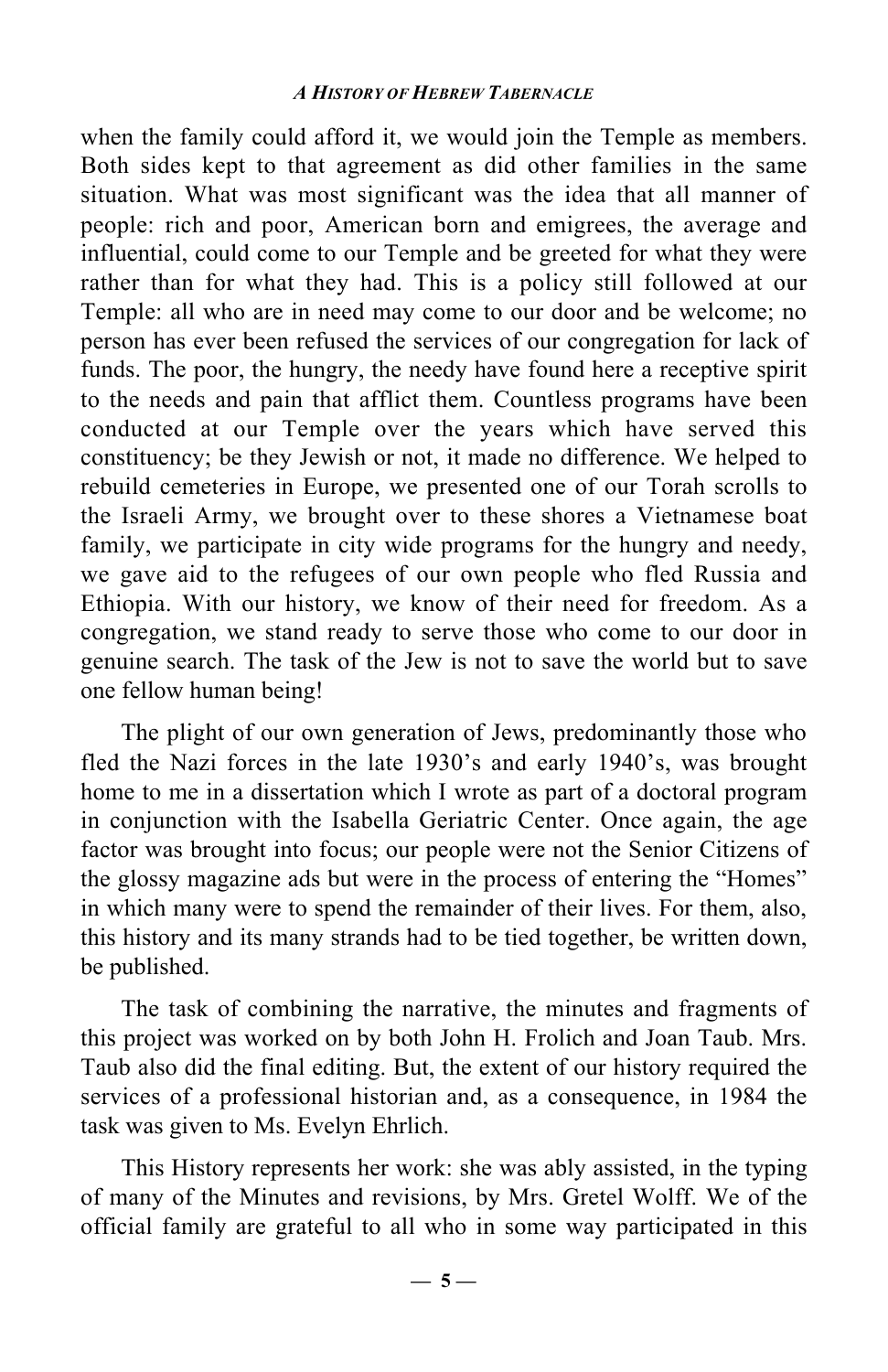venture; because of their help and the support of countless others, this congregation endures. It will continue to be a source for good and for strength in our community.

The likes of this generation shall not so easily pass our way again.

Robert L. Lehman, D. Min., D.D. Rabbi

December 8, 1985 25 Kislcv 5746 CHANUKAH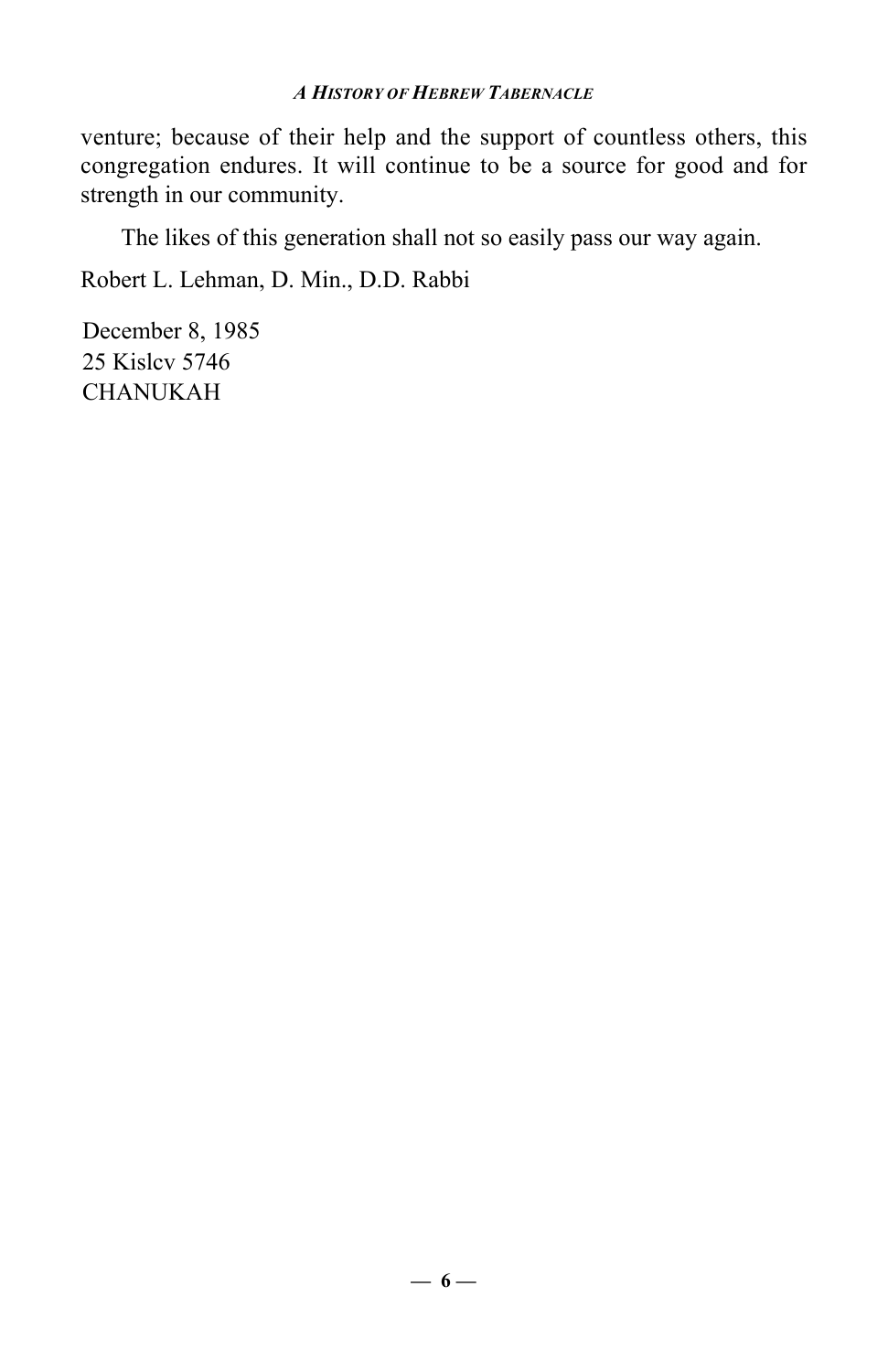# **ACKNOWLEDGEMENTS**

It is my pleasure to thank the Officers and Members of the Hebrew Tabernacle Congregation who have made this publication possible. My special gratitude belongs to those who gave graciously of their time and shared with me their memories of the temple.

This booklet would not exist today were it not for Rabbi Robert L. Lehman. He originated the idea for this project and supervised its realization throughout the various stages. His comments regarding style and content are greatly appreciated.

I am indebted to my students from the Open Mind Group, through whom I have gained a personal understanding of the German Jewish experience in America, and to the American Federation of Jews from Central Europe, Inc., for granting me access to their Archives.

In addition, I should like to thank Messrs. Gustav Buchdahl, Henry Ehrenberg, Richard Feist, Harry H. Frolich, Ernest Hartog, Nathan Maier, Kurt J. Schloss, Mrs. Ursula Kohlmann and Mrs. Ella Maier for their comments on the first draft of this monograph.

My gratitude also belongs to Mrs. Gretel Wolff for the care with which she typed passages from the Minute Book of the Hebrew Tabernacle, and to Mrs. Joan Taub for her conscientious editing.

Credit is due to the American Jewish Archives at Hebrew Union College in Cincinnati for procuring copies of the pertinent records.

Last but not least, I wish to express my gratitude to the congregation of the Hebrew Tabernacle who, in entrusting me with such a task, have given me an opportunity to deepen my knowledge of American Jewish history in general, and German Jews in particular.

**E.E.**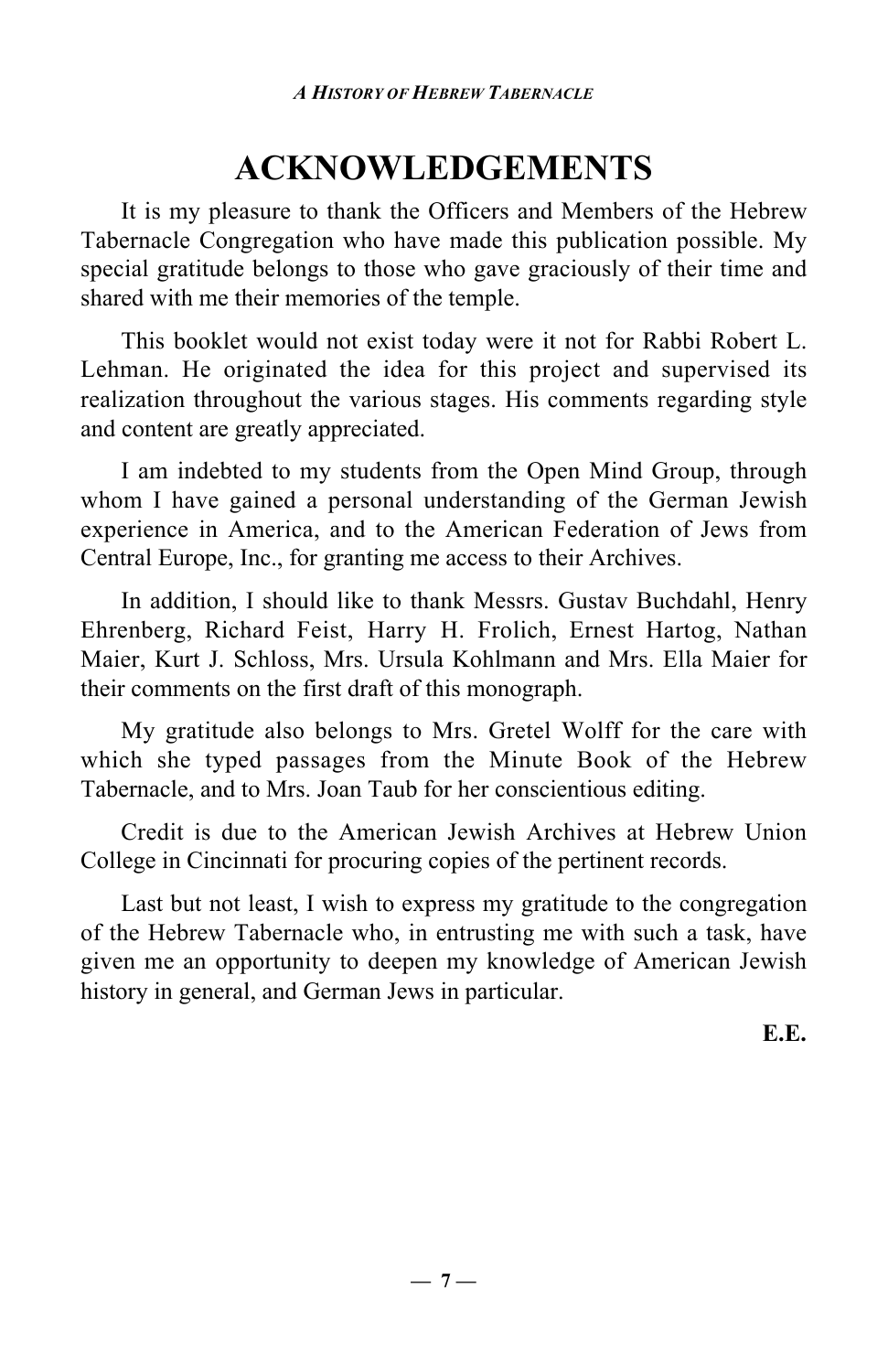### *Chapter I:*

### **JEWISH HARLEM**

When, on May 8th in 1906, the trustees of the Hebrew Tabernacle Association met in the apartment of Dr. Edward Lissman at 133 West 113th Street to discuss the incorporation procedure of their organization, the Hebrew Tabernacle had already been in existence for almost eight months. Its founders, the Reverend Dr. Lissman and Mr. Adolph Schwarzbaum had opened a Sunday School in the early fall of 1905, "for within the environs of East and West Harlem, thousands of Hebrew children are left to wander aimlessly about the streets without any instruction in Jewish ethics<sup>"1</sup>

Harlem, today a symbol of urban decay, neglect, poverty and crime, was at the turn of the century a desirable neighborhood in which to live. Within its boundaries it harbored many ethnic groups, which, although sharing certain neighborhoods, had yet basically staked out their own areas of settlement. The Irish and Germans populated the mixed tenement, brownstone and apartment house section west of Lexington Avenue, while a "Little Italy" developed in the tenement section bordered by the Harlem river and Third Avenue between 105th and 120th Streets. In this area, around Jefferson Park, there exists still today an Italian enclave which nourishes due to its communal spirit and an exceptional ability to protect itself. Last but no least, East European Jews in ever-increasing numbers left the Lower East Side, where they had first settled upon coming to the "Golden Land", and moved uptown in search for more pleasant surroundings with more humane living quarters and better educational facilities for their children.

Various factors contributed to make Harlem, until the 1880's an area with an almost suburban character, the natural choice for those immigrants trying to move up the ladder of Americanization and material advancement. In the late 1890's a feverish building activity started. It was caused partly by the expectation of improved rapid transit facilities that were to make Central Harlem more accessible to downtown, a partly by the demand of a growing number of well-to-do members of the immigrant community who could afford to leave their congested quarters on the Lower East Side.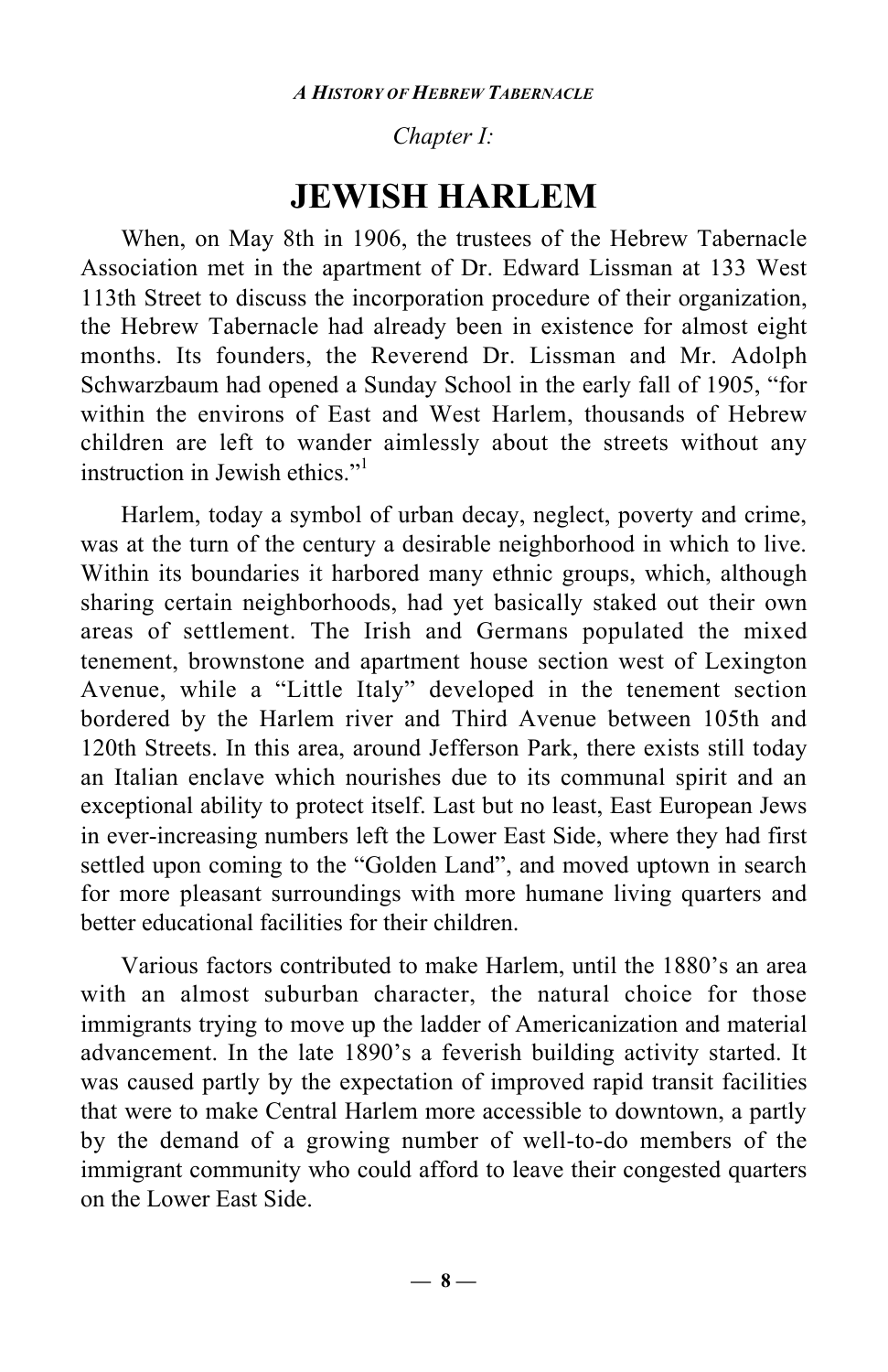A housing shortage on the Lower East Side and the unabated stream of Jewish immigrants pouring into the country forced even less wellheeled immigrants to search for new neighborhoods. The expansion of the transit net opened up whole new areas, formerly inaccessible to the sweatshop worker. The rapid mass transportation system enabled him to choose living accommodations further away from his work place.

Ultimately, tens of thousands of immigrant Jewish families relocated from the Lower East Side to Brownsville, Williamsburg, and Harlem. By 1910, Harlem was the home of the second largest concentration of immigrant East European Jews in the United States.<sup>2</sup>

Since German Jews had come earlier in the century to the United States, they were already in the 1880's in the economic position to make the move uptown. In the first decade of the twentieth century we find in Harlem a conglomeration of well-established German Jewish families, prestigious American-born Jews, some with a genealogy dating to the pre-Revolutionary War, and East European Jews, both well-to-do and poor.

Often the point has been made that the Jewish people survived the destruction of their homeland and the ensuing dispersion due to the fact that their real homeland, namely the Bible, was portable. An additional factor should be mentioned which contributed a great deal of Jewish survival. Wherever Jews settled throughout the centuries, a highly developed network of communal structures was characteristic. The Lower East Side was no exception. It was a place teeming with charitable organizations, educational and cultural societies, political groups, and religious centers. Once the inhabitants left the ghetto to relocate to various new areas throughout the city, they for the most part took these organizations with them. However, the move was not always successful. Some organizations, while they fulfilled specific needs on the Lower East Side, were out of place in the immigrants' new surroundings. The immigrant had changed. He was no longer the "greenhorn" to whom the American ways had seemed strange. He was well on his way to becoming an American, and to his children, the products of American public schools, stories from the "old country" had indeed become just stories.

At one time the many little *landsmanshaft*-type organizations had

**— 9 —**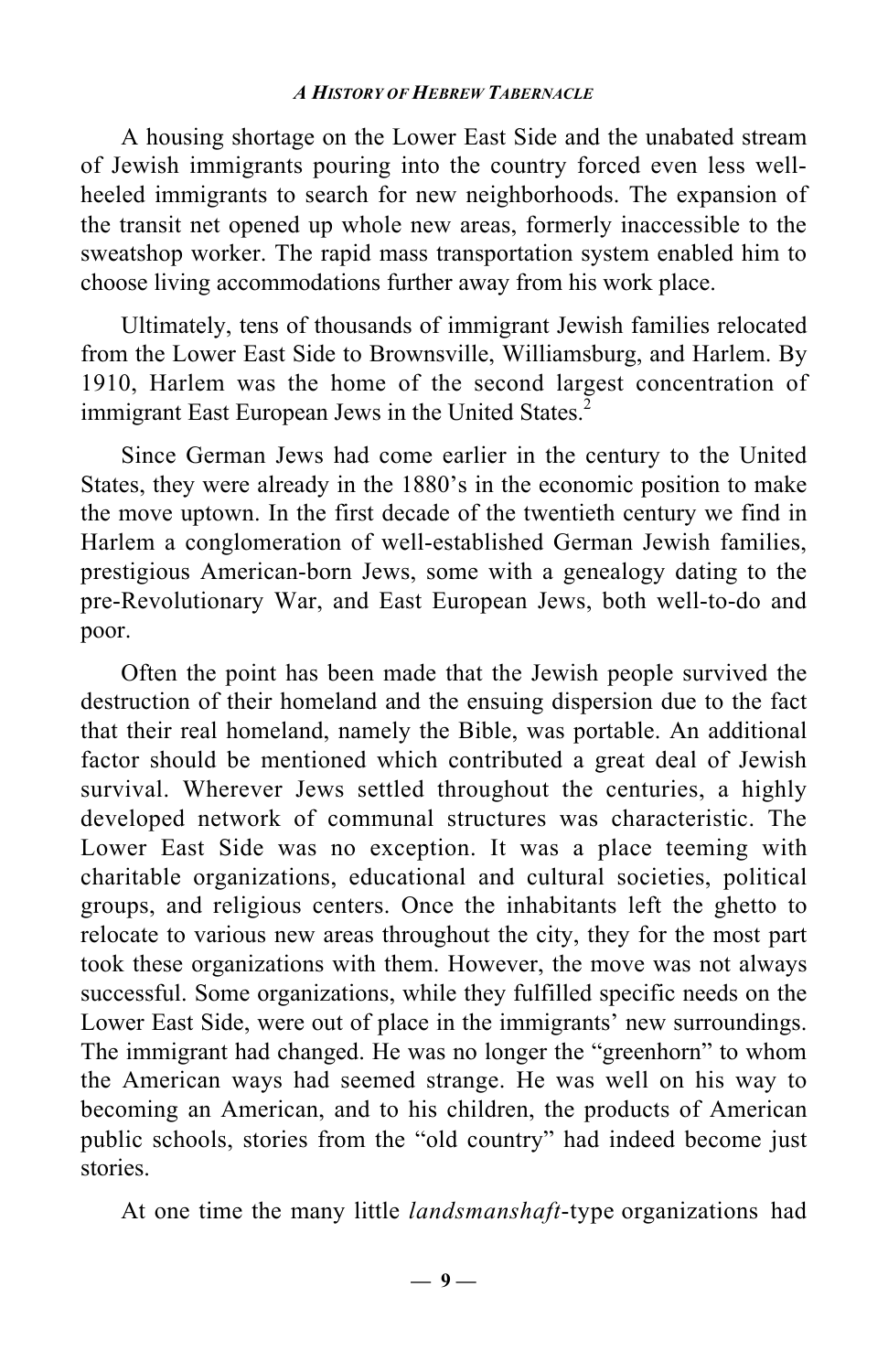played an important role in the immigrants' lives. They recreated an atmosphere of a type of life as one had known it in Europe. While the immigrant struggled to care for his and his family's daily existence, and lived in a precarious and often violent world, his social and spiritual needs found a mooring in these *landsmanshaftn.* Any downtrodden sweatshop worker could turn into a highly respected individual within the walls of the *landsmanshaft,* which in many cases was organized along economic, urban and rural lines. For the established American Jewish organizations the immigrant was at best the object of charity efforts, at worst an outlandish creature one stayed as far away from as possible. Here, then, the various *landsmanshaftn* achieved the task of supplying the immigrant with the emotional and spiritual support necessary to face the grim realities of everyday life in the new country. Once the immigrant had overcome the first difficulties of adjustment, and even reached the point when he was ready to leave the ghetto, the *landsmanshaftn* in most cases had become superfluous. The move signified a new stage in the life of the former immigrant with new demands, and the old organizations, if they wanted to survive, had to be ready to address these new challenges.

One segment of the transplanted Jewish Community in Harlem strived to build a second ghetto community modeled after Lower East Side ideas and institutions. The majority of the Harlem Jews, however, rejected these, in their eyes, old-world and ghetto values. They were committed to rapid acculturation, to joining the American mainstream. Judaism, which in many cases they equated with the outdated ghetto culture, had become an encumbrance.

The road which led to this juncture had been long. With the dawn of modern times, but especially due to the changes following the French Revolution, the centuries-old Jewish way of life had come to an end. As Europe changed into a modern industrial society based on equality before the law, the existence of particular groups and classes ceased, as they all became citizens of their respective states. In the Jewish case, this translated into the termination of their status as a separate, quasiindependent entity. In exchange for citizenship, Jews were expected to give up their autonomy which until now had permitted them to handle their own affairs in legal, educational and religious matters. This independence during the emancipation period came to be brandished by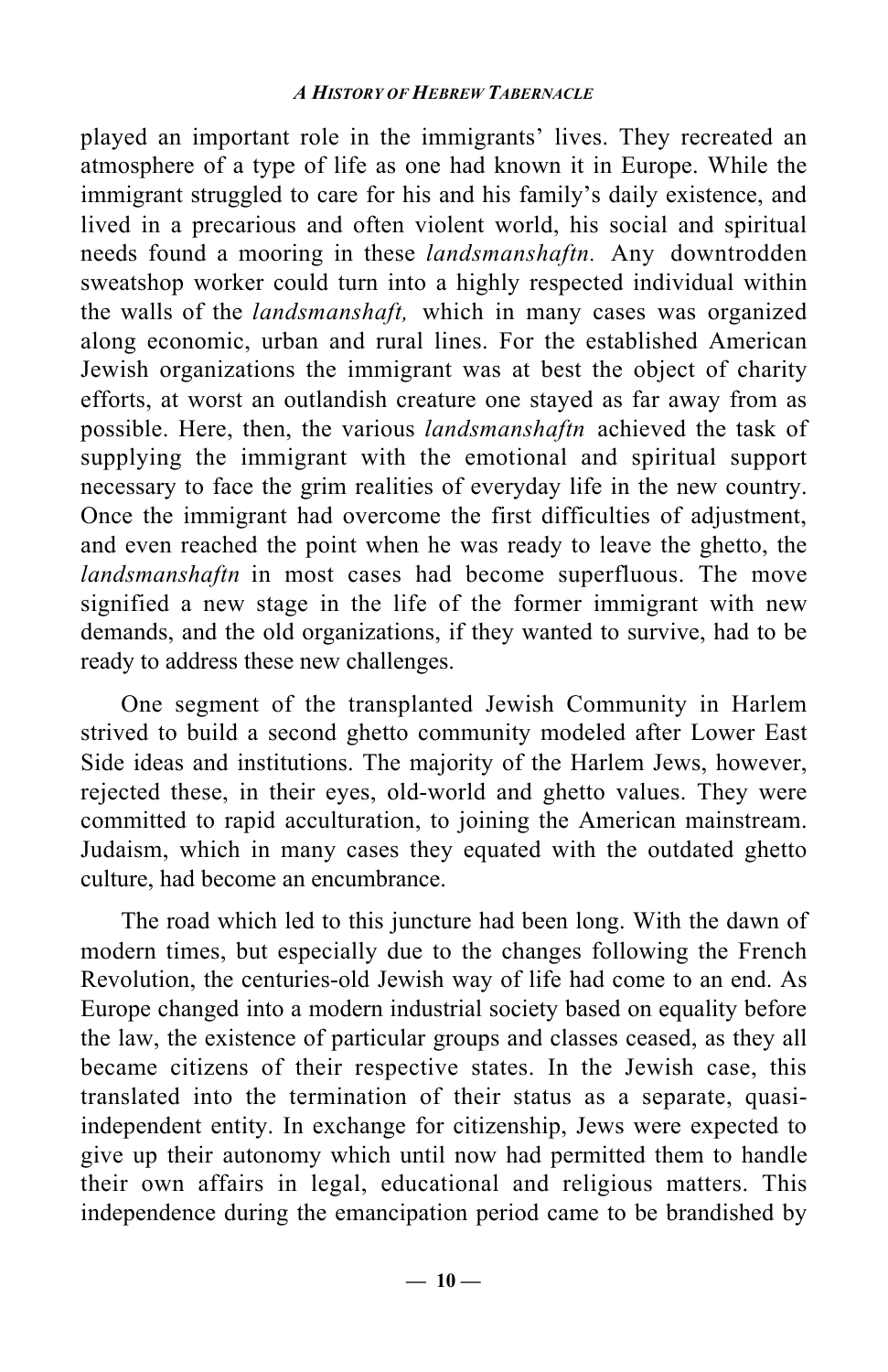critics as having led to the existence of a "state within a state". In a modern nation state such particularism could not be tolerated. Consequently the once all-encompassing Jewish identity was broken up into national and religious components. A Jew was now the citizen of his respective country; that is, his nationality was French, German, or English. In every respect he was supposed to assimilate to his surroundings, so that he should be indistinguishable from his fellow citizens, excepting his religion which was to be the characteristic marking him a Jew. Needless to say, this was not merely a matter of external pressure forcing Jews to conform. Many Jews welcomed, some even actively participated in furthering these forces which led to the downfall of the old order and, as they idealistically believed, would establish a just and open society for all

At the end of the nineteenth century, in almost all the countries of Western Europe, Jews had acculturated and largely been integrated into the general society. They saw themselves as participants in the historical destinies of their respective countries, and spiritually they had found a new home within European civilization. Judaism, left without the national component and reduced to a mere religion, had to make adjustments. This gave rise to new movements which attempted to creatively meet the challenges.

In the Jewish communities in Eastern Europe developments were not as drastic, due to the fact that until the end of World War I the old social structure, which included vestiges of feudalism, survived. Yet the ideas of enlightenment and equality emanating from France and Germany had reached the educated members of these communities, too. With an accelerating tempo they were beginning to question traditions and a way of life which had assured their ancestors' survival throughout the past centuries.<sup>3</sup> Under these pressures the harmony between internal beliefs and their implementation in daily life slowly eroded. Some Jews turned their backs on the Jewish community, others attempted to bring the outside world into the community and accomplish a creative and fruitful synthesis between the two. The majority, however, continued the way of life of their forefathers, if only outwardly. But the inner convictions had weakened and the foundation was no longer strong enough to support the practice of traditions. Only a hollow shell remained which could disappear if external pressures or convenience demanded it.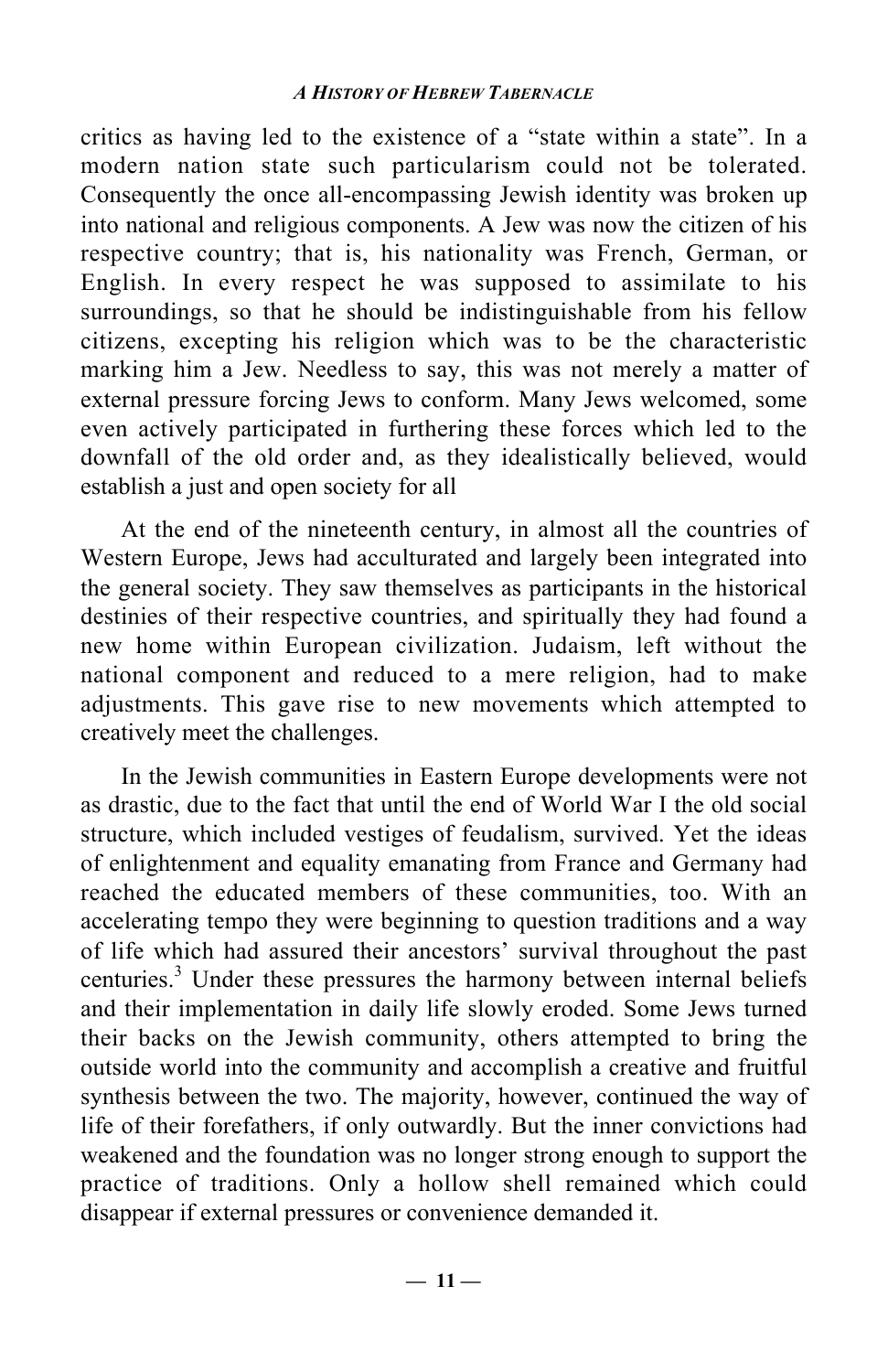In America these trends continued, only at a faster pace due to the special circumstances of the American situation. Here the melting pot ideology, a high-pressured economic system and the open opportunities of a relatively more progressive society left the immigrants almost no alternative to speedy assimilation.

The above, rather schematic survey has provided us with an understanding of the background of the modern Jew. We can now return to the history of the Hebrew Tabernacle. At the turn of the century, community leaders in Harlem became alarmed at the advanced stage of Americanization affecting the young Jewish generation. Living within an environment which rewarded conformity, and lacking their parents' nostalgic attachment to Judaism, this youth was easy prey to whatever trends or ideologies appealed to their imagination. Christian missionaries prowling the streets of Harlem were among the most active trying to win over these disaffected Jewish youngsters and adolescents. The letter sent on October 13, 1905 by Reverend Lissman and Mr. Schwarzbaum to Jewish families living in the vicinity of West and Central Harlem, requesting their support for the recently founded organization and religious school of the Hebrew Tabernacle Association, attests to this observation. "In view of the above (children deprived of a Jewish education) a house of worship and of instruction is absolutely needed whereby for a nominal sum membership can be acquired by parents of slender resources to enable their young to receive a practical conception of our sacred Torah... Kindly come to our aid as a member, because in a short time Christian Missionaries will commence to take up a similar work among Jewish children, and if they do — it will be a sign that we have been criminally neglectful of Israel's guardianship, and you will be numbered as one of the guilty."<sup>4</sup>

A study of Harlem Jewish youth showed that in 1903, 7,500 children received no Jewish instruction whatsoever.<sup>5</sup> The leaders of both communities, East European and German, were determined to redress the situation, and to find ways and means of directing the process of Americanization along paths more compatible with the needs of a future growing and flourishing Judaism. Under the slogan that acculturation did not require assimilation, they set out to conquer a place for Judaism within the lives of the native-born generation.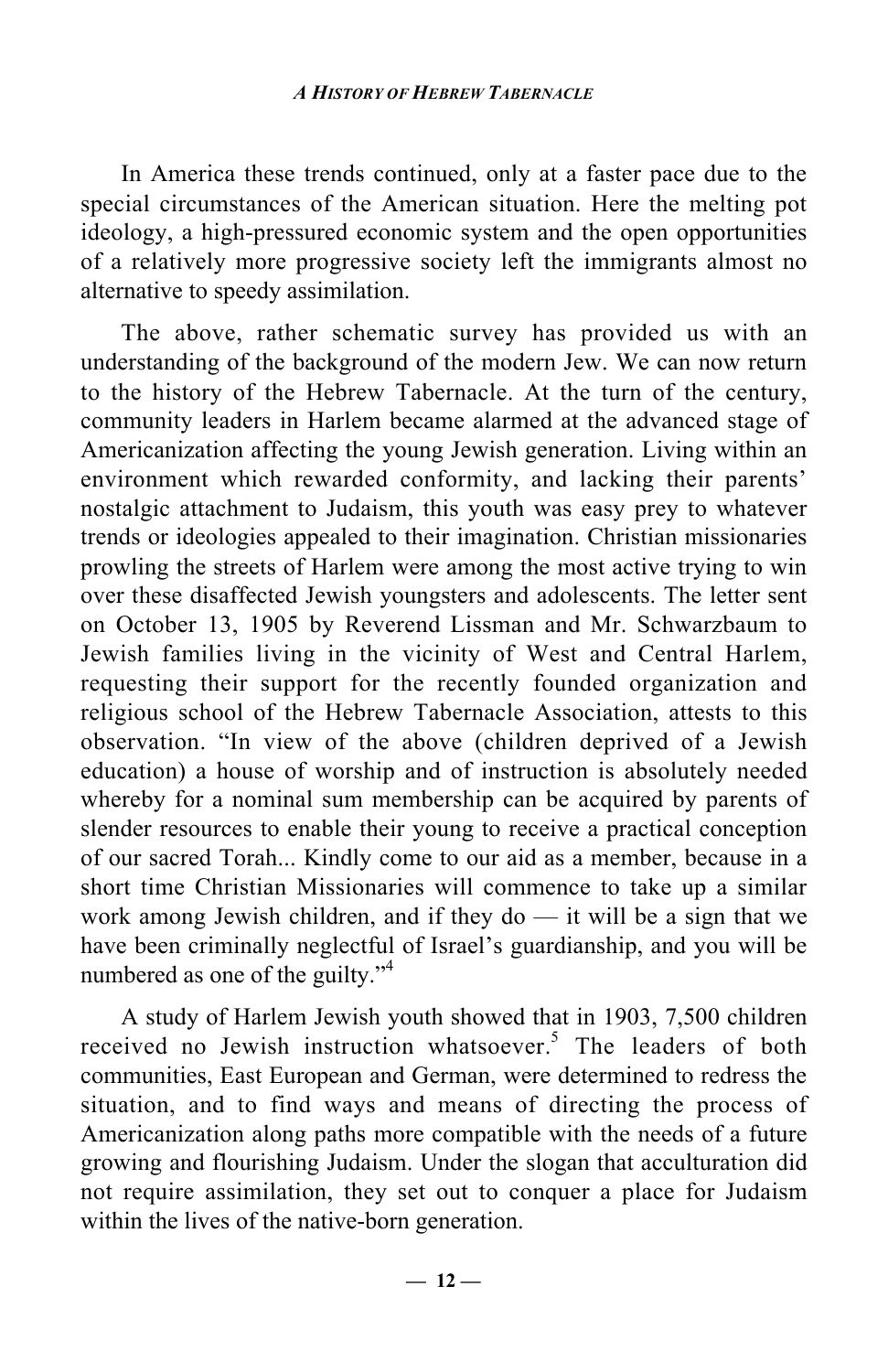It is important to note for the record that in this fight to construct new, enduring forms of Jewish life, each of the three Jewish denominations cooperated.<sup>6</sup> Various societies and organizations were founded to deal with the problem of educating these youngsters and instill in them a respect and love for Jewish learning. Other organizations were established exclusively for the purpose of satisfying their social needs and to create for them an atmosphere which would facilitate gatherings with distinctly Jewish overtones. The Harlem YMHA, transplanted from Yorkville, the Harlem Young Men's Hebrew Orthodox League and the Harlem Hebrew League, just to mention a few, were all organizations striving to make known the ideals of Judaism to Harlem youth.

In addition, synagogues were founded or reorganized with a style of services more attractive to the congregant who had not grown up in traditional surroundings, who had only a Sunday school knowledge of the Jewish religion, and who generally expected more from services than just a place for communal prayer. Decorum, aesthetics and dignity, these became the catch-phrases even within orthodox synagogues which attempted to leave their *landsmanshaft* flavor behind them and become more modern. In 1902, for example, the Congregation Shomre Emunah was established at 121st Street and Madison Avenue. Its organizers promised services conducted according to "Orthodox ritual in an impressive decorous manner." They pledged to their prospective Americanized constituency that the unsightly noise, commotion and blatant commercialism that attended the immigrant *landsmanshaft* congregation would find no place in the up-to-date Orthodox synagogue. In 1904 another modern congregation, Mount Sinai at 118th Street and Lenox Avenue, was founded along the lines of German traditional Conservative synagogues. It offered an orthodox ritual, mixed seating and a weekly "sermon in the vernacular".<sup>7</sup> This was the general scene in whose midst the Hebrew Tabernacle was founded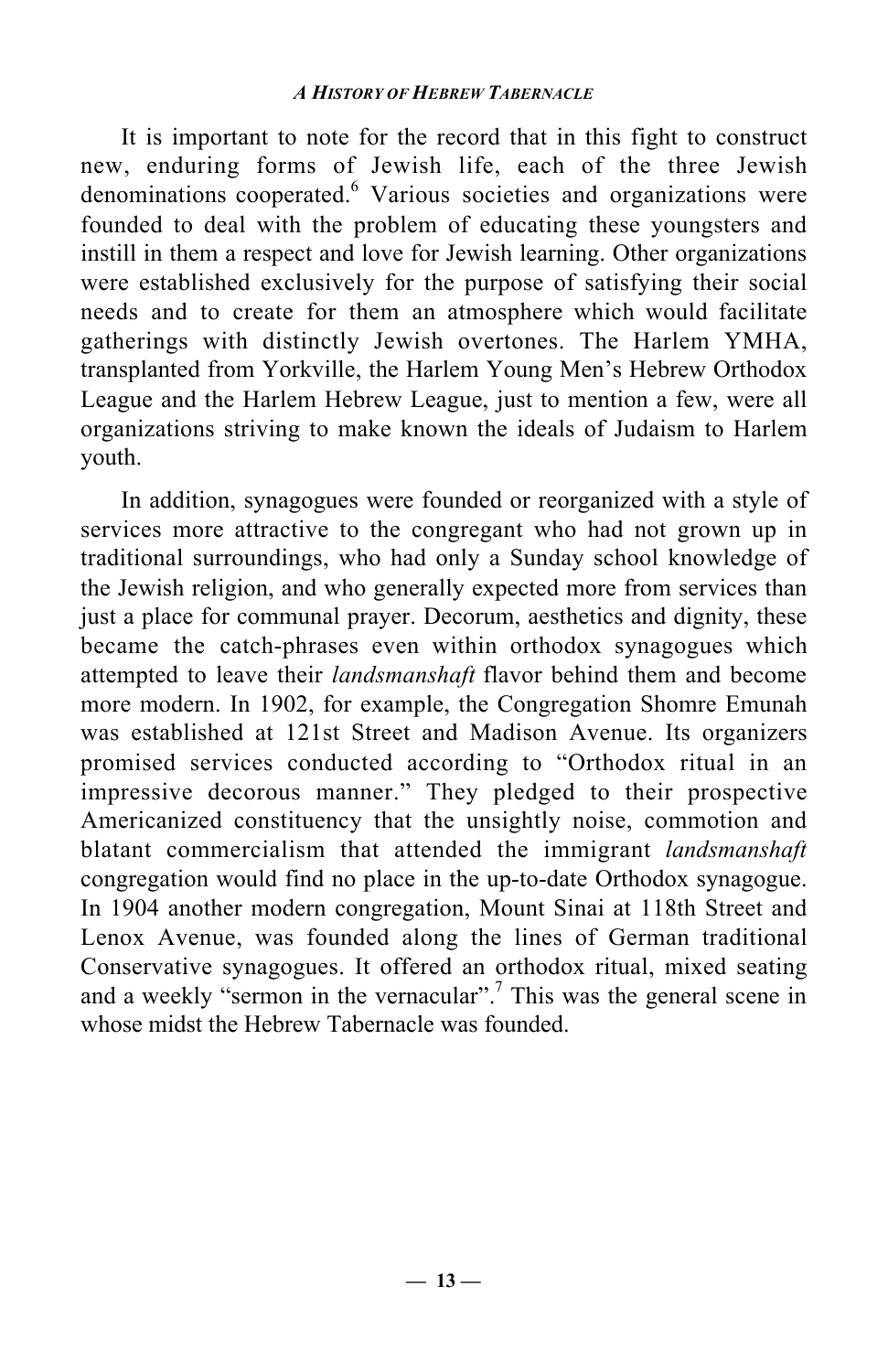#### *Chapter II:*

## **THE FOUNDING OF THE HEBREW TABERNACLE**

The temple's founding fathers, Reverend Lissman and Mr. Schwarzbaum, the Tabernacle's Secretary, belonged to the number of responsible German Jewish leaders who recognized the importance of offering a Jewish education to the Harlem youth. Already by October 1905 the religious school they operated in Riverside Hall at 2106 Seventh Avenue had attracted approximately 150 children and boasted a teaching staff of 20 volunteers. As the year 1905 drew to its close it became necessary to expand. Since the school had grown substantially, and everything was indicative of continued growth in the future, full attention could be given to building up the congregation. For what is a religious school without its house of worship? It can be compared to a plant without soil into which to submerge its roots. Nevertheless, then, as is now often the case, some parents sent their children, once Bar Mitzvah time was at hand, to a conveniently located religious school in the neighborhood without acknowledging any necessity to become part of a congregation themselves.

The organizers started a vigorous advertisement campaign, and on May 8, 1906 the Hebrew Tabernacle Association was incorporated as a religious institution with its quarters at 218 West 130th Street.

From its inception the mode of service had been a mixture of conservative and reform traditions. Wearing head coverings and *tallis* during services followed the conservative custom. The mixed choir and especially the use of an organ, on the other hand, had been among the most fought over issues in the nineteenth century debate regarding synagogue reforms in Germany. After its incorporation the Hebrew Tabernacle continued the conservative-reform type of worship; parts of the ritual were rendered in English as well as in Hebrew. As time went on, the temple increasingly leaned towards the reform side of its spiritual make-up without, however, relinquishing certain conservative overtones. The conservatism seems to have stemmed as much from a religious preference as it reflected the background and status of the synagogue's leading members, almost all of whom were financially well-established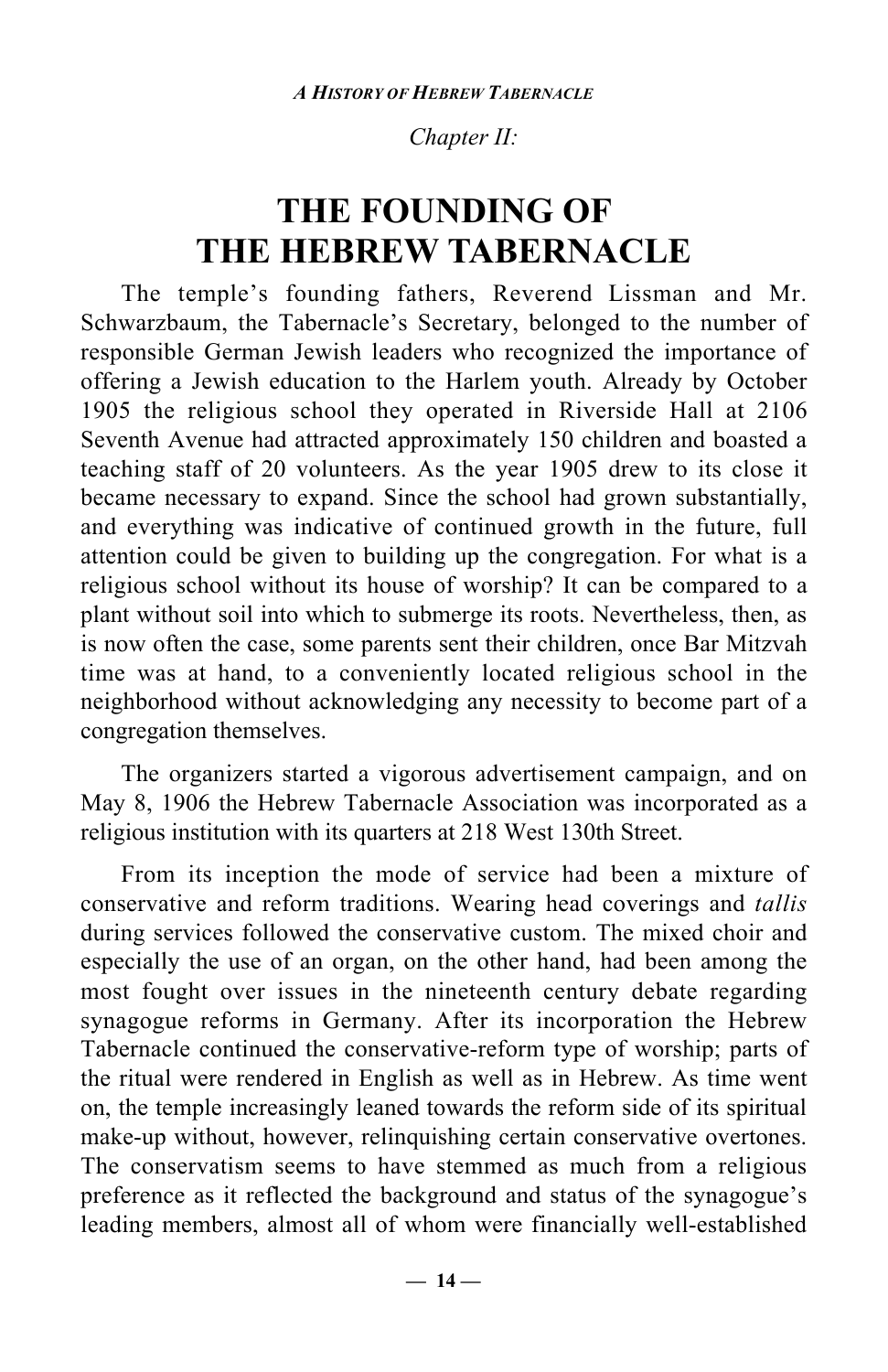and belonged to the middle and upper middle classes. How else could they have undertaken the founding of their own place of worship without any support from external funds other than their own resources and bank loans? The yearly membership dues of ten dollars certainly were not sufficient to guarantee the temple's upkeep. During financially difficult periods, the continuity of the temple depended on the commitment of some of its wealthier members.

On the practical level, what is involved in founding a temple? In the months following the incorporation the congregants laid the foundations. Once the building was acquired, it needed furnishings. From doormats to the silver *yad,* everything was donated by one member or another. A request was sent to the city authorities to install street lamps, a service which the municipality granted to every church building. Apparently the Hebrew Tabernacle did not convince those in charge that it was eligible for such service for the request was denied. It took two more years, before the Hebrew Tabernacle received its street lamps.

Committees to take charge of the various departments of the temple were founded. A cantor was hired and paid a salary of twenty five dollars a month, with an added one hundred dollars during the High Holidays. For the first High Holidays of the temple's existence the trustees hired the Alhambra Hall in Central Harlem, an indication that they expected a turnout too large to be accommodated in the temple's own quarters. In the preceding months they advertised widely both around Harlem and in local Jewish newspapers, attempting to attract people from the community at large, in the hope that the Holiday services would convince some to join the congregation. To assure the success of these services a choir and an organist were engaged. As yet the Tabernacle could not afford to employ a quartet and an organist at weekly services throughout the year.

In this vein, the first year passed. It was to the trustees' satisfaction, as shown by the appointment of a committee at the May 13 meeting. to inquire into the possibility of purchasing 220 West 130th Street, the building adjacent to the temple. The Building Department at first did not approve the plans. As the Minutes reveal, the city authorities gave the green light only after pressure had been exerted at the right places. With a delay of a year and a half, alteration work began. After having connected the two buildings, the Tabernacle finally possessed quarters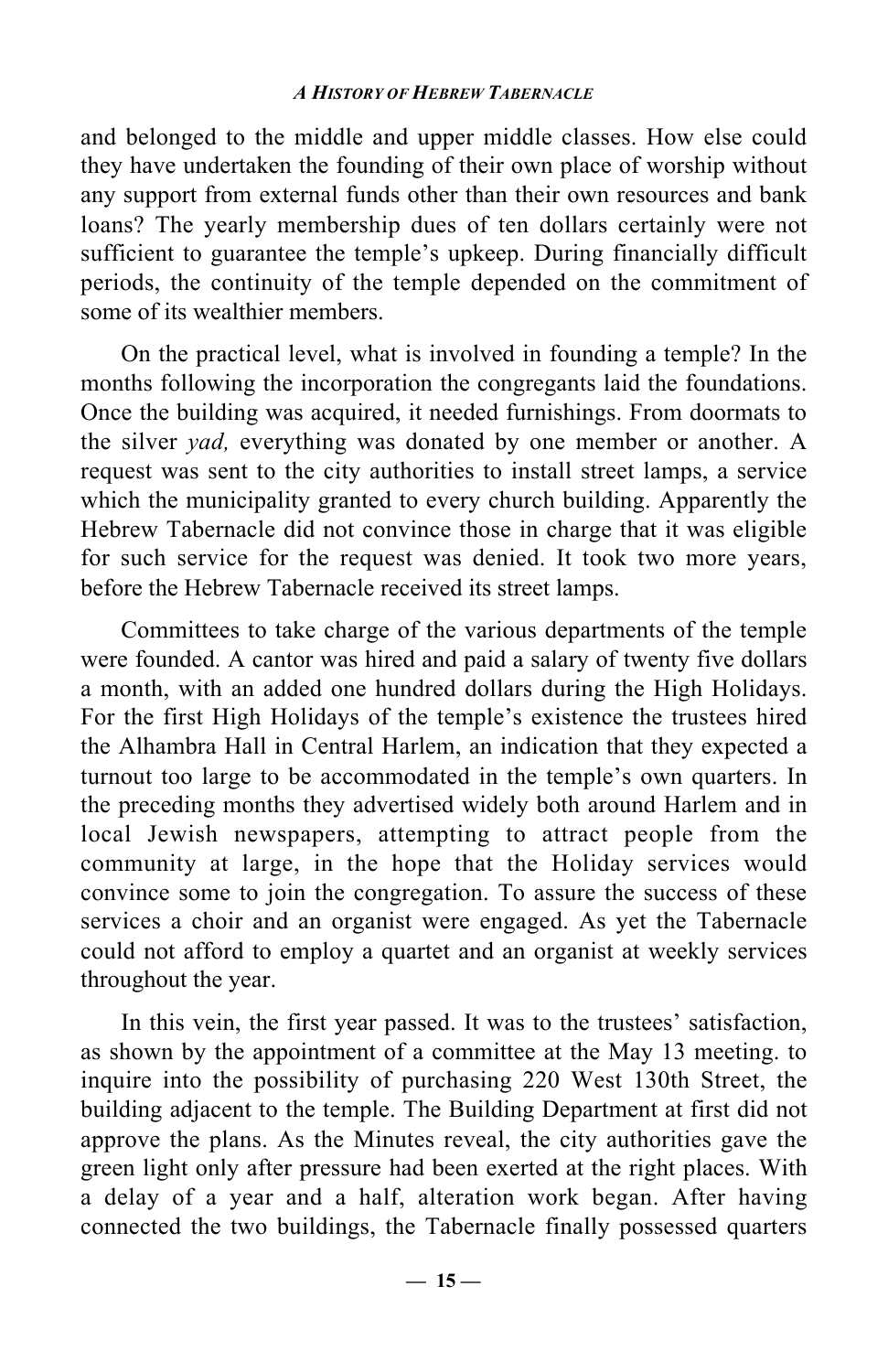suitable to house its growing congregation.

In view of the expansion, the temple sought various means to raise funds. The Sisterhood, throughout the temple's history its most faithful supporter, sponsored fairs and balls. The basket collection was instituted, a practice reminiscent of Protestant services, and abolished only in 1980. Then there were the Book of Life and the Memorial Tablet, whose inscription prices ran from one hundred dollars for an adult to fifty dollars for a child. Finally, at the end of January 1909, the basic construction work was completed. It took still another year for the congregation to move into the new temple. In April 1910, dedication festivities took place, lasting four days.

This period of time was a watershed in the temple's history. The Hebrew Tabernacle had met successfully the challenges with which it had been confronted during the founding years. It had proved to the Jewish community that it was not just the product of a whimsical idea sprung from the heads of some ambitious individuals, but that it deserved a permanent place in their midst. It now entered the stage during which it could solidify and develop resources which enabled it to live through difficult periods by means of flexibility, inner strength, and conviction. By occupying its own spacious new home, a milestone had been reached. And there were acknowledgements of the temple's achievements from other circles as well. On January 1, 1909 Rabbi Lissman exchanged pulpits with Rabbi Silverman from Temple Emanu-El, that prestigious bastion of American Reform Judaism.

Hard times were not slow in coming. Generally, the temple existed on a very tight budget, and its trustees had to be careful in administering the limited funds. The purchase of 220 West 130th Street and the ensuing alteration costs stretched the temple's financial capacity to the utmost. Not surprisingly, when the time for payment of the first mortgage arrived, the Tabernacle found itself in great monetary straits. As they had done previously, the trustees had rented the Ellsmere Hall for the High Holidays. They now were compelled to sublet these quarters and make do with the space offered to them for free in the Calvary Methodist Episcopal Church, located at 7th Avenue and 129th Street.

At this point, it may be in order to note that relations between the clergy of the various denominations seem to have been cooperative, if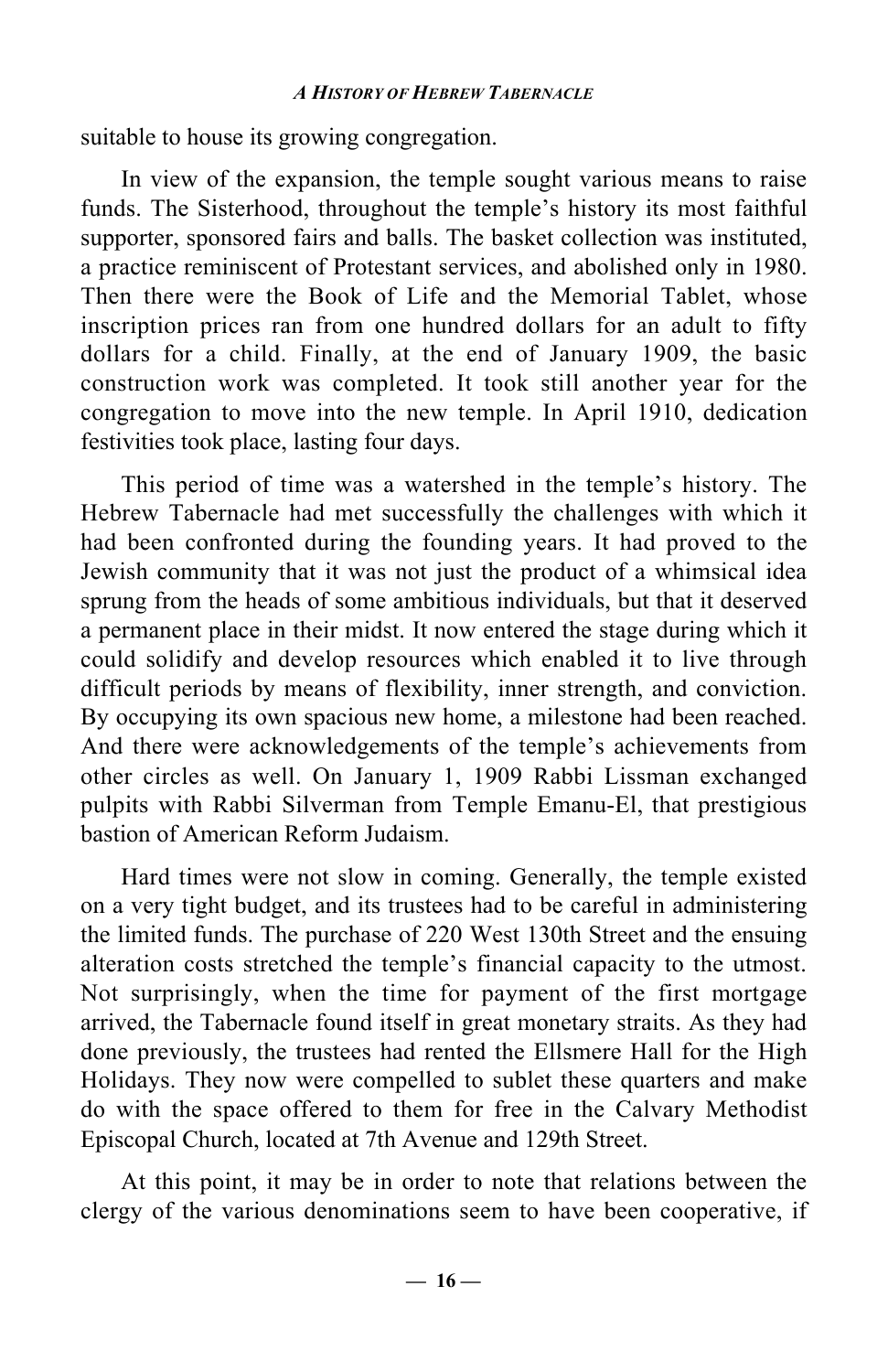not outright cordial. There was a whole range of interaction, from shared living space and the exchange of pulpits, to co-sponsored programs addressing themselves to the spread of atheism among Harlem's youth. Later, in Father Coughlin's time, they joined hands to combat the rising tide of Anti-Semitism. Their flocks, however, could not always be counted on to join this spirit of ecumenism. In the aforementioned year, for example, that the Hebrew Tabernacle's High Holiday services were held at the Episcopal Church, the Board requested the city to station a police officer for the entire duration of services.

By means of austerity measures and sacrifices on the part of various members, the temple weathered this difficult period. Reverend Lissman and Mr. Schwarzbaum, for instance, relinquished their salary payments for some time. Its finances may have been low, but the number of children enrolled in school surged to new heights. While in 1911 300 children applied for admission, one year later it rose to 500, probably the highest number ever in the history of the Tabernacle. In the following years the enrollment declined, to rise again only in the late I930's and 1940's, when the temple entered another phase with the arrival of a new immigrant group.

Unfortunately, the number of children attending religious school did not translate itself automatically into rising membership for the congregation. Even the Parents' Association, established in the spring of 1909, and second only to the Sisterhood in its selfless service to the community, could not substantially change the continuously meager outcome of membership drives. All efforts could not make up for certain detrimental situations in which the temple found itself. First of all, the Hebrew Tabernacle was not located in the heart of Jewish Harlem, around Lenox Avenue; rather it occupied the outskirts. This fact contributed to its greater vulnerability in face of population shifts. When poor Blacks in ever greater numbers moved from the South to New York and settled largely in Harlem, the Tabernacle felt the effects long before the synagogues situated in Central Harlem. It was thus forced to deal with the new situation much earlier. And while on the one hand this marginality made for a very tenuous existence, at the same time it produced an alertness and readiness on the part of the Tabernacle leaders to respond to changes, and even to be prepared to relocate if necessary. In contrast, many of the larger synagogues, pampered by being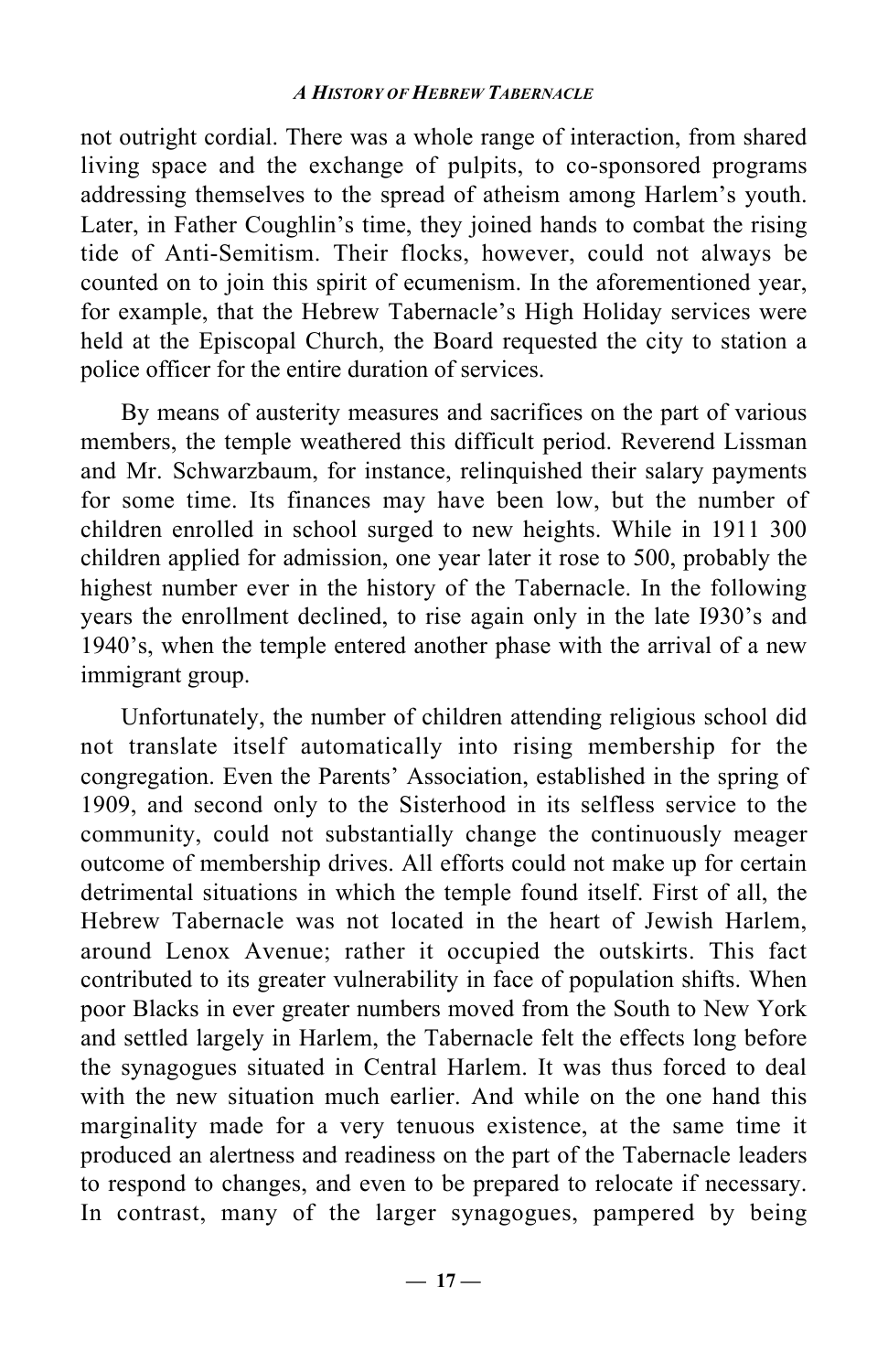surrounded by a large Jewish community, delayed action And although no harm was done in some cases, in others, by the time their trustees reacted, the congregations had dispersed in all directions and the temples did not survive their relocations for long.

Aside from its location, the Hebrew Tabernacle possessed other weaknesses which may have accounted for the temple's membership problems. Founded largely by well-to-do German Jewish families, its character had a certain elitist quality to it. Like the people who created it, the temple exuded an air of solidity and ceremoniousness which at times could degenerate into stiltedness and an exaggerated formalism. For example, the temple was quite often dissatisfied with its cantors. In one case, it was merely a troubled marriage life which caused a cantor's dismissal. The trustees thought it very undignified that the disarray of the cantor's private life should supply the congregation with ever new conversational topics. But more often the cantor's professional performance gave rise to displeasure. One cantor was repeatedly reprimanded for talking to his neighbor while sitting on the *bimah.* Another was found guilty of mispronunciations and attempts to introduce new melodies. One congregant was called to order very harshly as he was observed on numerous occasions trying to bring a package into temple during services. In the leaders' perception these offenses endangered the temple's image of dignity and sobriety.

Yet there existed more serious problems than mere disagreements over external appearances. The main cause for dissatisfaction among members was that the temple was run by an oligarchy. The nucleus of people who had founded the Hebrew Tabernacle retained firm control over all its affairs throughout the years, and kept the reins of leadership in their hands. Complaints fell on deaf ears, and one attempt at staging a palace revolution failed miserably. At the time the issue at stake was considered to be serious, but anyone reading its account in the minutes today cannot help but be amused. Tempers rose to such a degree that even concerns over the temple's public image were ignored. One party accused its opponents of being "foreign dogs," no doubt an allusion to their German past, and hence unfit to preside over a temple. The abused were not slow in retaliating. Congregants reading the *New York Herald* a few days later on January 25, 1914, found to their amazement a vicious, as well as false notice announcing the death of their Rabbi's wife. At this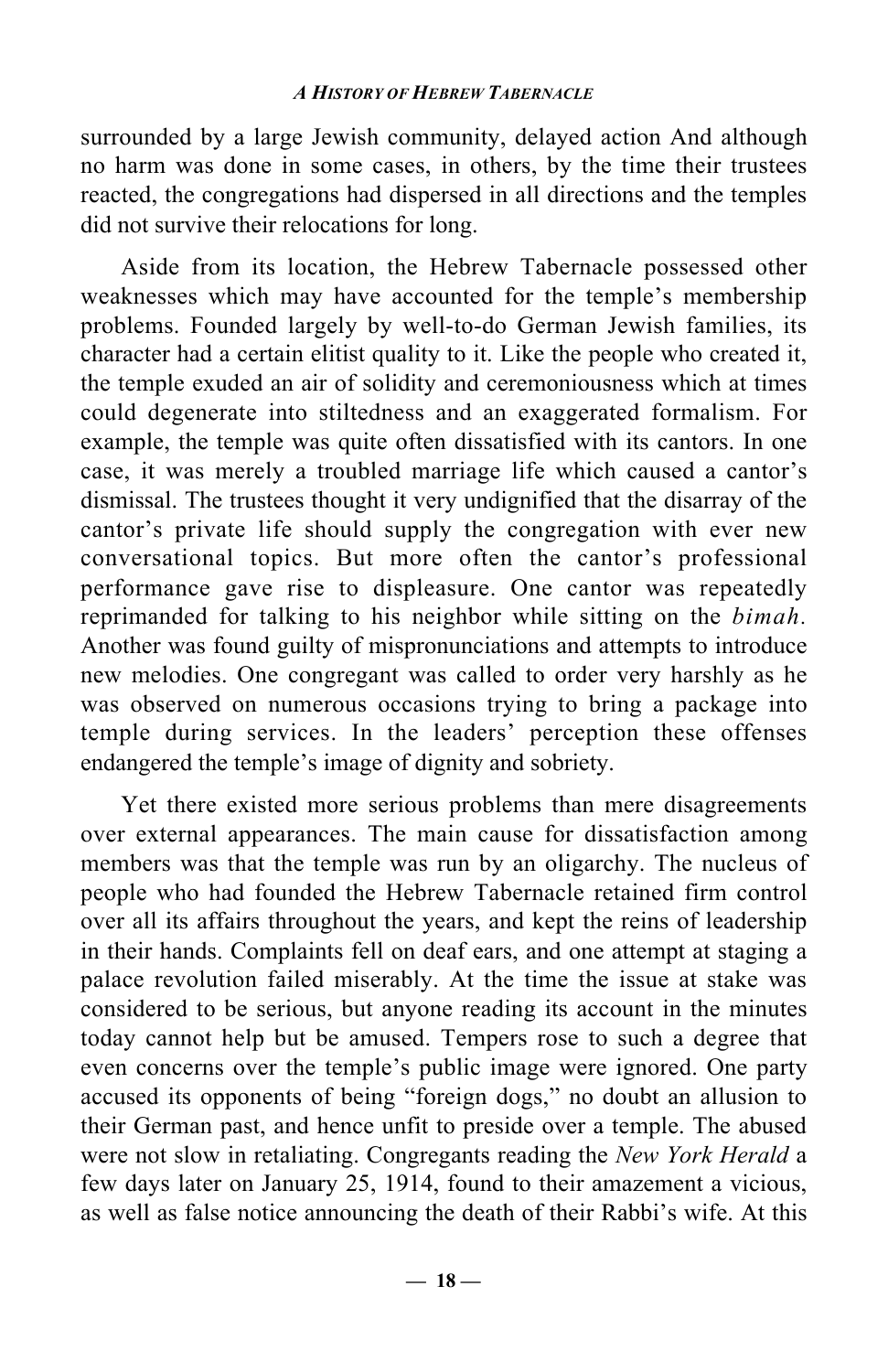point matters evidently had gone too far. The congregation abhorred the level to which the dispute had descended. The established leaders successfully vanquished their contenders, who after their defeat either left the community or ceased to be active. The issue was laid to rest, but not forever. It merely became dormant, raising its head periodically at least until the 1930's, when the temple underwent drastic changes. Until then the "Czar", as Mr. Schwarzbaum was called, and Reverend Lissman, until his retirement in the early 1920's, ruled the Hebrew Tabernacle with the aid of a select group of trustees.

When the first World War erupted, the Hebrew Tabernacle participated with other synagogues in the fundraising-drives sponsored by the American Jewish Relief Committee for the benefit of those Jews residing in the war zone. Charity, unfortunately, did not remain the Tabernacle's only involvement in the war. In 1916, after the United States entered the war, the temple became embroiled in its own bitter fight. Some members felt that the German background of many congregants could become an embarrassment, if not a serious liability, for the temple, now that the United States was fighting Germany. Undoubtedly, the fear of being accused of double loyalty was the major cause for this new discord.

In Jewish history the charge was not of recent vintage. Throughout the centuries we come across variations on the basic theme: distrust of a group which leads a self-contained existence, professes a different religion and displays an economic and social profile distinct from its surroundings.<sup>8</sup> During World War II Jewish immigrants from Germany were classified "enemy aliens" despite their protests that they had entered the United Stages as victims of German persecution and certainly no longer felt any allegiance to Germany. Today, the explosive situation in the Middle East where United States policies have to steer a tight course between Arab and Israeli interests, is pregnant with the charge of double loyalty. Seen in this light the anxieties of some Hebrew Tabernacle members in 1916 were not surprising. The outcome of the incident is not revealed in the Temple records. To be sure, the demand that "all Germans" withdraw from membership of the Tabernacle was not met, and for good reason. As a letter of that year tells us: "I see by the list of officers and members that nearly all are foreigners and mostly of German descent"<sup>9</sup>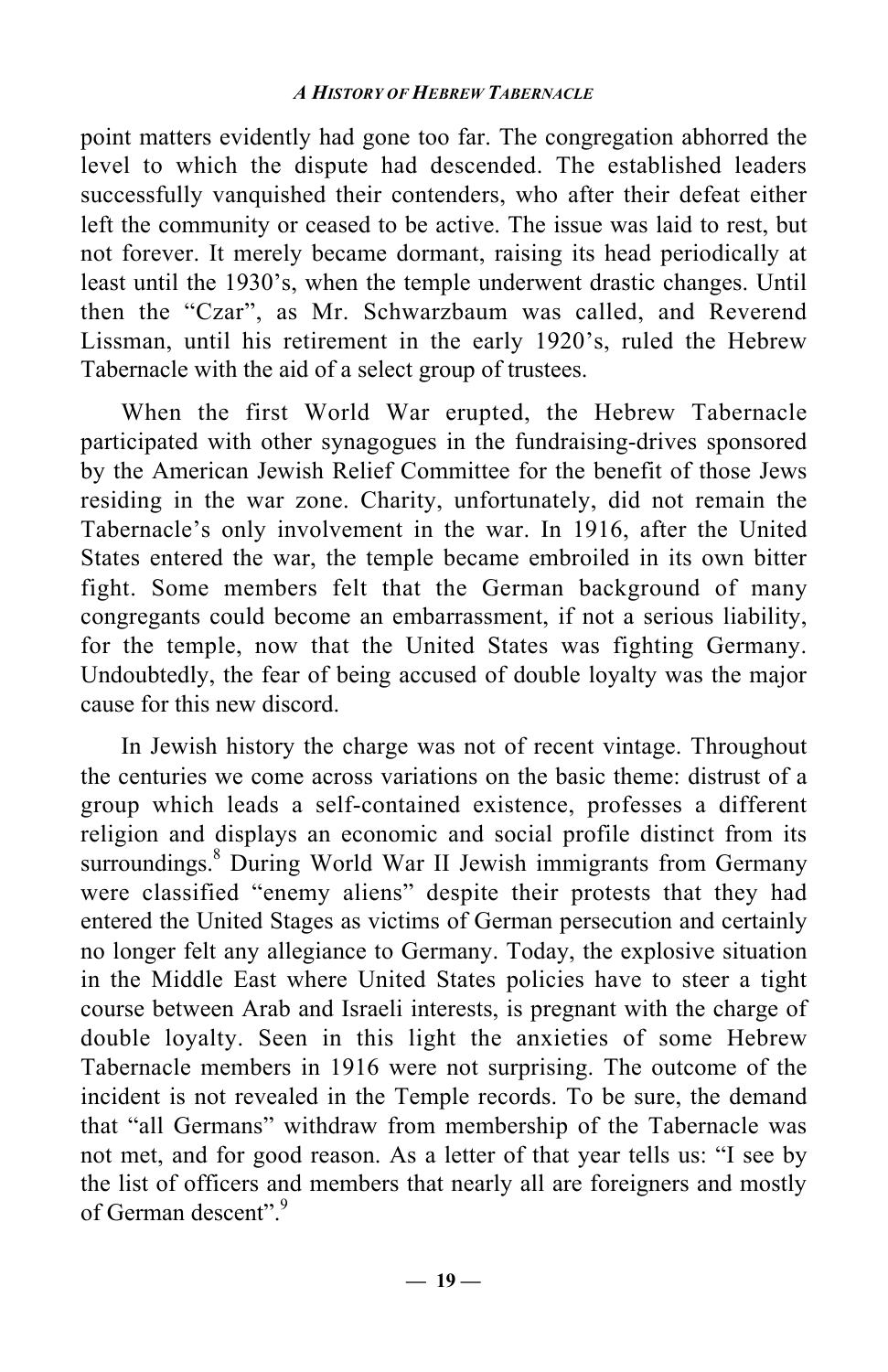In every other respect the first decade of the temple's existence came to a close without any further major events, except if one considers the installation of a public phone, which the temple received in December of 1914, such an occurrence. Certainly the fee of ten cents per call may well be the only item which renamed unchanged throughout most of the temple's history.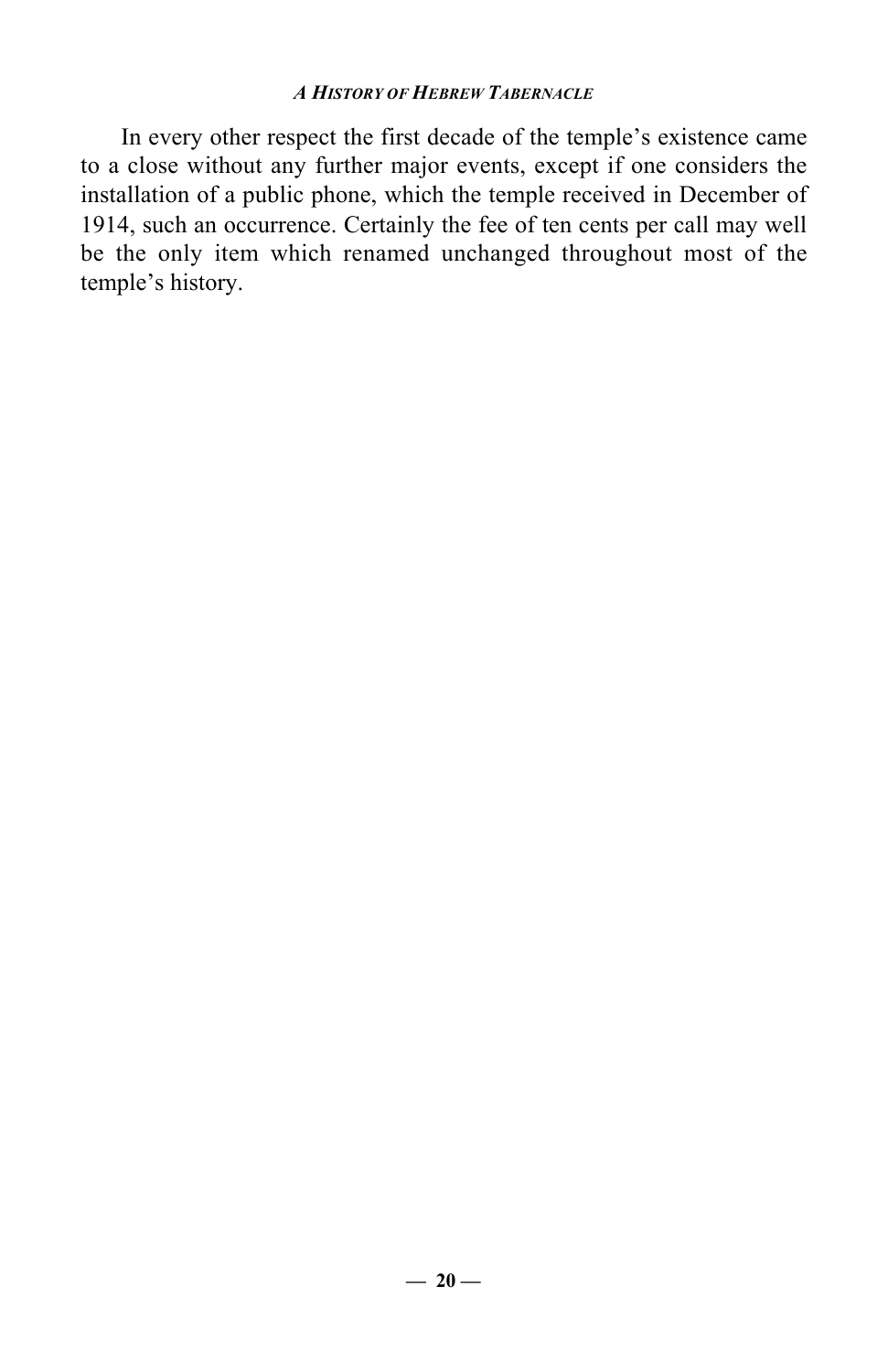### *Chapter III:*

## **THE MOVE UPTOWN**

By 1918 the handwriting on the wall could no longer be ignored. In the first decade of the twentieth century Blacks started to leave the rural American *hinterland.* They flocked to the industrial North, especially to New York City. The war economy only accelerated this process. By 1910, Blacks had established themselves as the predominant group north of 130th Street, west of Park Avenue. In this section more than two thirds of Harlem's circa 22,000 Blacks resided in the area bordered by 118th Street to the South and 144th Street to the North between and Hudson and Harlem rivers. By 1930 we find about 165,000 Blacks living in Harlem $10$ 

It is important to note that, initially at least, the Blacks' move into the neighborhood did not cause the departure of any ethnic group living there. Harlem was undergoing a population shift, and various inhabitants had moved out of Harlem even before the arrival of Blacks. Overcrowding, high rents and similar factors compelled the economically mobile to seek out neighborhoods more in tune with their middle class aspirations. The exceedingly rapid Jewish exodus from Harlem was part of a general immigrant relocation. The Blacks' decision to settle in the deteriorating neighborhood only hastened the process.

The first Jewish institutions to move out of the district were those located on the periphery of the major Central Harlem settlement, north of 130th Street. Congregation Anshe Emeth of 131st Street and Seventh Avenue led the way in 1917 by merging with a new congregation, Mount Sinai of 181st Street and St. Nicholas Avenue.<sup>11</sup> The Hebrew Tabernacle followed three years later.

In 1915 the congregation again made an all-out effort to bring about a change in the ailing membership situation. All members were cardindexed and filed according to location. Members residing on a particular street were asked to go from house to house to recruit new members. Furthermore, letters were issued to the Sisterhood appealing to have the husbands join the congregation. The same procedure was followed by the Parents' Association. All these endeavors came to nothing. On the contrary, the situation was considerably worsened by the fact that the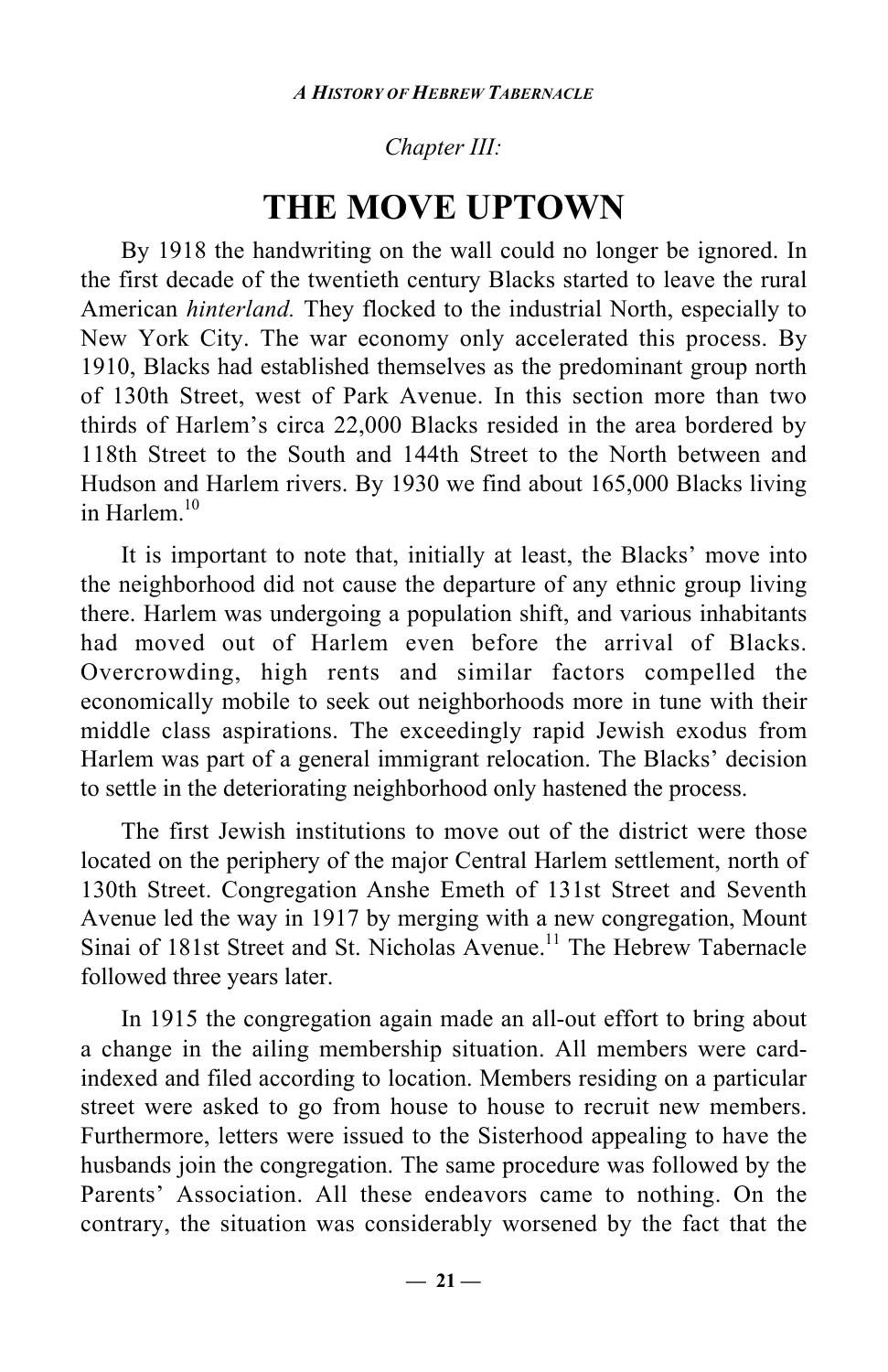religious school enrollment had dropped to 170 children. In former years the low membership had been balanced by the large number of children seeking religious instruction, and in that the temple had found its *raison d'etre.* Now, with both numbers dropping, the temple had to think seriously about its options.

A move was inevitable, the only question was where to? Two factions arose, each with a different opinion as to where the synagogue should relocate. Reverend Lissman favored going downtown to the area along Riverside Drive, south of 120th Street. Dr. Lissman had had an eye on that particular neighborhood all along. Already in 1913, he informed the Board of Trustees that he had received an offer to purchase a church building located on 108th Street, near Central Park West. The offer was quite tempting, especially since the Church congregation was also willing to buy the Tabernacle's building. At the time the Board did not give its approval. Now the trustees, under the leadership of President Louis Austern, again adopted a view different from Rabbi Lissman's. In their eyes the temple's future lay in Washington Heights, an area in which many Jews had settled in their move uptown. After several complicated congregational intrigues, as each side tried to gain the upper hand, the Austern faction won out. A committee was appointed to look for a suitable new building in the Washington Heights district. As the word spread that the Tabernacle congregation was taking steps to relocate, it was approached with several merger propositions, all by communities already established in Washington Heights. By common consent a merger was not thought to be a viable option, for the Tabernacle was not willing to surrender any of its hallowed traditions. This speaks for the leaders' strong belief that the temple might go through a difficult phase, yet still possessed enough vigor and vitality to seek a future on its own, rather than join forces with another community. An additional factor was supplied by the congregants' sense of individuality and pride in their heritage and traditions.

In September 1919 the trustees received the authority from the congregation to put the temple up for sale. It was bought that same year by the Colored People's Church. In the spring of 1920 the Hebrew Tabernacle vacated the building it had occupied for almost fourteen years. For one month the YMHA of Washington Heights became the temporary home of the congregation, until in May the trustees leased a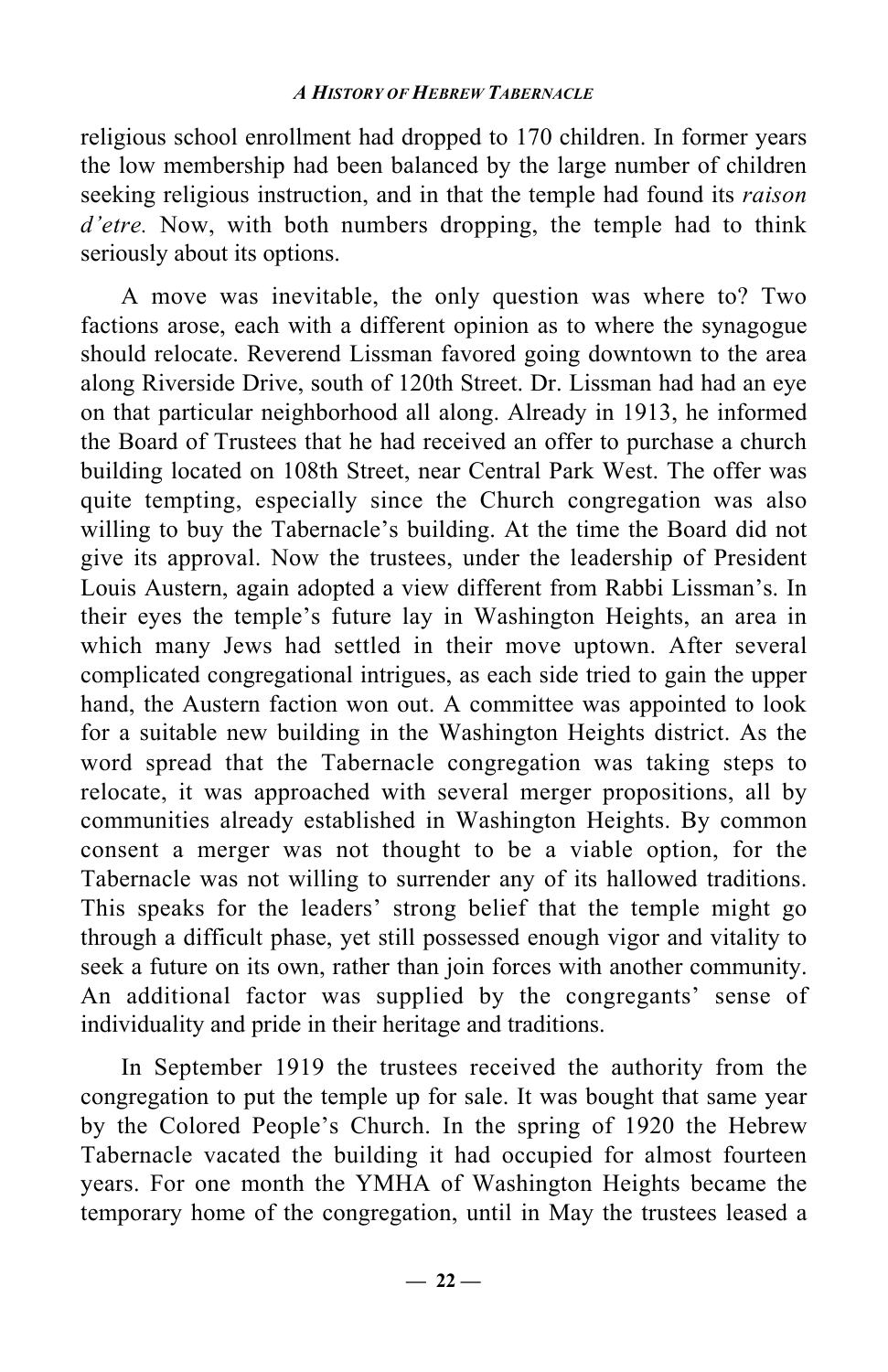building at Broadway and 158th Street for a term of two years. During this period the new temple had to be constructed. To make things even more difficult than they were, in July Reverend Lissman decided to retire. Fortunately the Board found a ready replacement, without having had to engage "trial rabbis" for a longer period, something the community could ill afford at a crucial time like this. On August 1, 1920 Dr. I. Mortimer Bloom was installed as the Rabbi of the Hebrew Tabernacle with a salary of three thousand dollars a year. Reverend Lissman, however, was not the kind of personality who would let go of the reins of leadership so easily. After all, he had founded this congregation and had been its leader in both secular and spiritual matters. He proposed to the Board that he be installed as Rabbi Emeritus for life at three thousand dollars a year. He offered to continue to function as the religious school superintendent, and to occupy the pulpit on a regular basis every second Friday and Saturday.

This proposal would have left the temple with two religious leaders at a time, when it could barely raise the salary for one. In addition to the financial burden, it was out of the question for the congregation to support a scheme in which two rabbis would compete for the pulpit every Sabbath. The Hebrew Tabernacle just was not of the size which permitted the coexistence of two rabbis without friction. Consequently the Board made the counter-proposal of retaining Dr. Lissman's services as superintendent of the school and as an occasional lecturer from the pulpit. Matters dragged on for another year to nobody's satisfaction. Finally, after Reverend Lissman had been informed in unmistakable words by the Board that Dr. Bloom was the synagogue's only acting rabbi, he took matters into his own hands. Since he was not prepared to play second fiddle, and was barred from his leadership position, Dr. Lissman proceeded to create a new congregation. As he informed the Hebrew Tabernacle members in his soliciting letter, he intended to found the Riverside Synagogue in the synagogue in the neighborhood where he had wanted the Hebrew Tabernacle to move in the first place, namely the area of Broadway between 105th and 120th Streets. Needless to say, Reverend Lissman's attempts at further diminishing the Tabernacle's already small membership was not to the Board's liking. The notice informing Reverend Lissman that his affiliation with the Hebrew Tabernacle was no longer in the temple's best interest, and asking for his resignation, was sent out soon thereafter. Rabbi Lissman resigned on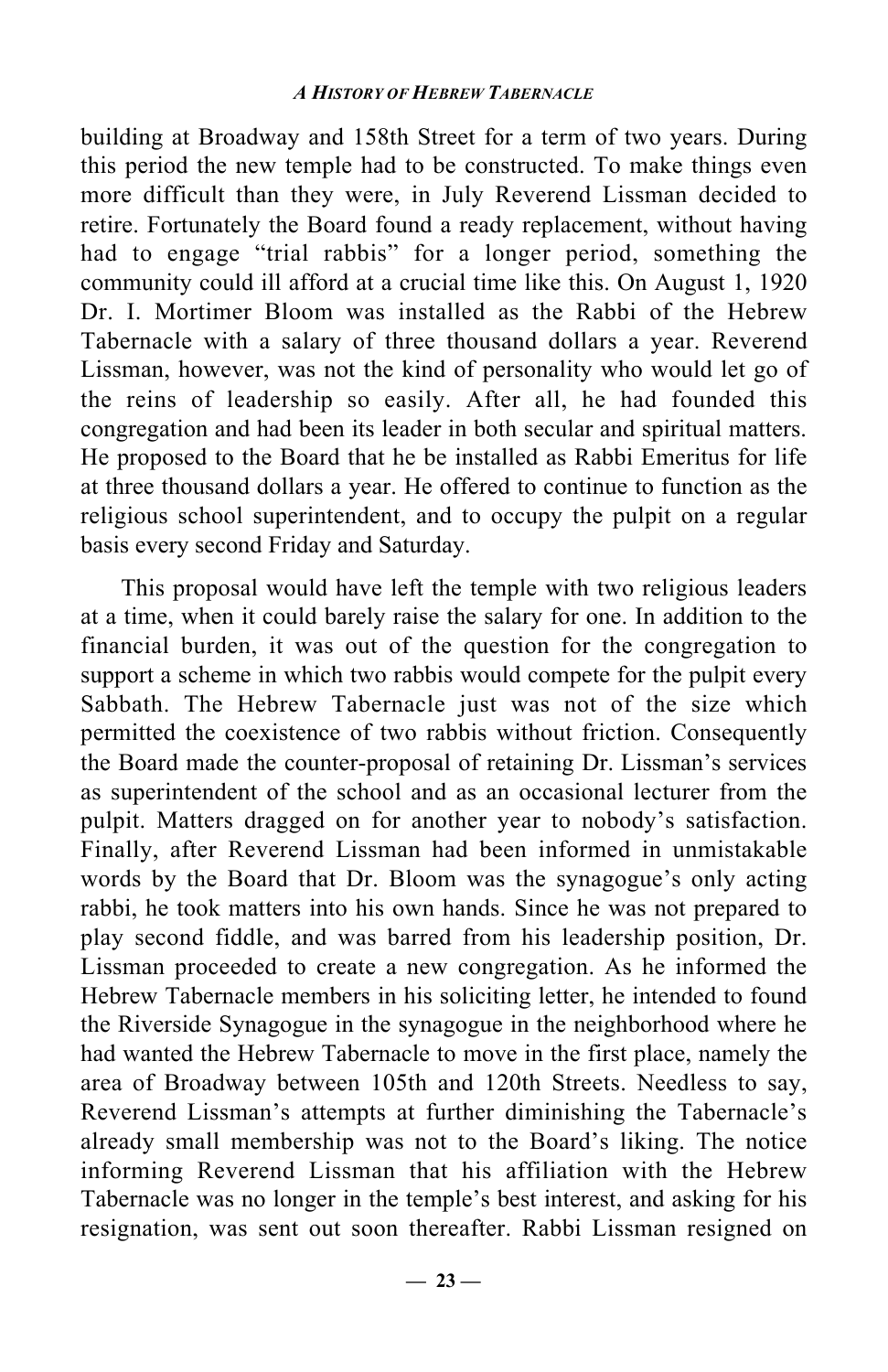February 26, 1922, after seventeen years of service.

Considering Dr. Lissman's personality the reason why his association with the temple ended on such a disagreeable note is easy to fathom. His strong-willed and authoritarian disposition could not accept the relocation, a matter in which the Board had acted against his wishes. His decision to retire very soon after the uptown-move may have been his way of putting pressure on the Board, attempting to prove to them that the temple could not exist without his leadership. Fortunately for the temple, it turned out that Dr. Lissman had deceived himself. The Hebrew Tabernacle did not stand or fall according to one person's whim. It was built on a more solid foundation.

Meanwhile on April 1, 1921 the temple acquired the title to the lots 605-607 on West 161st Street, between Broadway and Fort Washington Avenue. Two years later the lower level was completed, and on May 18, 1923 the first services were held in the new temple. But it was not until 1927 that the upstairs was finished and the temple could be dedicated. Among those in attendance at the four-day dedication ceremonies were Rabbi Stephen S. Wise, Nicholas Murray Butler, President of Columbia University, and Royal S. Copeland, U.S. Senator. Once again the Hebrew Tabernacle could call an impressive building its home. The auditorium and the balcony could seat approximately 1,200 people. There were no columns inside, thus permitting an unobstructed view. In the construction of the balcony, it was the first time in America that the cantilever principle was used.12 The congregation at the time was definitely not large enough to warrant the synagogue's size. Yet when the Board had the plans drawn up, they did so with a view towards the temple's future. And their expectations were justified, for Washington Heights showed a great potential for growth. When Jews started to leave Harlem, the affluent moved south into the area around Central Park and west toward Riverside Drive. The middle class, however, turned to Washington Heights, an attractive and promising neighborhood. In 1923 about 31,000 Jews lived there. In 1930 the number had more than doubled and in the 1940's, with the influx of Jewish refugees from Germany, the number continued to rise.

The Tabernacle immediately addressed itself to the task of enlisting new members. Cards advertising the temple's new quarters were placed in the 137th, 145th, 157th, 168th and 18lst Street subway stations, and on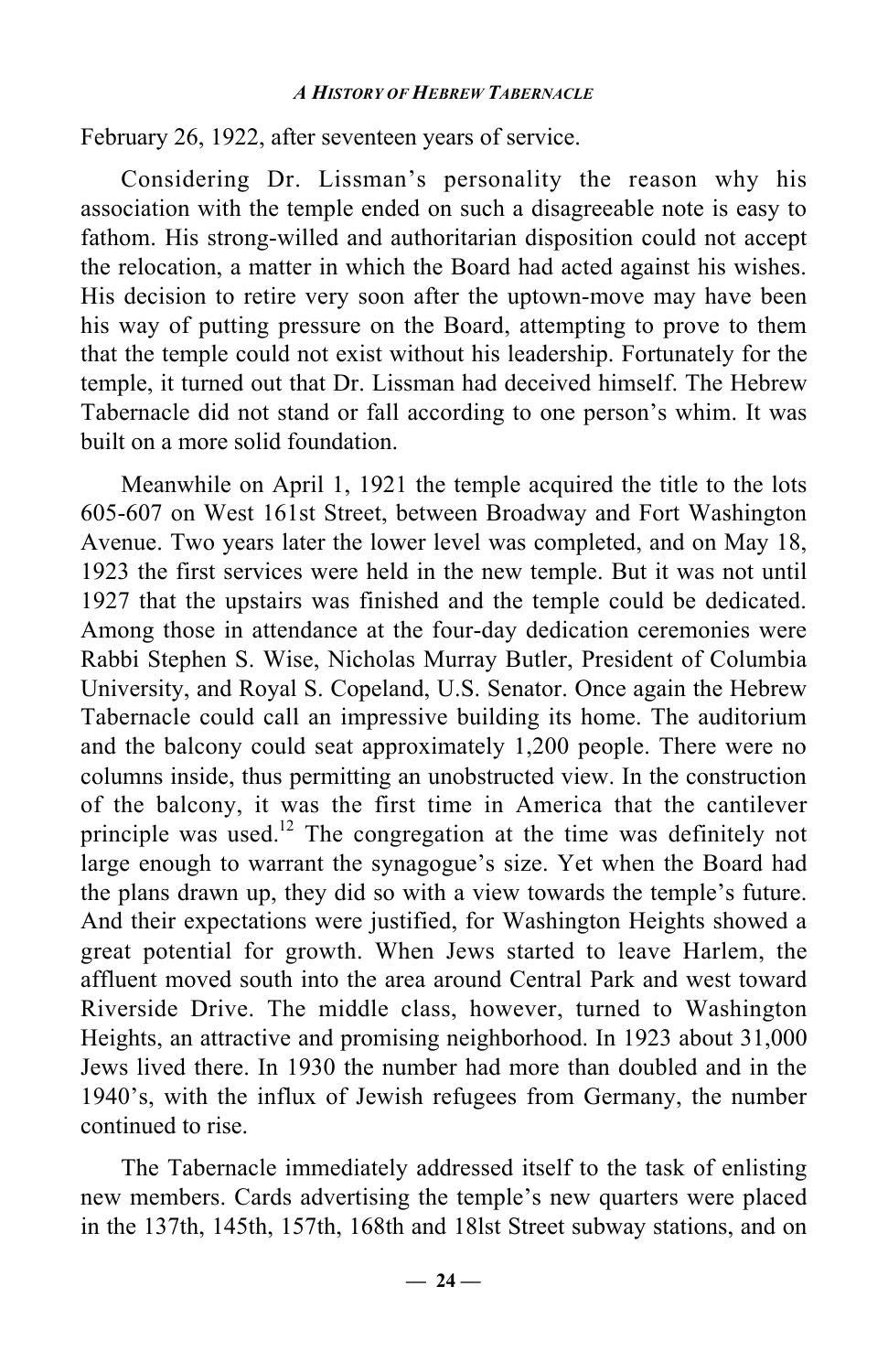the 125th, 145th and 155th Street "L" stations of the 6th Avenue line. This information gives us a sense of the continuities and discontinuities in the neighborhood. All the above mentioned subway stations are still in existence, yet it is hard to imagine that the same walls which today are covered with movie — cigarette — or liquor advertisements and graffiti, at one point had announcements for synagogue services. The membership drive proved to be successful, for every month the minutes listed new names of people who lived in the vicinity of the temple. Unlike in Harlem, where the Tabernacle was situated at the periphery and many members lived quite a distance away, the temple now evolved into a neighborhood synagogue. The religious school, too, experienced a revival. In 1921, 407 children enrolled in its program.

The Hebrew Tabernacle never neglected the moral obligation of *Tsedakak.* of giving to those in need. Its activities ranged from contributions on a regular basis to various charity organizations in the Metropolitan area, to one-time donations on extraordinary occasions. In 1911, for instance, the March 31 Friday evening basket collection was sent to Mayor Gaynor to help the survivors of the Triangle Shirtwaist factory fire. Another time the proceeds of a whist-and-dance party were sent to the Orphan Asylum in Berlin, an indication of the ties some members of the congregation still had with the Jewish community in Germany. As of 1923 the Tabernacle sent a donation to the American Pro-Falasha Committee almost every year. With all the attention given in recent years to the problems of the Ethiopian Jews, it is surprising to see that the issue is not all that new, but that the American Jewish Community already in the first decades of this century extended a helping hand. Then, of course, there was Palestine, a commitment the Hebrew Tabernacle shared with Jewish communities world-wide. Regular contributions were sent to the *Keren Hayessod.* In 1924 the Tabernacle was approached by Louis Marshall, President of Temple Emanu-El, with a request for a donation to the Jewish Theological Seminary Endowment Fund, to which it responded by sending part of a Friday evening collection. These examples from the list of the Tabernacle's financial contributions demonstrate the extent to which the congregation, in the second decade of this century, had become a part not only of the Jewish community of New York City but of the international scene as well.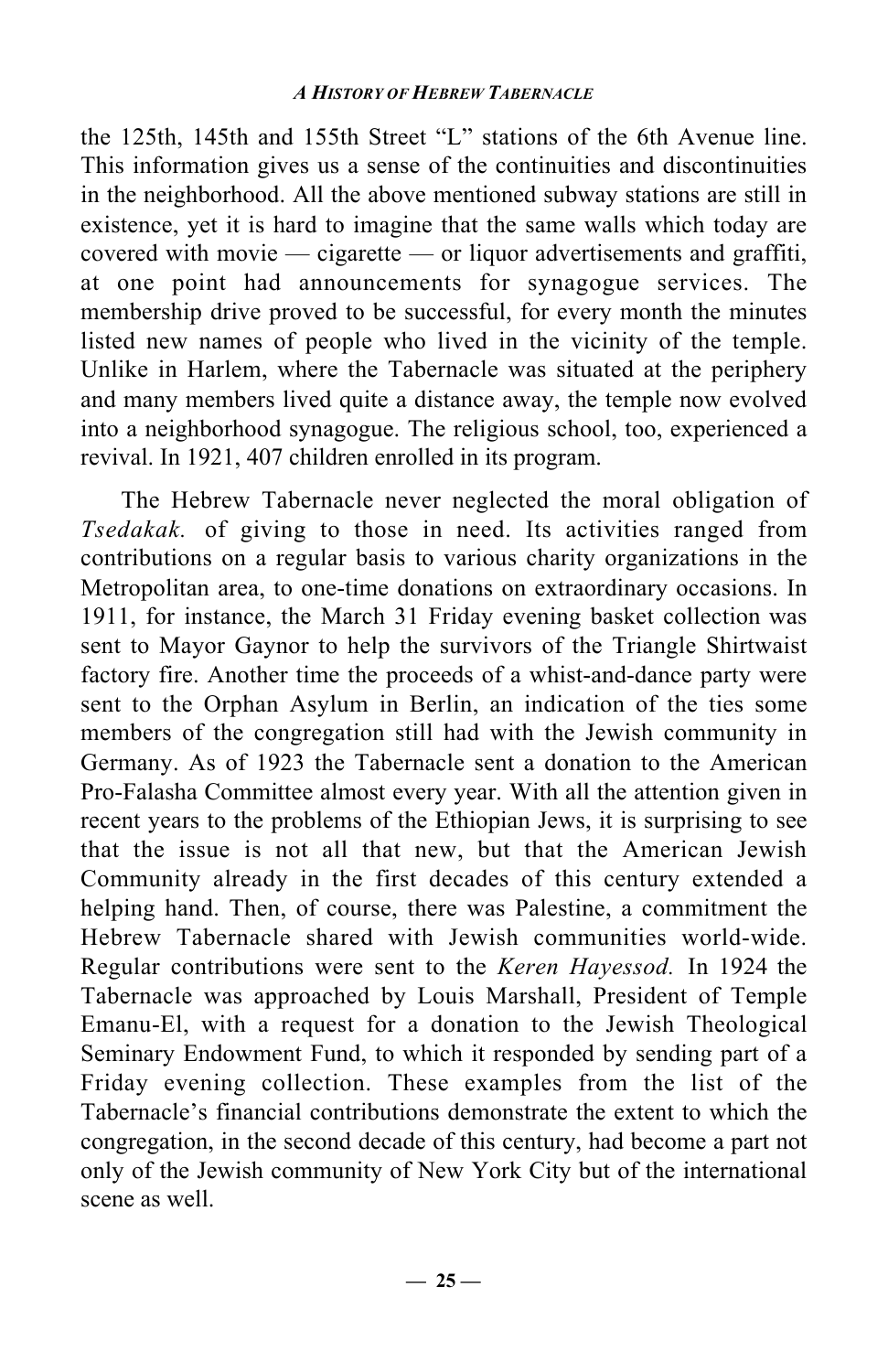While the Tabernacle contributed a small sum to the building fund of the conservative Jewish Theological Seminary, it sought a closer connection with the Reform movement. Already Rabbi Lissman participated in the annual meetings of the Central Conference of American Rabbis. Furthermore, after the temple's move uptown, when the congregation was in dire need of money, the Board applied to the Union of American Hebrew Congregations for financial assistance.<sup>13</sup> Whether this call for help was successful, the minutes do not disclose.

It was not until the late I930's that the Hebrew Tabernacle, at the time under Rabbi Opher's guidance, became officially affiliated with Reform Judaism. The case of the Tabernacle would suggest that the denominational lines were not as sharply drawn as some historiographical works present it. Here, for instance, we have one synagogue which identified with Reform, yet at the same time retained a certain measure of independence with regard to the mode of its services. A daily orthodox *Minyan* met in the Tabernacle's vestry for more than two decades during the 1950's and 60's. Of course, the Tabernacle's German roots played a role in the synagogue's rather conservative image in some areas.<sup>14</sup> Yet Jeffrey Gurock, in his study of Jewish Harlem, found other examples of synagogues where the lines were blurred and characteristics of the various Jewish denominations existed side by side.<sup>15</sup> Perhaps this observation can be explained by the fact that many of these synagogues were founded by immigrants and thus inherited traditions from the old countries.

The move, which had been a bold and risky undertaking, was successful. The last years in Harlem had shown that there were no other options left than either to move or go under. The community slowly but surely struck roots in the new neighborhood. Every month new names from the Washington Heights area were added to the membership list. A further sign of its well-being was the fact that its various branches not only survived the move intact, but even expanded. The Sisterhood and the Parents' Association continued their tireless efforts for the welfare of the congregation. Some activities they sponsored like fund-raising, benefited the temple instantly. Yet neither did they neglect the temple in its long-term prosperity. Both sought actively to make the Hebrew Tabernacle an integrand member of the Washington Heights community by fostering programs destined to meet its social and educational needs.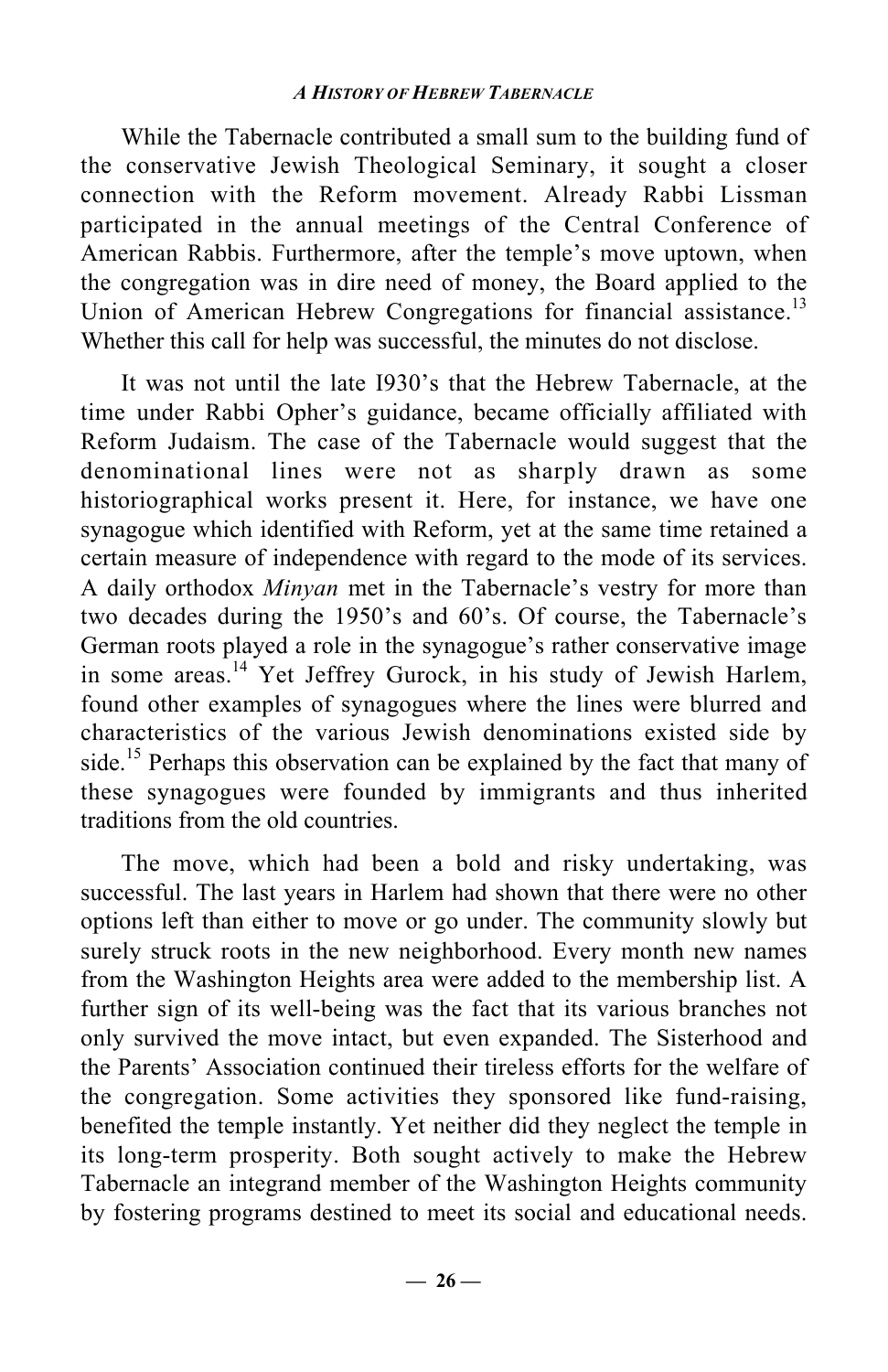These programs, however, pale when compared with the social and cultural affairs of a later period in the temple's history. They mainly exhausted themselves in luncheons and dinners, fairs and whist-anddance parties. While these activities were very important in establishing the Tabernacle as a social gathering place, they did not constitute the temple's main focus, which lay elsewhere.

Faithful to its founding tradition the Hebrew Tabernacle concentrated its efforts on keeping the young within the fold, and assuring the continuity of the generation chain. Its religious school was very active with an average enrollment of 400 children. Besides the regular Sunday school program, classes preparing for the *Bar Mitzvah* and Confirmation were offered."<sup>16</sup> For a number of years Assistant Cantor Levinson even instructed a small group in advanced Hebrew. Outside the classroom the children, under the temple's supervision, participated in Scout groups, and during the summer, while not sponsoring its own camp, the Tabernacle had access to a camp program. For the needs of the teenagers a Young Folk's League existed, and for those beyond that age an Alumni group was founded. Both of these groups fulfilled an important function within the temple's structure, since they addressed themselves to an age group in a crucial transitional stage. These young adolescents had graduated from the temple's religious programs. However, they were still too young to have formed their own families and hence not yet concerned with their future offspring's religious education. The danger existed, therefore, that these young people, after their own natural association with synagogue life had ceased, would slowly move away from the temple and ultimately be lost to the community. Hence it was vital to the temple's own future to retain their interest in temple affairs and to offer activities which would keep them within the temple.

In Dr. Bloom the Tabernacle had found an able rabbi who supported the temple's commitment to decorum. The minutes are filled with his proposals on how to beautify the services. He laid down rules banishing distractions during services. His efforts in this area reached a high point in the preparations for the Confirmation ceremony in 1927.

He convinced the Board that the children should be confirmed on a Sunday, and to make it more meaningful it should be the Sunday before Shavuoth. As to objections that the choice of a Sunday made the ceremony even more reminiscent of its Christian model, he pointed out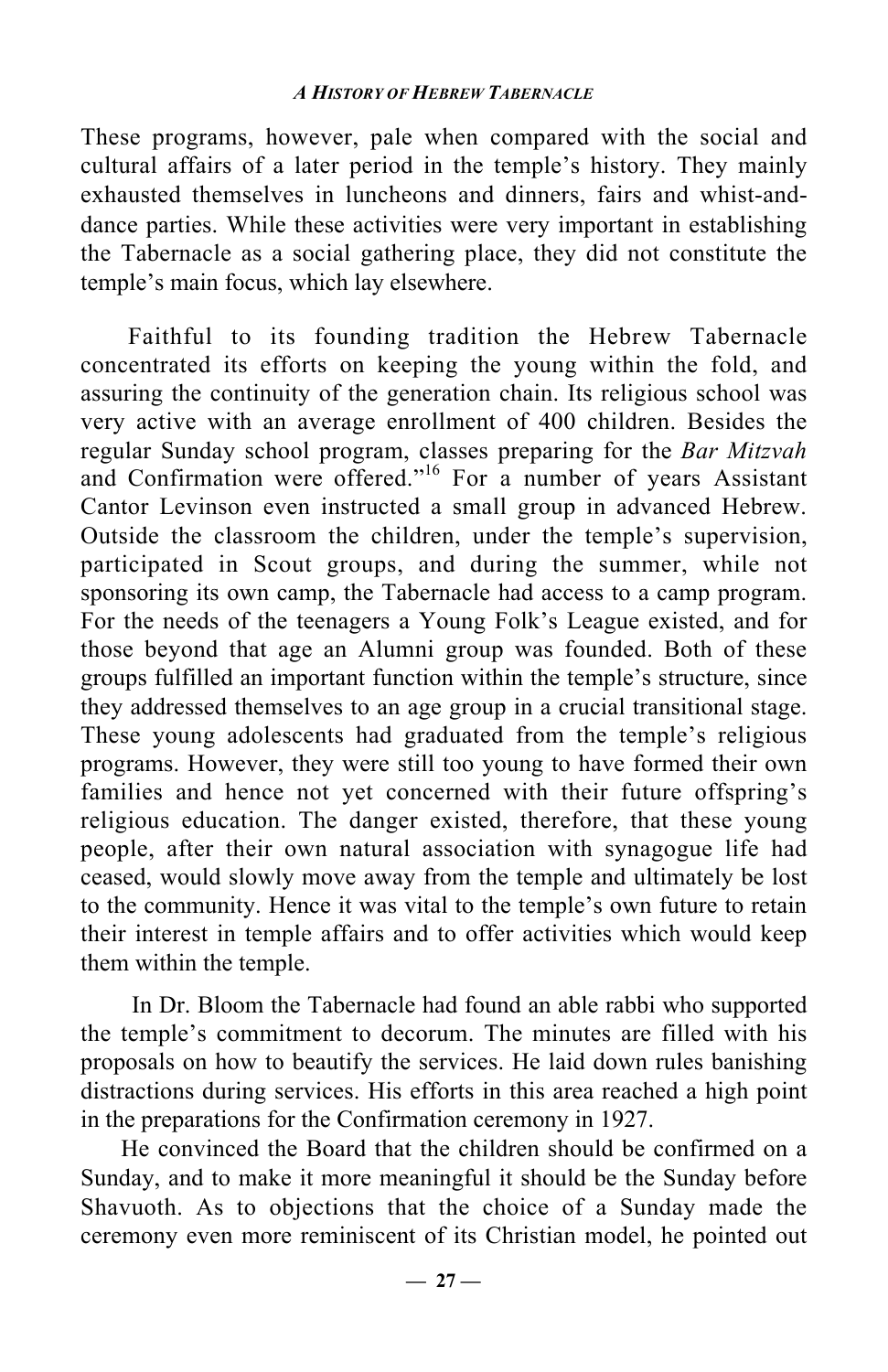that congregations more conservative than the Tabernacle held their confirmations on Sundays. Dr. Bloom had his way, and he confidently predicted that the Hebrew Tabernacle would have "the most dignified, most impressive, most beautiful Confirmation in the history of the congregation."17 The concern over decorum, as we have seen throughout this history, became in modern times one of the focal points in synagogue services. The services themselves, and this still holds true today, emerged as the heart and soul of the Tabernacle.

The power structure within the temple's hierarchy had changed greatly since Dr. Lissman's era. The Board was now in full control of the temple, and rabbi, cantor, and officers, as well as the affiliated branches were accountable to it.

Aside from matters directly touching upon its concerns, the outside world did not occupy a prominent place in the temple's minutes. Its involvement in political or ideological issues of the day seemed to have been limited to financial contributions. Donations were made to various organizations funding Jewish settlements in Palestine. On one occasion a member was given permission to make an appeal from the pulpit to join the Zionist Organization of America. And in 1936, President Austern and members of the Religious School Board complained that there was too much Zionism in the school and not enough Americanism. This summed up the congregation's response to a question which aroused the passion of Jews world-wide. Any attempts at bringing politics into the four walls of the temple were frowned upon by the Board. Once, for instance, Rabbi Bloom made critical remarks in a sermon about the role Woodrow Wilson and Congress had played during World War I. Unfortunately, we have no way of knowing what the content of Dr. Bloom's remarks was, since the Board members, in discussing the incident, did not take issue with it. Instead, they outrightly condemned the incident, arguing that a sermon was not the place to raise political matters. On another occasion, in 1933, the Young Folk's League invited Mr. Jacob Gould Schurman, the candidate for District Attorney, to speak at one of their meetings. An audience of about 150 people was expected. The Board informed the President of the Young Folk's League in no uncertain terms that no such meeting could take place on the temple's premises. The meeting was cancelled and the League's President, in an angry and bitter letter to the Board, resigned.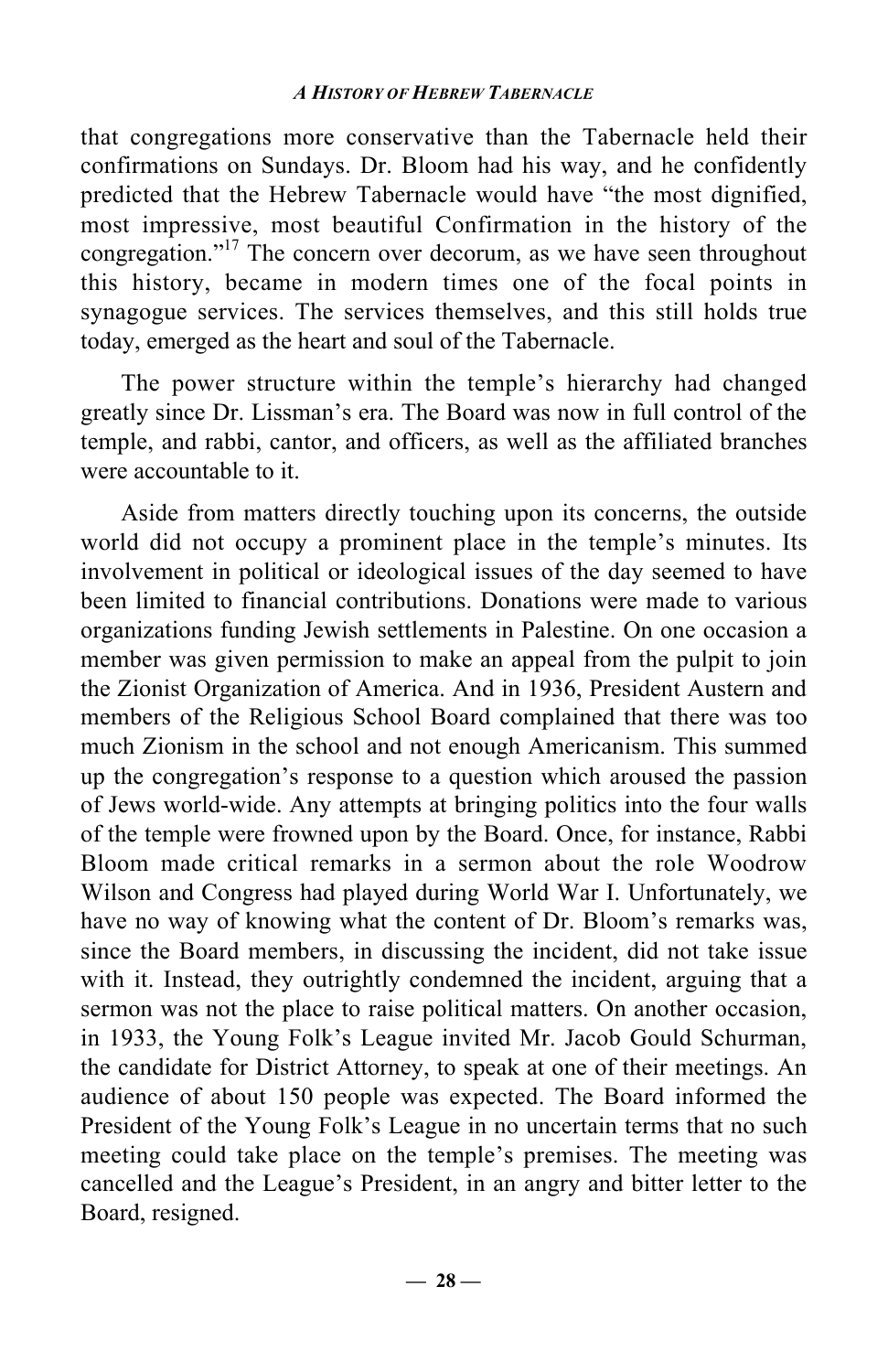How can such a zealousness in keeping politics outside the temple's gates be explained? The American tradition which, if not strictly enforced, at least propagated the separation between church and state, may have been a factor. Another explanation may have been the already alluded to fear of being charged with double loyalty. During World War I and during the 1930's, a congregation which counted among its members many of German descent was vulnerable. At the same time, we know of many synagogues, especially those with a predominantly East European membership, where political issues featured largely in lecture and educational programs.

They became embroiled in the issues of the day: the questions of Zionism, Jewish nationalism, and labor politics covering viewpoints from the *Bund* to Jewish anarchists. East European Jews brought with them to America a tradition of ideologies which, with the ongoing process of secularization of society, to a large extent had supplanted the Jewish religion. They consisted of a curious blend of Jewish elements of a cultural and political nature couched in the various ideological terminologies of the time. *Bundism.* for instance, combined its concerns for a vigorous Yiddish culture with an active Socialist program.<sup>18</sup>

I would like to propose that German Jews took a different attitude to political involvement for two reasons. In Germany the terms of emancipation reduced Judaism to a religion restricted to home and synagogue, and expected Jews in all other respects to become Germanized. As a result, German Jewry did not develop a secular Jewish culture, but to a large extent restricted its creativity to the religious sphere.<sup>19</sup> Even when the *Centralverein* took up the political and legal battle against anti-Semitism, its leaders were quick to point out that such a fight was in the interest of society at large and did not represent merely a Jewish issue. $20$ 

But aside from the status of a religion assigned to Judaism, there may be yet another factor which can account for German Jews' wariness toward involvement in political issues. The historian Fritz Stern, in his study of the underlying mechanisms which permitted the German people to accept Nazism in the face of criminal acts and widespread terror and violence, put forth the thesis of the "unpolitical German."<sup>21</sup> He observed that Germans were more remote from political reality than other people. "In the nineteenth century, they made a virtue out of the private realm;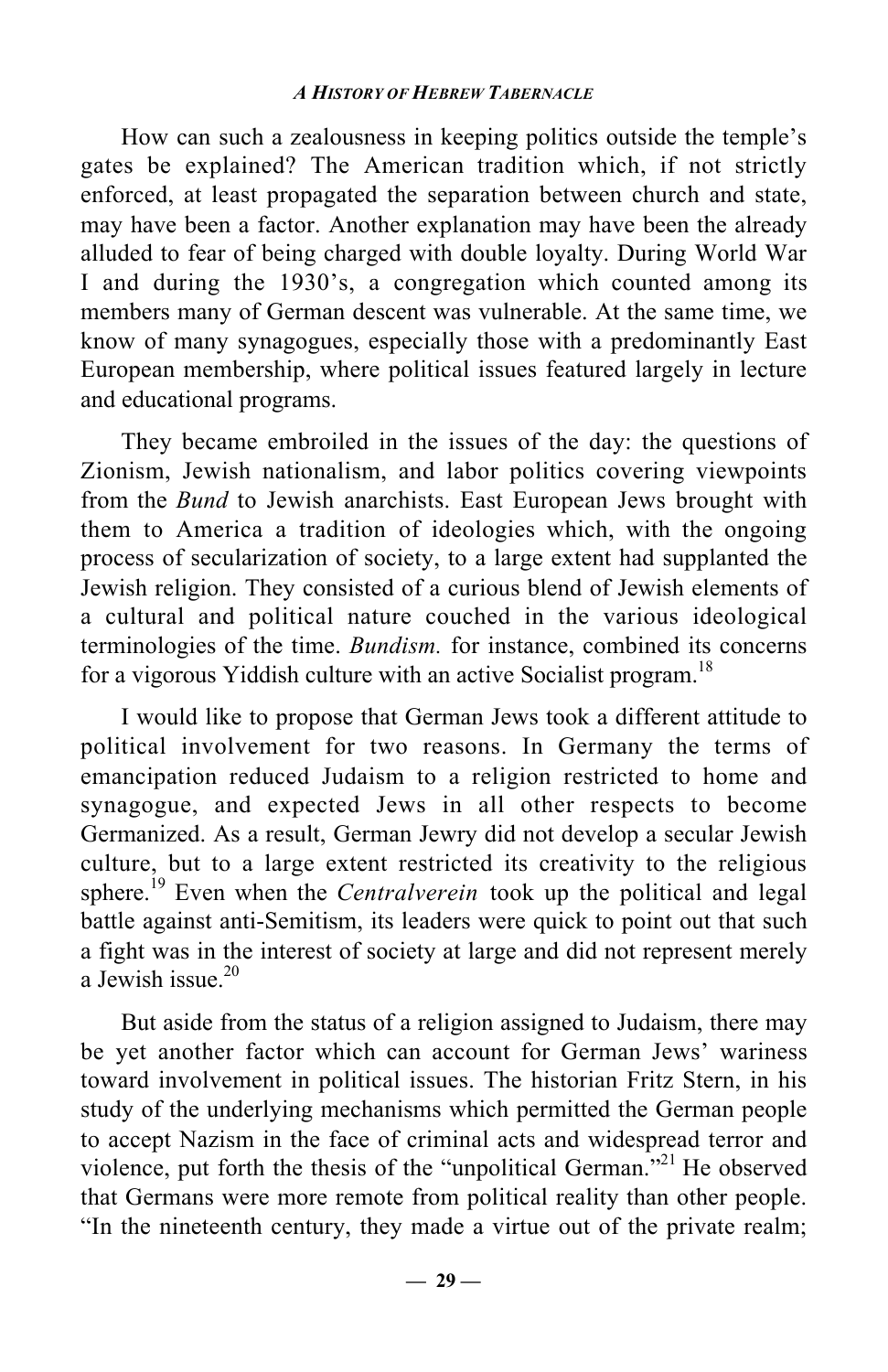the Idealist injunction of self-cultivation, the veneration of art and culture, the special place of the family and of friendships, the often sentimentalized domesticity of German life — all these virtues were remote from concern with public affairs. 'To a German who had imbued himself with the spirit of Durer, Bach, and Goethe, vita contemplativa was the highest form of life.'  $\frac{d^{2}}{2}$  Ordinary politics seldom engaged Germans. Their lives centered around the work place and the home. In their eyes the political realm had an aura of obscenity and immorality about it, and any involvement in political issues was seen as being detrimental to the higher and more noble occupation of self-cultivation. Germany's defeat in the First World War shattered this idealistic dollhouse existence, and Germans began to engage in political activities with a vengeance.

German Jews, in as much as they assimilated to their surroundings, shared this unpolitical stance with their gentile countrymen. Ever since the time of Moses Mendelssohn, German Jews enthusiastically espoused the idea of a humanistic and enlightened society in which people of different backgrounds could exist peacefully side by side, joined by their common humanity and respect for the natural rights of each individual. This dream became crystallized in Lessing's "Parable of the Three Rings" in his *Nathan the Wise.*

In the second half of the nineteenth century while many Germans turned away from humanitarian ideals to social Darwinist and *voelkish* ideologies, German Jews remained faithful to a heritage which had made it possible for them to become members of the general society in the first place. This attitude represented German Jewry's greatness as well as its tragedy. Ever since the enlightened liberal ideas of the eighteenth century prepared the ground for Jewish emancipation, the Jewish mainstream was committed to the liberal *Weltanschauung.* For Jews it constituted the very foundation of their existence; for Germans, on the other hand, liberalism was but one wave in an ever flowing stream of ideas. After passing through a liberal phase, Germans moved easily on to other ideologies more in tune with changing economic and social realities.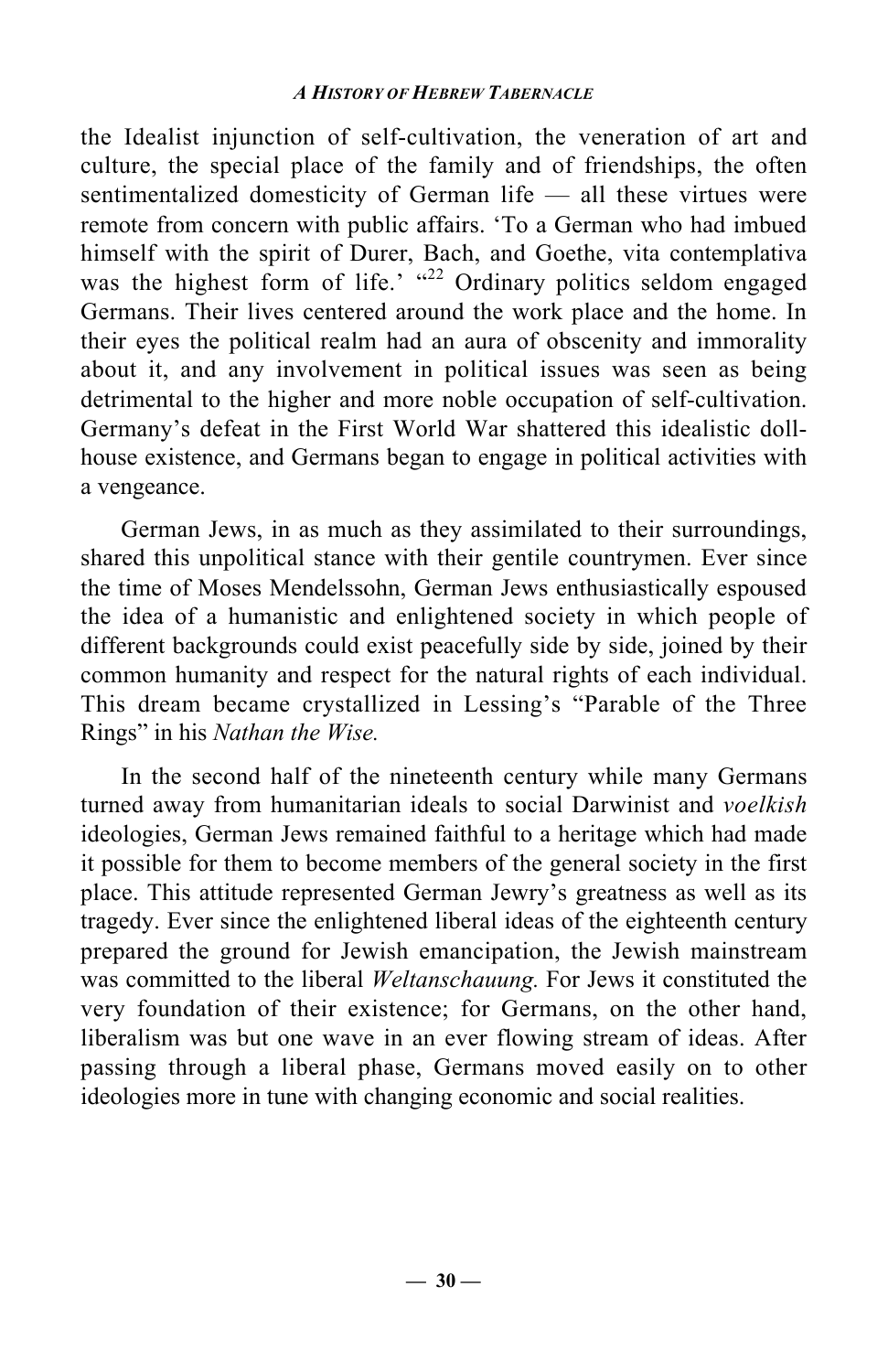*Chapter IV:*

# **THE CRUMBLING OF THE FOUNDATIONS: the 1920's**

The synagogue's records hardly reflected the tumult and the bustle of the "roaring twenties." It was as if the Hebrew Tabernacle was immune to such manias as the big red scare following the Russian Revolution. Similarly they seemed unaffected by changes inside America, such as the post-war disillusionment, the loosening sexual mores, the movies and Prohibition. Rum ships rolling in the sea outside the twelve-mile limit, beer-carrying trucks being hijacked by bandits, illicit stills turning out alcohol by the carload, speakeasies, and Alphonse Capone, multimillionaire master of the Chicago bootleggers, driving through the streets in an armor-plated car with bullet-proof windows — all these hardly seemed to share the same planet and same period with the Hebrew Tabernacle.<sup>23</sup> Not that the Tabernacle remained unaffected by the Prohibition. In March 1925 Mr. Levinson, the Assistant Cantor, was appointed to procure and distribute kosher wine for Passover to the members and seatholders of the congregation.<sup>24</sup> The list of family heads who had asked for such wine numbered 246. Since kosher wine is hardly the type of alcoholic beverage with which one can start a successful bootlegging business, we can use this figure to estimate the size of the congregation at the time.

The Depression put an end to the gains the Tabernacle had made since its move from Harlem. Financially the temple was far from being secure. On the contrary, in 1926 the new temple had been enlarged under the assumption that the time was right for a further expansion in membership which failed to materialize. Consequently more debts were incurred. The Depression thus merely exacerbated the predicament. Toward the end of 1929 the Finance Committee of the Tabernacle persuaded Rabbi Bloom to appeal for loans to prestigious and wealthy New York Jews. The responses, without exception, were negative, and the temple had no other choice but to fend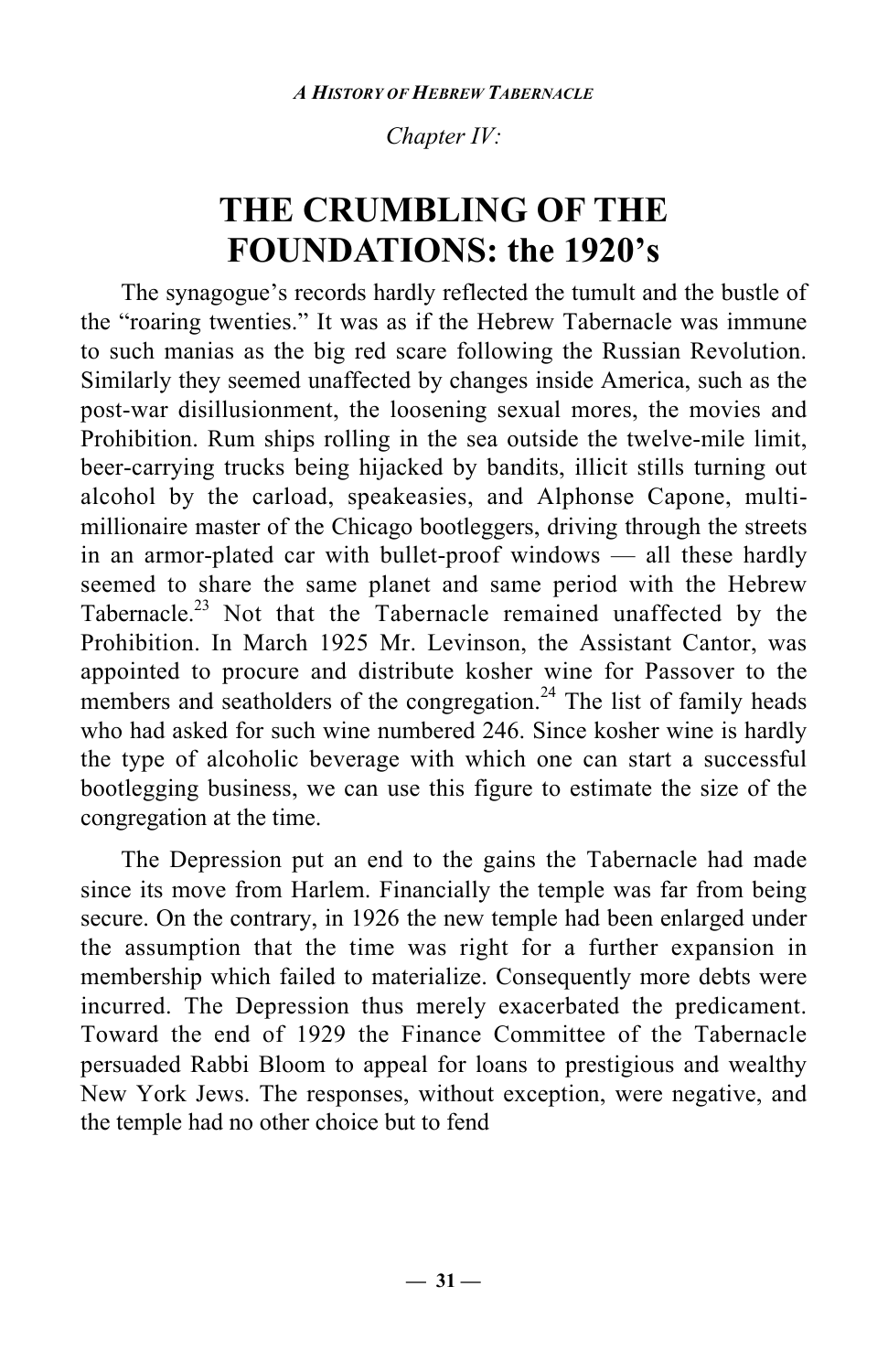for itself. Some of its members made substantial Kol Nidre pledges, some officers gave grants, and the Finance Committee was very circumspect in its financial allocations. Advertisements for services were eliminated. In spite of this, the number of school children was growing, and the Board decided to engage an additional teacher. The religious school now had fifteen classes. Financially, however, the situation did not improve. When the first mortgage of five thousand dollars was due, in December of 1930, the Tabernacle was without funds. Neither was there enough money to pay salaries of the religious school teachers and the choir. Fortunately Rabbi Bloom had an independent income, so that a portion of his salary could be deducted. Finally, in autumn 1931, the situation reached a dead end. The Hebrew Tabernacle Association could no longer survive. Its building was foreclosed and put up for sale by the holder of the third mortgage. A transaction took place, the details of which are not entirely clear from the records. Apparently, as soon as the officers of the Tabernacle realized that the temple's existence was threatened, they reorganized under a different name, the Hebrew Tabernacle of Washington Heights, on September 30, 1931. In the name of that new association they at first arranged to use the old Tabernacle's premises, and later bought the building. With this organizational somersault the survival of the temple was assured, but it proved to be a tenuous existence at best.

Funds were still desperately needed. The year 1932 started with a "Save The Temple" campaign in which 5,000 circulars asking for one dollar contributions were distributed. The return was very meager, indeed, seventy-eight dollars altogether. Not many members of the temple could spare even a dollar.

Not all attention was focused on the financial situation, however. Despite its external problems, the temple continued to meet its obligations toward religious education and the Washington Heights community at large. To further the image of the neighborhood as a desirable area and to attract more middle class people, in 1931 Rabbi Bloom appealed to the Board of Education of the City of New York to erect a public school in this location. Also since Washington Heights was situated at some distance from midtown Manhattan, and, so far, subways supplied the only means of transportation, Rabbi Bloom proposed to the Fifth Avenue Bus Company to develop a route which would connect the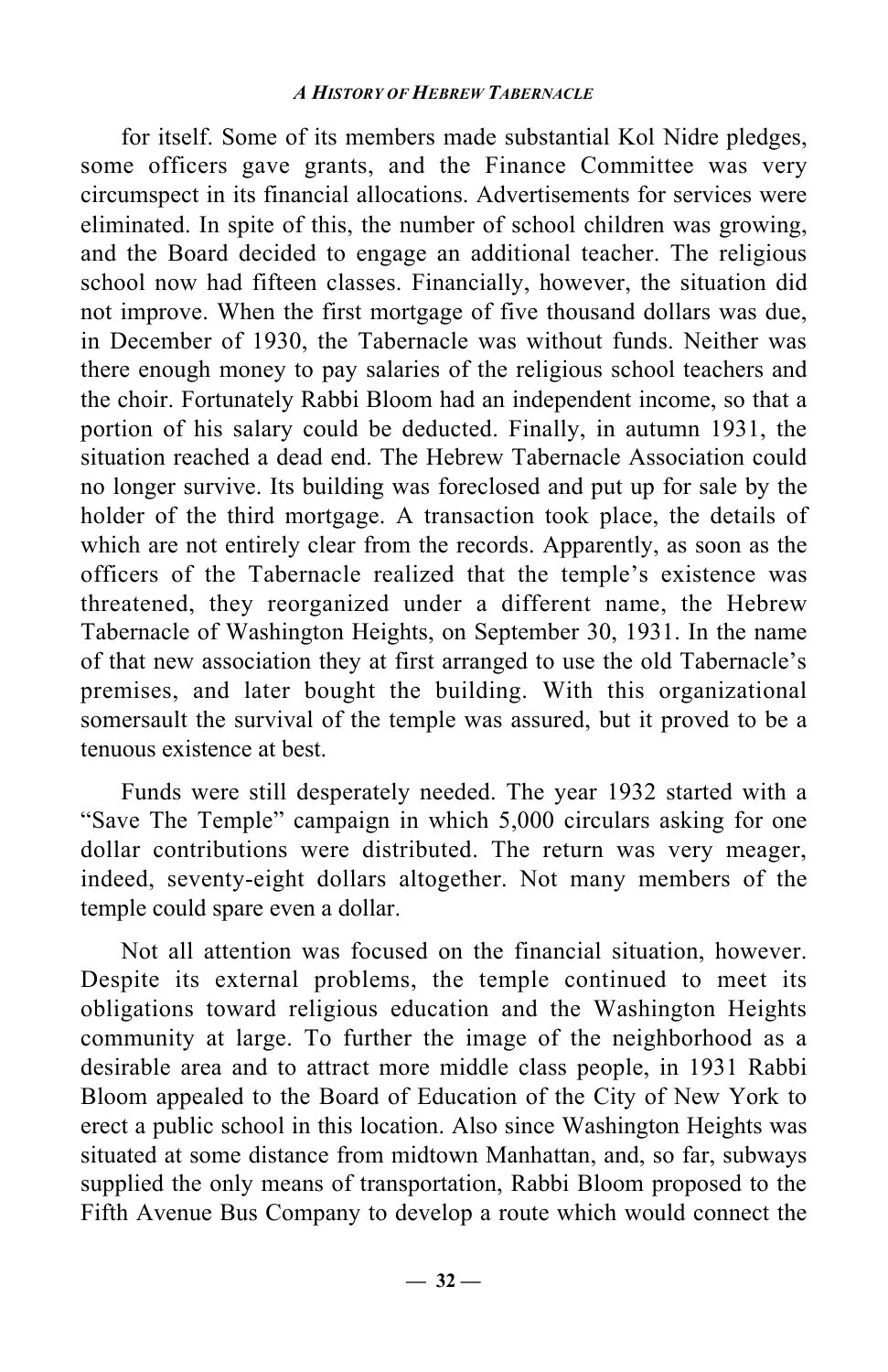neighborhood with downtown areas. This proposal may have been the inspiration of today's "Number 4" busline. With respect to its work for the youth of Washington Heights, especially during the Depression, the temple co-sponsored various activities with the Community Council of Washington Heights.

It took the Hebrew Tabernacle almost two decades to recover from the plunge of its fortunes in 1929. The finances of the temple remained in a state of chronic illness. In 1932, the Board was informed that attendance at services had dropped. In 1934 the sale of seats for the High Holiday services reached a low point, about 350 seats remained unsold. During the 1930's the temple also suffered personnel problems. At the beginning of 1933, Dr. I. Mortimer Bloom, the Tabernacle's rabbi for the last ten years, got carried away by his desire to increase the temple's membership and worked out an intricate scheme. He lavished undue attention on the girls in religious school, arguing that one day these girls would be brides and that then they would become instrumental in bringing their families to the Tabernacle.<sup>25</sup> The Board did not share his view and asked him to resign.

Following Dr. Bloom's resignation, the temple experienced a succession of rabbis. At first, guest rabbis made their weekly appearance, then in 1934, Dr. Aaron Eiseman became rabbi, followed three years later by Rabbi Naphtali Frishberg. The latter, however, did not stay long with the Tabernacle. Since the temple still could not afford to pay a fixed monthly salary, Rabbi Frishberg also taught in public school to augment his income, and eventually turned to teaching altogether. In the summer of 1938 Rabbi Ahron Opher was engaged, and he remained for eight years. In 1946 Jacob Polish became rabbi, to be succeeded ten years later by Dr. Robert L. Lehman.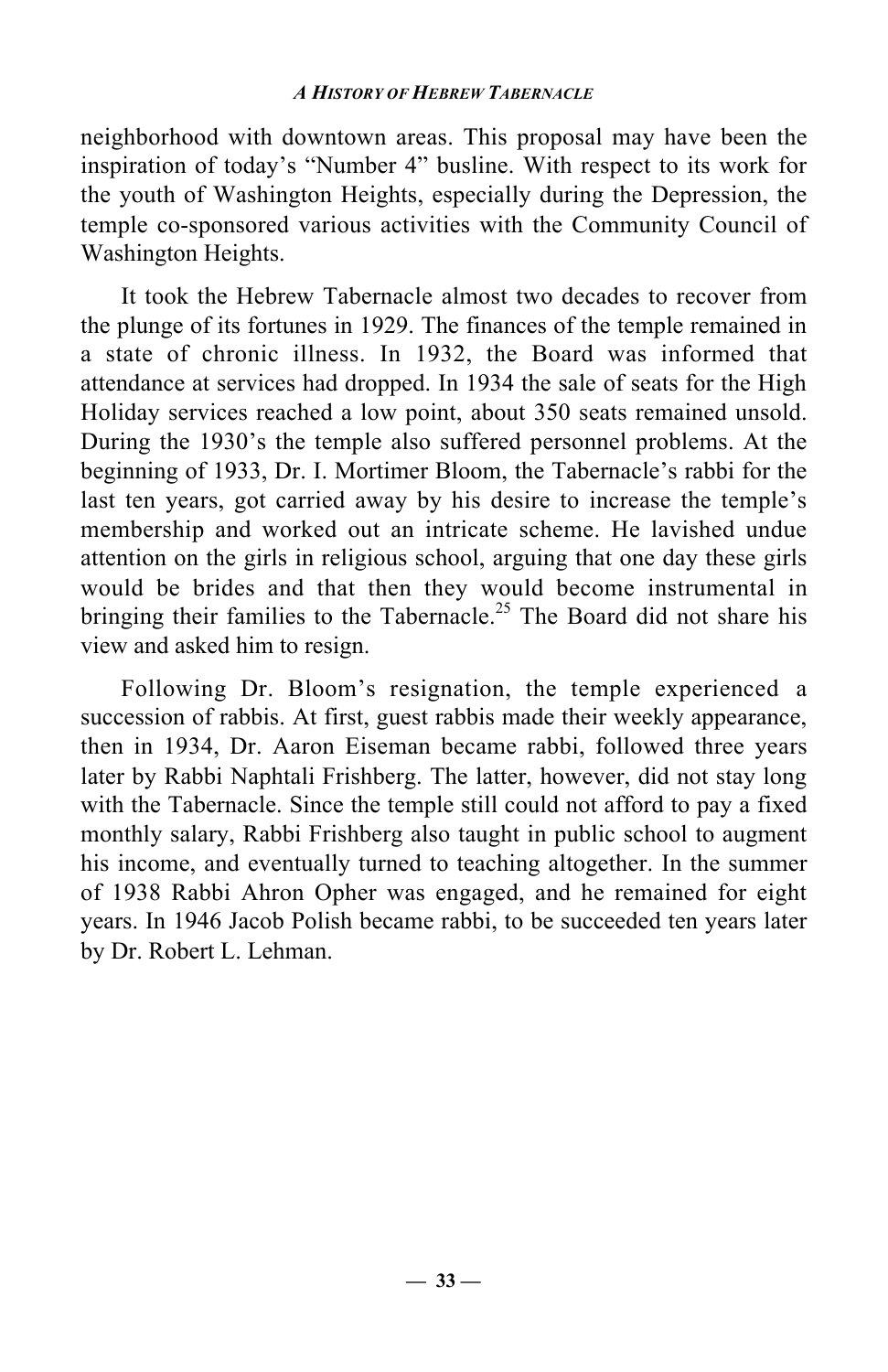### *Chapter V:*

### **HOME AWAY FROM HOME**

The year 1938 has left its marks in the annals of human history. As the year which witnessed the *Anschluss* and *Kristallnacht.* it showed record numbers of refugees searching desperately for a new home. The tragedy of the mounting flood of people wanting to leave Germany on the one hand, and, on the other, the shrinking number of countries willing to take them, has been recounted in memoirs and studies.<sup>26</sup> Since the Hebrew Tabernacle became home to some of these refugees, their story deserves a place in the history of the temple. It is estimated that between 100,000 and 150,000 Jewish immigrants from Germany entered the United States in the period of 1933 to 1945. More than eighty percent arrived before the end of World War  $II^{27}$ . This is one side of the coin. The other side, namely how many people were unable to gain entrance to the United States, is unknown. The Depression, the still lingering high unemployment figures and a spirit of isolationism during the 1930's produced an anti-immigration mood among the public. The government responded by tightening the immigration laws, so that the flow of entering aliens was reduced to a mere trickle. Arguments that either the immigrants would compete with Americans on the already strained job market, or were likely to become public charges, assured that only refugees with sufficient funds or an affidavit were granted entrance.<sup>28</sup> The number of possible immigrants was further checked by a quota system. The Austrian and German quota, for instance, allowed 27,370 aliens to enter per year. The only time this number was one hundred percent filled was during the fiscal year of 1939, no doubt influenced by the horrors of *Kristallnacht.*

The international conference in Evian-les-Bains, called by President Roosevelt in the summer of 1938 to discuss the plight of refugees, was no more than a humane gesture and achieved little beyond talk and paperwork. As the situation in Germany for Jews grew more desperate, the more immigration barriers were erected. Attempts to introduce legislation in Congress in 1938/39 to permit 20,000 German Jewish children to enter outside the quota system failed. It was rejected by two thirds of the American people, as evidenced by opinion polls.<sup>29</sup> Following Pearl Harbor, America's entry into the Second World War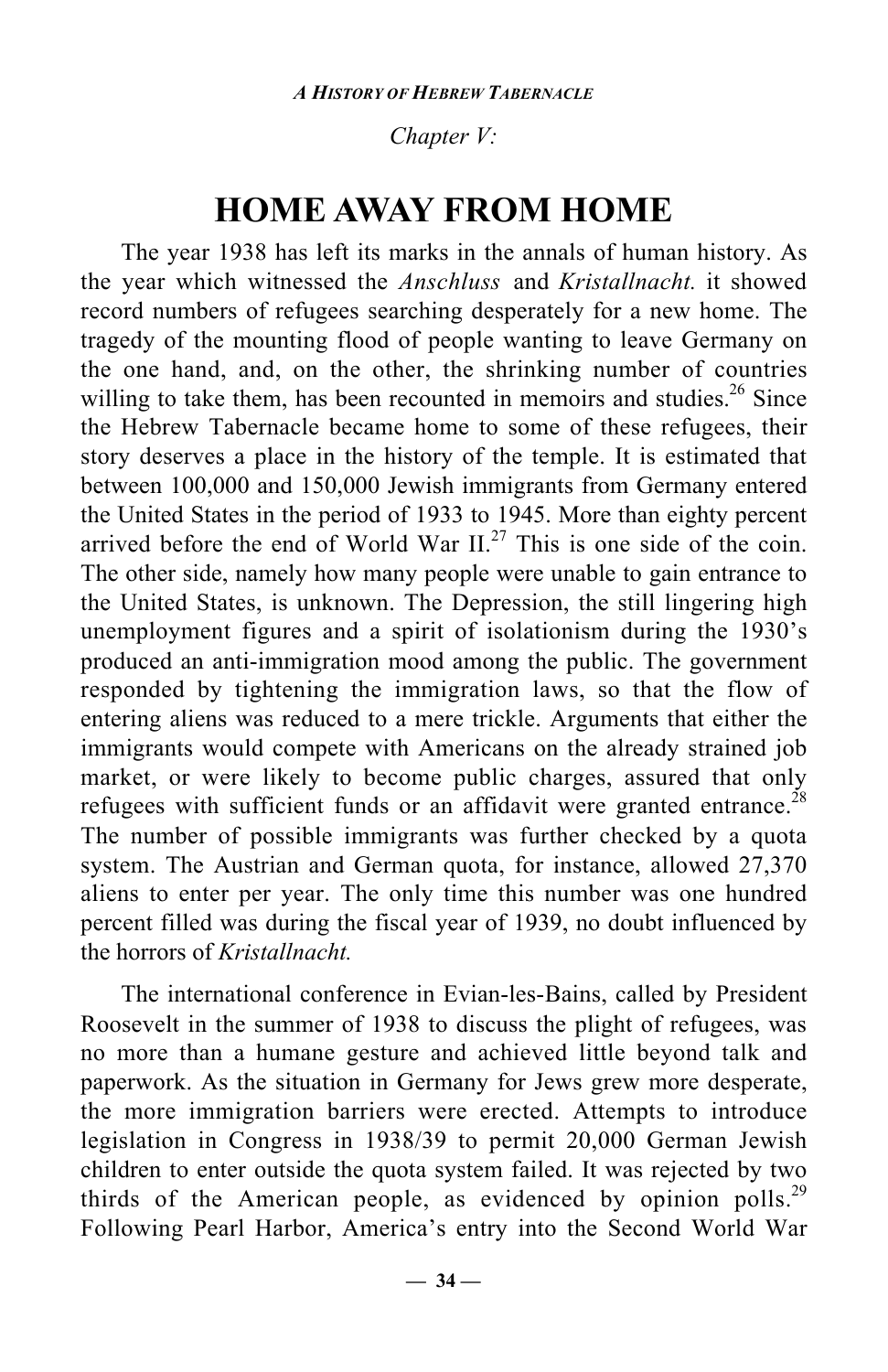practically closed the door to Jewish immigration from Germany and Austria.

The anti-alien mood did not exhaust itself in merely restricting immigration. Immigrants already residing in the country were its next victim. Following the Ribbentrop-Molotov pact the paranoia that Nazi and Communist agents were being infiltrated as a "fifth column" into the United States to subvert the country in case of war, led to the Alien Registration Act. It required registration and fingerprinting of all aliens above the age of fourteen. Unnaturalized immigrants from Germany and Austria suffered restrictions, but were at least spared the internment which the Japanese had to undergo in California following Pearl Harbor.

The reaction of American Jewish organizations basically showed the following pattern. They pleaded to have compassion for the persecuted refugees. The little criticism they had to offer with regard to the American refugee policy, they counterbalanced with castigation of the British Palestine policy. They exerted little pressure for a more generous United States immigration program, and on a whole tried to deemphasize the Jewish aspect of the problem, for fear that the spread of anti-Semitism might endanger their own situation in this country. Since opinion polls showed that the public supported stringent antiimmigration measures, those opting for a more liberal legislation feared that any pressure or any move to put the refugee issue in the limelight would lead to the enactment of even tighter restrictions. Hence they took care not to rock the boat too much, lest it should sink.<sup>30</sup>

These then were the circumstances under which the German Jewish refugees reached the United States between 1933 and 1940. This immigration wave differed in many respects from the immigrants preceding it. Most significantly, German Jews had not left Germany and come to America for economic reasons. In Germany the majority had belonged to the middle class, or al least lived middle class life styles. While for previous immigrant groups the start at the bottom meant an improvement over their economic situation in their home countries, for German Jews the beginning in the United States was coupled with economic degradation. In Germany they had found employment mainly in three areas: in professional, commercial and skilled work. Upon coming to the United States the German refugee was expected to start from the traditional "bottom". Thus the first years of resettlement for a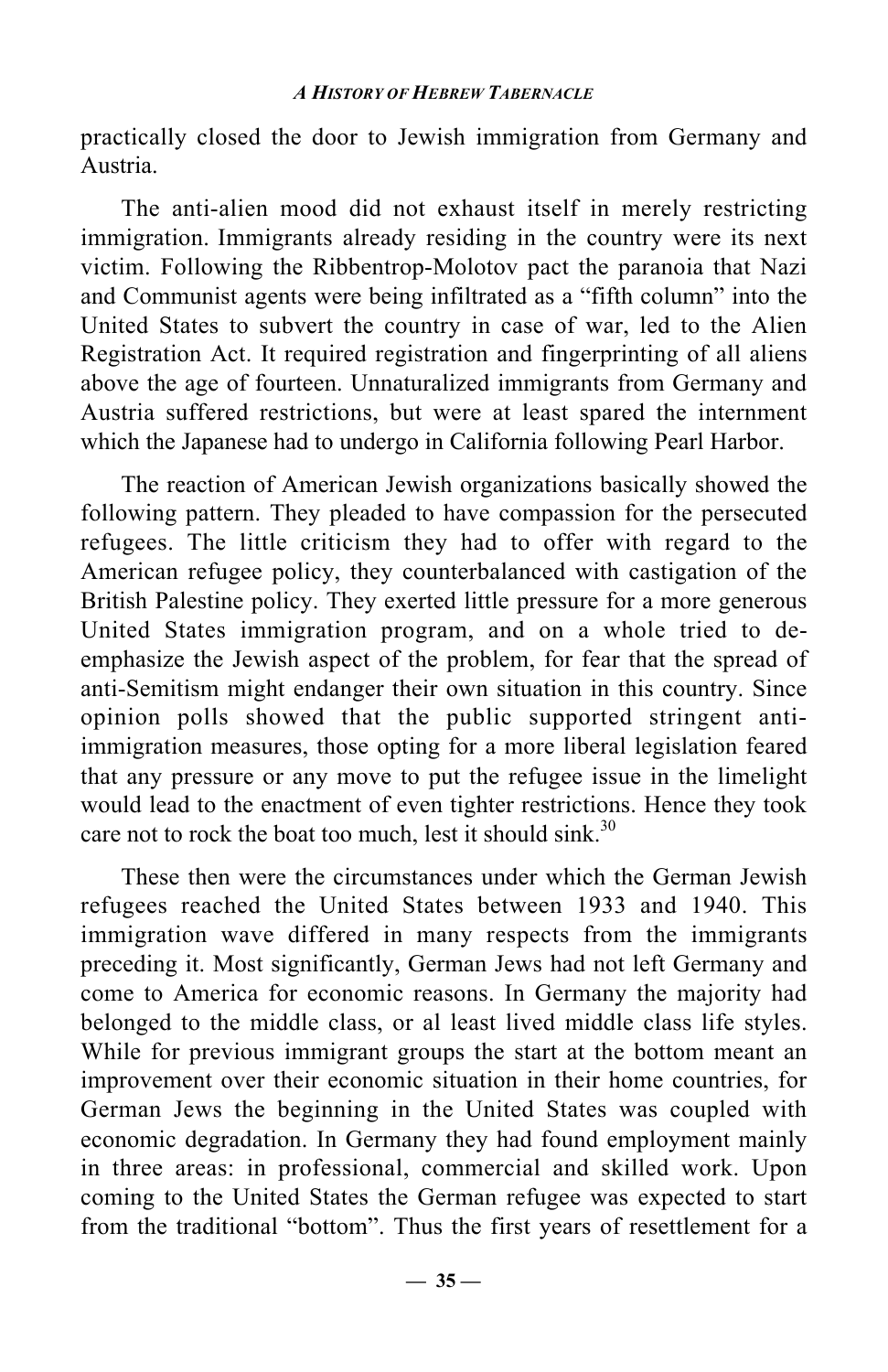German Jewish refugee family often took the following course. Extended families moved together into a large apartment; often they also sublet to one or two boarders. They all tried to find work as fast as possible: a menial or household job for the women and factory work for the men. Many couples also worked as butler-cook teams. The evenings were reserved for learning English and classes in citizenship. Due to their thrift and industriousness and due to the upward trend of the American economy under the impact of rearmament and renewed world demand for American food and industrial goods, the refugees did not remain at the bottom for long.

Once they had a reasonable command of English, and the stigma of having been categorized an "enemy alien" had subsided, they moved on to more desirable jobs in offices, on various levels of government service; some even tried to become independent. Young couples and inlaws, crowded into one apartment, now could afford their own places. And in many cases, this was also the time when the immigrants graduated in a synagogue from seatholder to membership status. Needless to say, the first years in the new country did not lack their share of pain and hardships. Each immigrant group, whatever point of time or country it be, underwent its own particular kind of tribulations. In the case of the refugees from Germany the tribulations were centered in two areas. With the status-conscious European society and a middle class existence as his background, the immigrant, sent out of Germany with his furniture in a crate and four dollars in his pocket, suffered in his position as a menial worker from a precipitous loss of status. Of course, this observation holds true only for those men and women of middle age or above. The young people, with the help of school, college, and the Armed Forces, found it easier to adjust. Aside from the question of status, the refugee carried within him the special psychological dilemma of his German Jewish past. Having suffered persecution in Germany for being Jewish, and labeled an "enemy alien" in the United States for coming from Germany, the German Jewish immigrant went through a deep crisis. No doubt, the daily struggle for survival, especially during the first years, did not leave him much time to brood over identity questions. Yet the wounds were there, deeply buried within each individual.

The middle class character of the German Jewish immigration group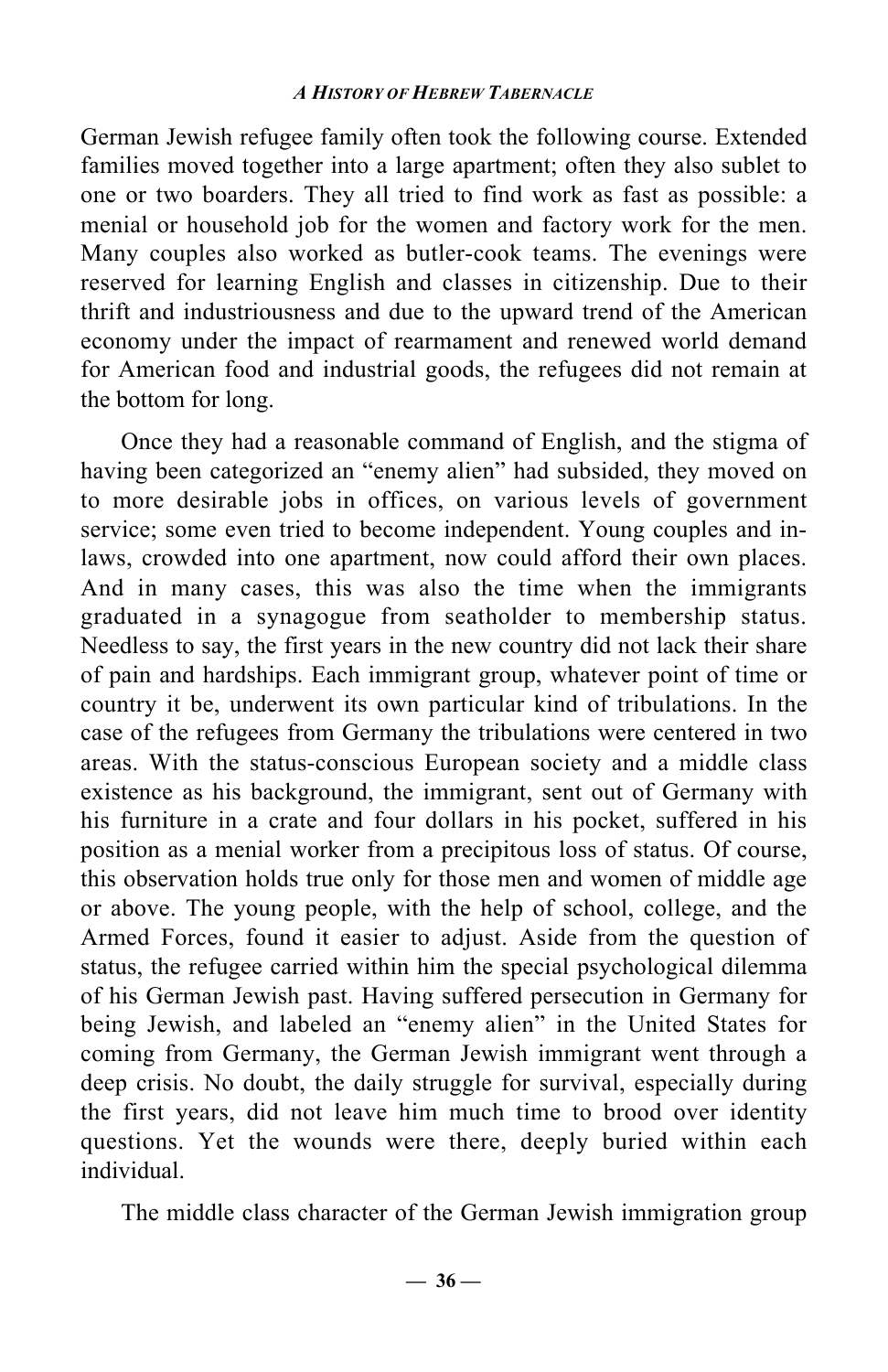expressed itself also in the settlement pattern. In contrast to former Jewish immigrants, who started their lives in America in the ghetto districts, these refugees sought out neighborhoods more in tune with their background and lifestyle, such as New York's Jackson Heights, Forest Hills, Kew Gardens and the West Bronx. Of the 70,000 refugees who settled in New York City, about 20,000 moved to Washington Heights.<sup>31</sup> Situated within a reasonable commuting distance from Manhattan's down- and midtown office jobs, Washington Heights combined the attractions of life in a metropolitan area with the charms of a communityoriented neighborhood. The tree-lined streets, the flowerbeds running along the center of Broadway, its houses, many of them not higher than six stories and built with a white-colored stone, the restfulness of its parks and the cool breeze from the Hudson River on hot summer nights: all these features contributed to make the area a pleasant place in which to live. For the German Jewish immigrants there were additional attractions. In its character the area resembled European cities, an important psychological factor, since these German refugees had not chosen to leave their former abodes, but had been driven away. Furthermore, vacant, large-sized apartments were readily available, enabling them to take in boarders and thus helping them to tide over their most difficult early years. Also these apartments, due to their spaciousness, did not look stunted by the heavy, solid pieces of furniture many of the immigrants had brought with them. That the area was home to a large Jewish community might have been another element which recommended Washington Heights to the eyes of the refugees.

Despite the pre-existing Jewish community, German Jews created their own network of institutions. A dozen large German synagogues were founded in Washington Heights between 1935 and 1949.<sup>32</sup> It was not unusual that residents from the same region or town in Germany formed their own communities. German Jews desired religious affiliation for a number of reasons. In Germany all of them had been required by law to belong to a *Gemeinde.<sup>33</sup>* What in Germany may have been a customary association not much reflected upon, became in the United States an affirmation of one's heritage. Like all other immigrants before them, they also needed the closeness and support of their peers. Since German Jews, unlike the East European immigrants on the Lower East Side, were not in the habit of forming organizations with political or socio-cultural directions, they fulfilled these needs within the framework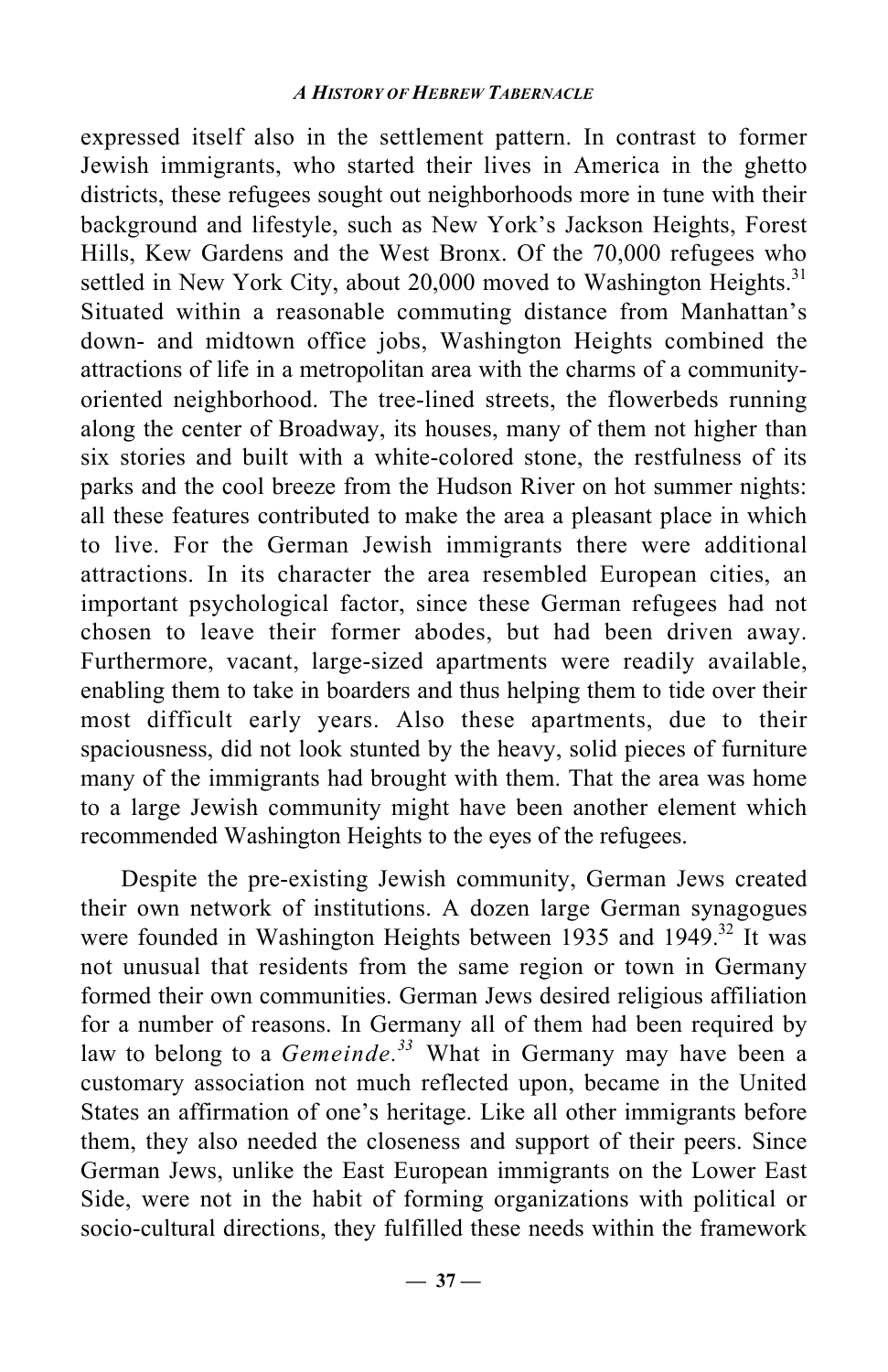of religious organizations. These institutions played a multi-faceted role in the immigrants' lives. They provided the refugees with a familiar cultural and religious milieu, and offered them warmth and the support of shared experiences. All of them shared additional characteristics. They possessed an atmosphere which preserved the immigrants' own rites and customs, transplanting the religious services they were used to and allowing them to hear sermons preached in German. Like the many *landsmanshaftn* on the Lower East Side in the last century, these institutions gave the refugee the security he needed to face the process of adjustment and Americanization. The synagogues established by the immigrants created an atmosphere of home. While there among his peers, the emigre could regain his former status and speak the German language without the love-hate undercurrents which would surface when using that language with outsiders. After the daily attempts at coping with the challenges of life in America, the emigre temples offered the comfort of a world with which the refugee was more familiar, and in whose control he had a participating share. Furthermore, the use of the familiar traditions and melodies gave him a sense of continuity in a world which had become submerged in destruction and ruin.<sup>34</sup>

The 1930s was a crucial time in the Tabernacle's development. The Depression years still cast their shadows, and the temple found itself at a permanent low point. The conjuncture of two factors assured the Hebrew Tabernacle's survival and gave its destiny a new direction: the arrival of the refugees in Washington Heights and the installment of Rabbi Opher in 1938.

Among the approximately thirty congregations founded in New York City by immigrants, the Hebrew Tabernacle assumed a unique position. It gradually turned into an immigrant congregation as more and more refugees filled its ranks. At the same time it was an American temple, which had been founded by German Jews, yet which had over the years acquired a mixed membership of both East European and German Jews. The refugees flocked to this temple. Even those who came from a traditional background, who at first had attended services at an orthodox *shul* in the neighborhood and felt dissatisfied with the lack of decorum there, were attracted to the Hebrew Tabernacle, even in spite of organ music and collection baskets.

The Tabernacle had more inducements with which to attract the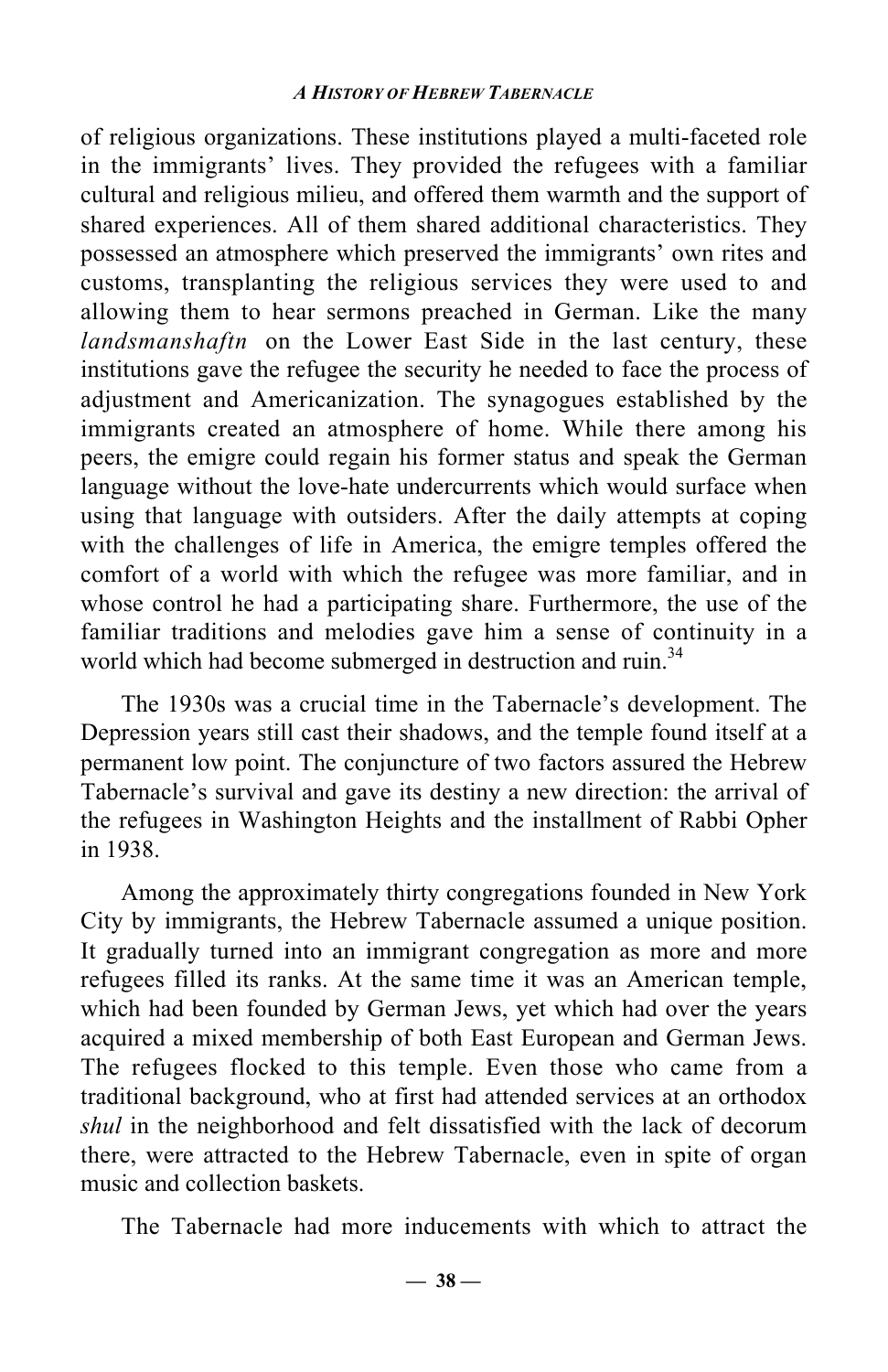refugee. For one, the Tabernacle called an imposing building its home. It was not the typical immigrant establishment in one room or in the basement of another temple. Its structure was reminiscent of many a liberal temple in German cities. Furthermore, in autumn 1937 Richard Cohn, who had been trained in Germany and who was an emigre himself, became the cantor of the Tabernacle. For German cantors finding employment after their immigration was not an easy task. American temples were used to the East European cantorial style which is recitative, and did not want to employ cantors who sang the melodies of the German cantorial tradition. Since the Tabernacle had German roots, the employment of a German trained cantor was only natural. The melodies which he introduced and rendered in his beautiful voice became one of the main features which made the temple so popular among German Jews. Richard Cohn was succeeded in 1942 by another German immigrant, Henry Ehrenberg, son of a cantor, who had officiated in the *Hauptsynagoge* in Frankfurt a.M., and who served as cantor at the Tabernacle until his retirement, in 1977.

Despite all the elements which could make a German Jew feel at home at the Hebrew Tabernacle, it was still an American institution. The rabbi was not German-born, sermons were held in English and its affairs were managed by a Board of Trustees. For some immigrants eager to adjust to their surroundings, this fusion of German and American characteristics constituted the temple's main attraction. The Tabernacle's openness to the refugees in offering them a spiritual home, was reciprocated by the latter's loyalty and dedication with which they supported the temple. Recent research has shown that the German Jewish population of Washington Heights was more traditionally religious than the refugees as a whole. The newcomers showed a high rate of synagogue affiliation and of synagogue attendance. Most of the synagogues founded by refugees in Washington Heights were Orthodox with the rest being traditional-Conservative. The fact that many of the refugees came from rural and Southern areas in Germany may play a role in explaining this phenomenon. $35$ 

The immigrants replenished the Tabernacle's congregation. At a time when they could not yet afford to pay for membership, the auditorium of the synagogue, reserved for members, was sparsely filled during the High Holiday services while the balcony, assigned to seatholders, was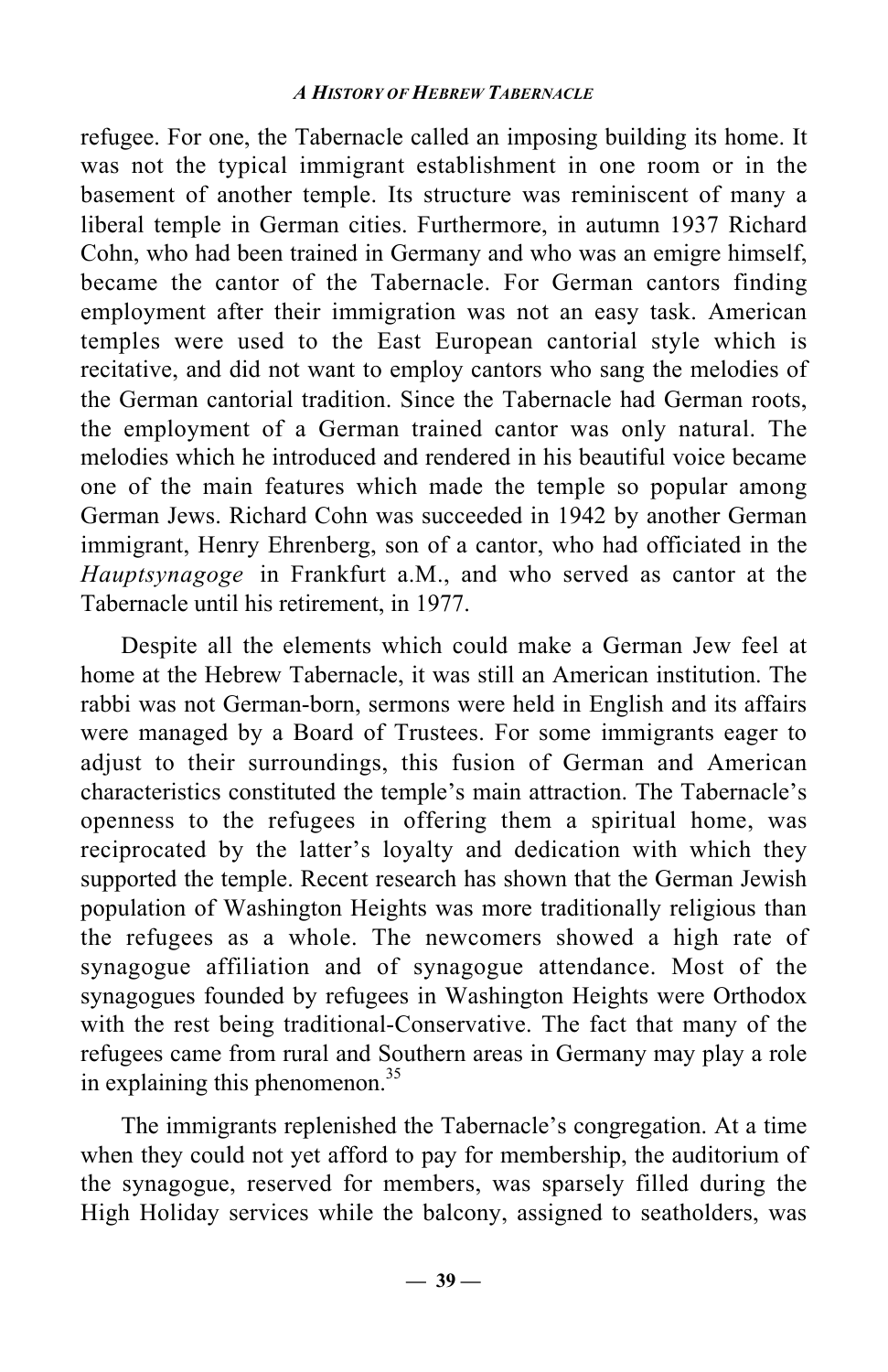overflowing. Yet this factor in itself could not have restored the temple to its former place within the greater New York Jewish community. During the 1930s, due to the employment of temporary rabbis, the Tabernacle sorely lacked leadership. This state of affairs was changed in 1938 as Rabbi Ahron Opher came to the Hebrew Tabernacle. Born in Israel, a student of Rabbi Stephen S. Wise and intellectually very capable, he put the temple back on solid ground. Owing to his guidance at a financially difficult time, when there was thought of relocating to a rented place, the temple held on to its home.

Most importantly, however, by affiliating the temple with the Reform movement the Tabernacle rejoined the Jewish community at large. Rabbi Opher himself acted as Executive Director of the Synagogue Council of America during 1943 to 1945. This was the time of the Tabernacle's "rebirth," and internally it underwent some changes as well. The growing congregation, an amorphous mass, needed some structuring. Groups were organized providing different ages and interests with a framework. Since the temple was not officially oriented towards Reform, Rabbi Opher introduced the Reform prayerbook, but retained for the High Holiday services the traditional Conservative prayerbook. This arrangement is still being followed today.

The Tabernacle congregation followed closely the developments in Europe. From the time of Hitler's rise to power the rabbi's column in the temple's bulletins reflected the interest of the Tabernacle members in the fate of their Jewish brothers and sisters. Dr. Eiseman's remarks in September 1935 were most astute: ". . . the year just passed has brought no hope to the millions of Jews in Germany and Eastern Europe. Conditions today are worse than ever, it looks as if there were to be no future for our brethren in these lands . . ." On February 14, 1934 the Hebrew Tabernacle sent a telegram to the Foreign Relations Committee in the United States Senate expressing support for Resolution 154. This resolution was addressed to the German government and in very mild language voiced criticism of that government's racist policies.

As more refugees joined the congregation the interest in events in Europe turned into a preoccupation. People were concerned with helping relatives escape from German-occupied Europe and finding havens of refuge for them. After Pearl Harbor, when the United States entered the war, the Tabernacle community joined the American people in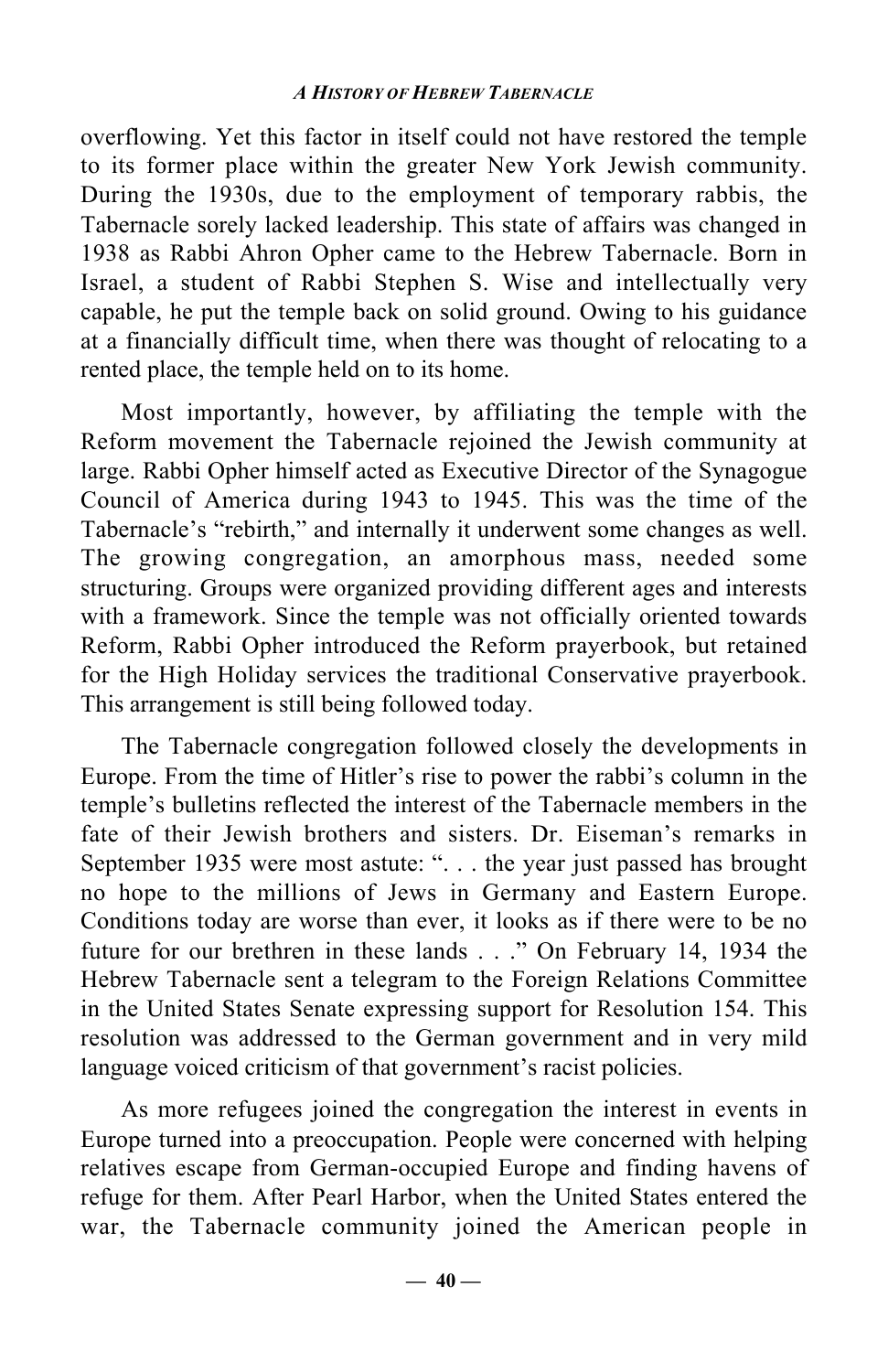supporting the war effort. Sisterhood members met regularly in the vestry of the temple knitting scarves, gloves and socks for the "boys" at the front. Basket collections were made for the benefit of the Red Cross. Special services celebrating the allied invasion of Europe and a memorial service for President Roosevelt filled the temple to its last seat. At the end of the war, anxieties over the fate of family members and friends left behind in Europe, which had been suppressed for the duration of the war, dominated the immigrant community. As more and more details regarding the destruction of Europe's Jewry were revealed, people turned to their religious family to seek consolation and support. In this dark and painful time the Hebrew Tabernacle was fortunate in having had Jacob Polish as its rabbi. His warm and outgoing personality coupled with his abilities as an orator helped the congregation pass through the abyss. Later during Rabbi Lehman's tenure the yearly observance of *Yom Hashoah* and *Kristallnacht* continued the Jewish tradition of *Zakhor* (remembrance) of times of affliction, as well as acts of deliverance.

Toward the end of the 1940s, as post-war DPs and refugees from Shanghai, England and other countries had settled and the State of Israel was born, the congregation turned inward once more. The 1950s were another prosperous period for the temple. It was not uncommon that close to 300 people attended Friday night services. As the immigrants eventually became economically more secure, they joined the temple as members, welcomed by President Leo Schwartz, who headed our community from the end of the 1930s until he died in office on October 1, 1951. He was succeeded by Mr. Edward B. Silverman and Mr. Morris A. Engel. The latter served as president for more than a decade. Each of these men underwrote the temple's tradition of making the refugees feel at home. Almost from the beginning of their affiliation with the Tabernacle, newcomers served the congregation by doing volunteer work or as members of the Board of Trustees. The earliest immigrants to be trustees were Dr. Richard Lewin, Mr. Paul Benjamin and Miss Suzanne Hirsch. The latter two were among the most generous financial supporters of the temple. In 1952 another refugee, Mr. Nathan Maier, became a Vice President later to be Treasurer. This description suggests that the advance of refugees into organizational areas of the temple progressed at a fast pace. The first foreign-born president, Mr. Kurt J. Schloss, was elected in 1967. This late date, however, may have been on account of his predecessor's excellent performance rather than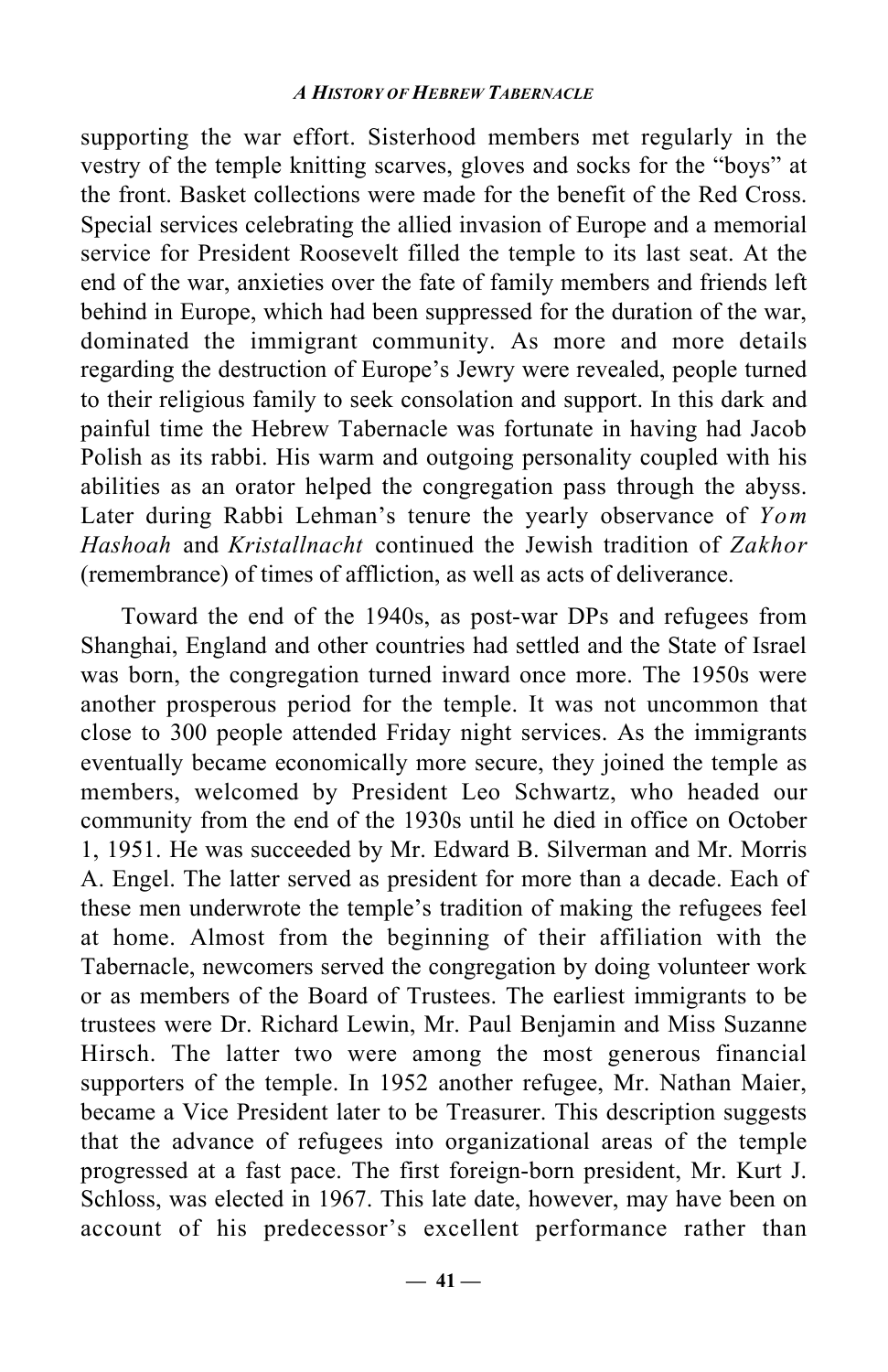discrimination. Yet there were sometimes repressed grumblings charging the refugees with being pushy, haughty and unwilling to Americanize. The immigrants, in turn, gave vent to feelings of frustration that the temple's hierarchy was reserved for old-time members and only wellheeled newcomers. Generally, however, there was little friction between the immigrants and the old members. After services on Friday nights, some socialized, and the Board, in running the temple, saw to it that the needs of both groups were satisfied.

Since most of the members, both men and women, were working during the day, most of the temple's activities took place during weekends and on evenings. As tired as one may have been on a Friday night after a long week of work coupled with the exhausting process of acculturation, that night belonged to the temple. People drew sustenance from the services for the coming week. The socializing afterwards with friends and neighbors over a cup of coffee in some corner restaurant satisfied the need for company and entertainment. The temple's main social activities were the yearly luncheons sponsored by the Sisterhood at the Waldorf Astoria, and the bazaar, a yearly undertaking scheduled between Thanksgiving and *Hanukkah,* in which the whole congregation joined. As of the middle of the 1950s, under the directive of Mr. Ernest W. Stein, a future President, the bazaar became one of the main fundraising activities of the community. In its heyday it lasted four days, involved about 200 people, and offered a large variety of merchandise, from toys and clothing to furniture and jewelry. Gambling wheels were brought in, people tried their luck at raffles, tasted the food prepared by Tabernacle members and browsed through rows of booths, each displaying more tempting goods than the next. Aside from its financial success, (it could bring in as much as 22,000 dollars) this affair crystallized the temple's new outlook.<sup>36</sup> Togetherness and companionship were the center around which the temple revolved.

During these years the temple also invited guest speakers, for example James W. Gerard, Ambassador to Germany, and sponsored musical evenings. Members of the Parents' Association and the Men's Club performed the operetta "Der Vogelhandler" and chamber music was presented by Mr. Alfred Grau, Mr. Otto Seyfert and Mrs. Felice Gould. The Hebrew Tabernacle was featured in four television programs, most prominently in the film *One God,* its services were broadcast, and it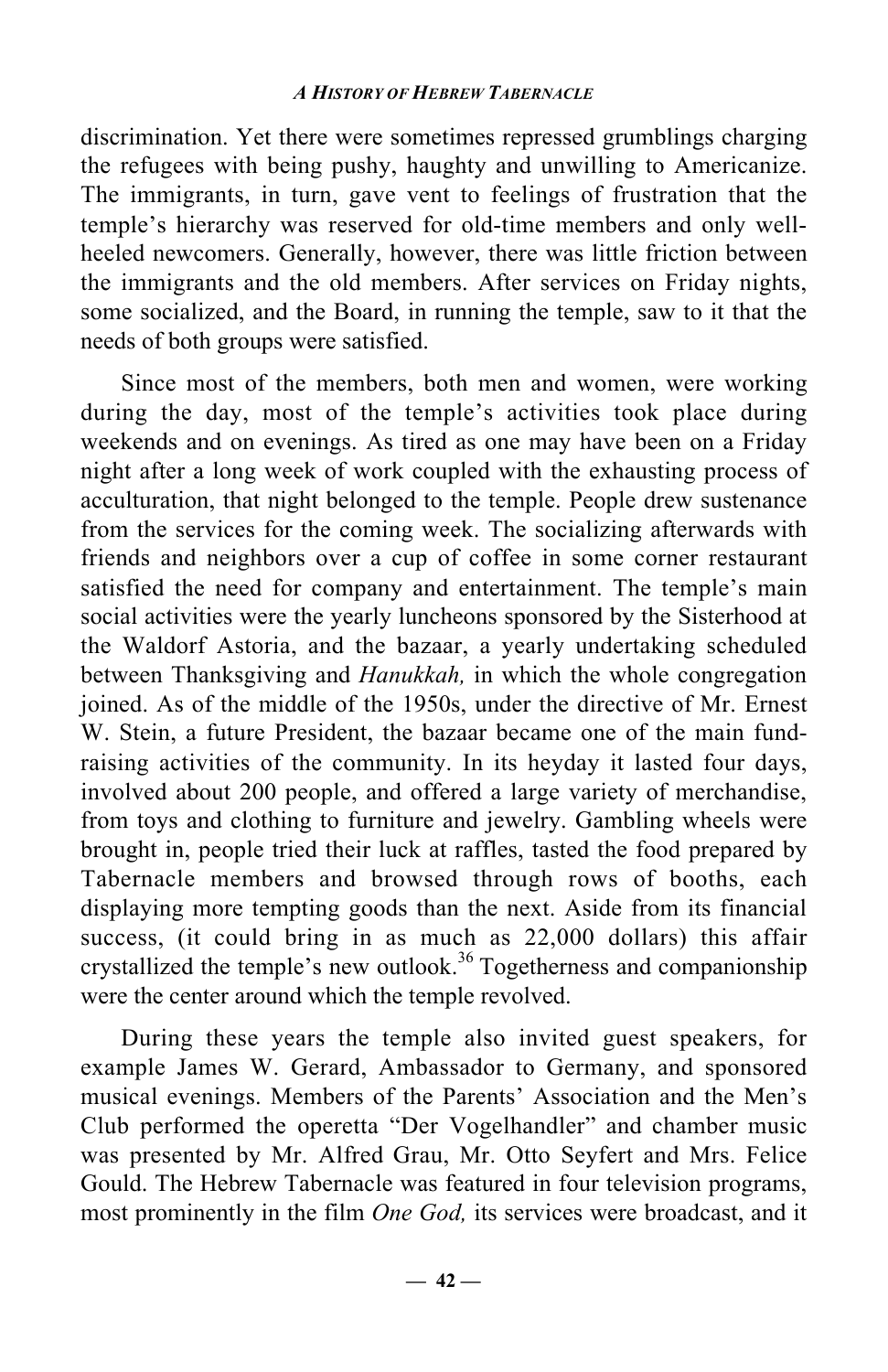appeared in various books and magazines.

Already in the early 1950s the Board members came to realize that the present location of the Hebrew Tabernacle at 161st Street could not remain the temple's home forever. The population of the area gradually started to change. With economic prosperity, residents moved either further uptown, closer to Fort Tryon Park and the Inwood section of Manhattan, to Riverdale, or even to the suburbs. As apartments were vacated, they were taken over by new ethnic groups. The basic mechanism which had forced the Tabernacle to relocate from Harlem to Washington Heights repeated itself. When these new residents, coming from a different cultural and socio-economic background, started to pour into the area it accelerated the move to new neighborhoods by the former inhabitants of Washington Heights. Already in Rabbi Polish's time, under the Presidency of Mr. Morris A. Engel, the Board started to search for a suitable location further uptown.

Another difficult period in the temple's history set in. Since no agreeable building could be found, the temple did not have the funds to build, and membership numbers continued to decline, the Board decided to relocate its religious school. In the 1960s the Tabernacle opened a branch of its school in a street-level apartment, at 218th Street and Seaman Avenue in Inwood.

Despite the turbulence and difficulties of the 1960s, the Tabernacle was always able to count on its "family" of devoted officers and congregants, tireless in their efforts to reverse the temple's fortunes. The presidents of this troublesome period, namely Mr. Kurt J. Schloss and Mr. Ernest W. Stein, deserve special mentioning. It was not unusual for members, some already living in other sections of Manhattan, or even across the Hudson river in New Jersey, to support different outreach projects, or to come to 161st Street to attend services.

As the level of crime increased, congregants feared vandalism when leaving their cars parked in the street, or were afraid even to walk to the temple's evening activities, the search for new quarters became imperative. In what was seen as nothing short of a miracle, since the temple had reached its most critical point, the search for a building was finally successful. Following the precedent of the religious school branch in Inwood, Rabbi Lehman proposed to establish an Adult Education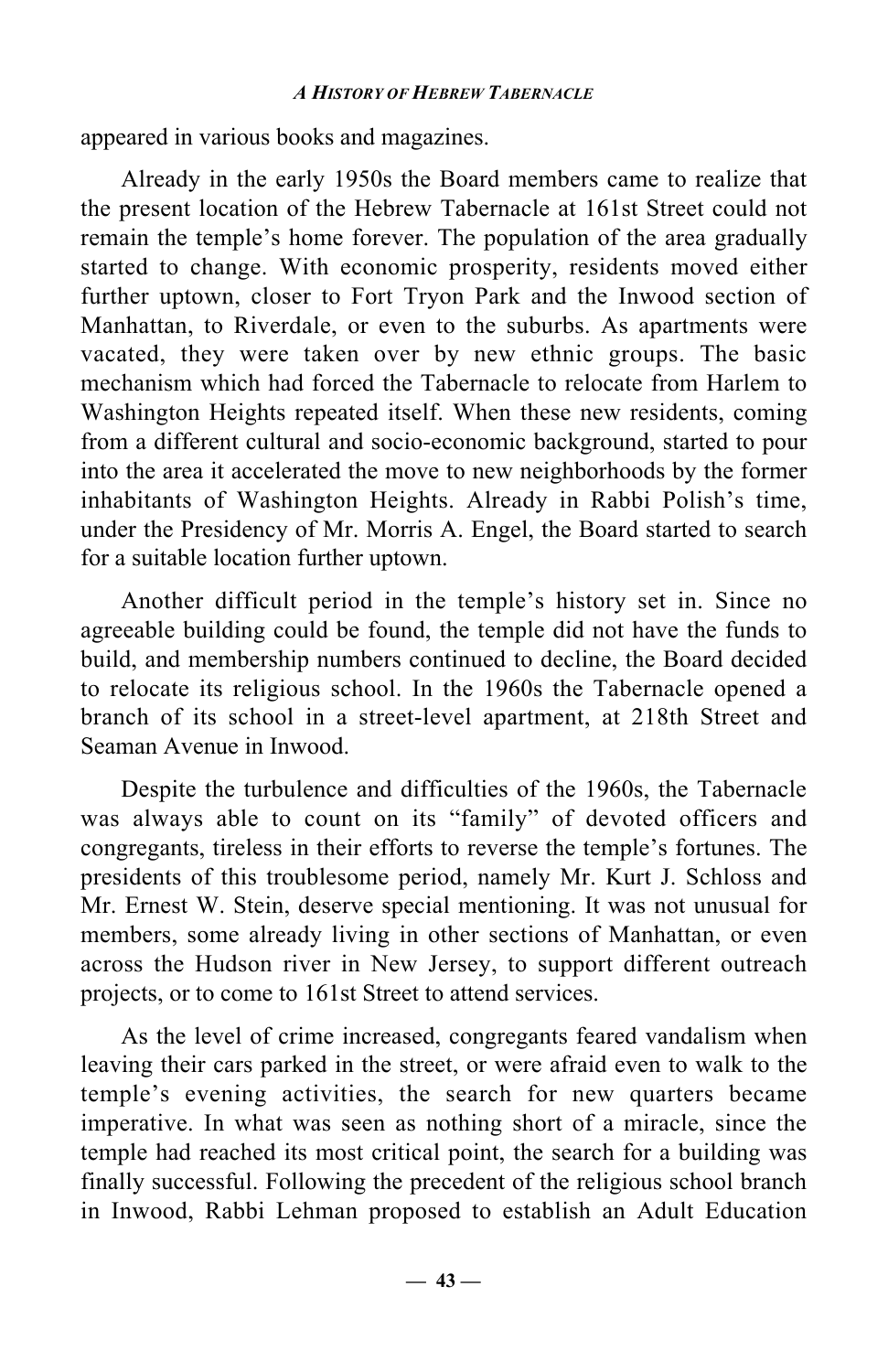program further uptown. When he approached the officers of the Christian Science Church, located at 185th Street and Fort Washington Avenue, to inquire whether some space could be rented there, he was informed that the building was for sale. In 1973 the Hebrew Tabernacle bought the building, and sold the premises at 161st Street to a group of Jehovah's Witnesses. The relocation of the Hebrew Tabernacle to 185th Street could not have been realized without the efforts of its officers at the time, particularly Dr. Max Hamburgh (President), Mr. Justin Winter (Vice President and Treasurer) and Mr. Ernest Hartog (first Chairman of the House Committee and later President).

The relocation brought to an end the daily Orthodox *Minyan,* which had been led by Mr. Harry Buchman.

The last services held in the old temple in the beginning of February 1974 were tinged with sadness, as congregants reflected upon the many memories connected with this building, and bid farewell to a place which had been their first spiritual home in the United States. Yet when the Torah scrolls were carried through the icy streets to their new location, expectancy and hope over the commencing of a new cycle replaced the melancholy. And indeed the temple entered a very prosperous phase. Under the guidance of Dr. Robert E. Lehman, rabbi since 1956 and son of refugees who had grown up in the Tabernacle congregation, the community expanded and ventured into new activities. He was aided in this task by the temple's various presidents, Dr. Max Hamburgh, Mr. Ernest Hartog and Mr. Paul A. Kohlmann.

In its former stage the congregation had been a close-knit, familytype community. This closeness, while it responded to the refugees' emotional needs, endowed the temple with an aura of self-containment. In the late 1970s and in 1980 members of Temple Beth Am and Temple of the Covenant, both Washington Heights institutions, were integrated into the Hebrew Tabernacle.

The retirement of Cantor Henry Ehrenberg in 1977 marked the end of an era for the temple. During his tenure of 35 years he taught more than 1,000 Bar Mitzvah boys, among them the future Rabbis Gustav Buchdahl and Peter Grumbacher, was Principal of the religious school, and carried on the German cantorial tradition with the well-known melodies of Lewandowski, Sulzer and Naumbourg. He was succeeded by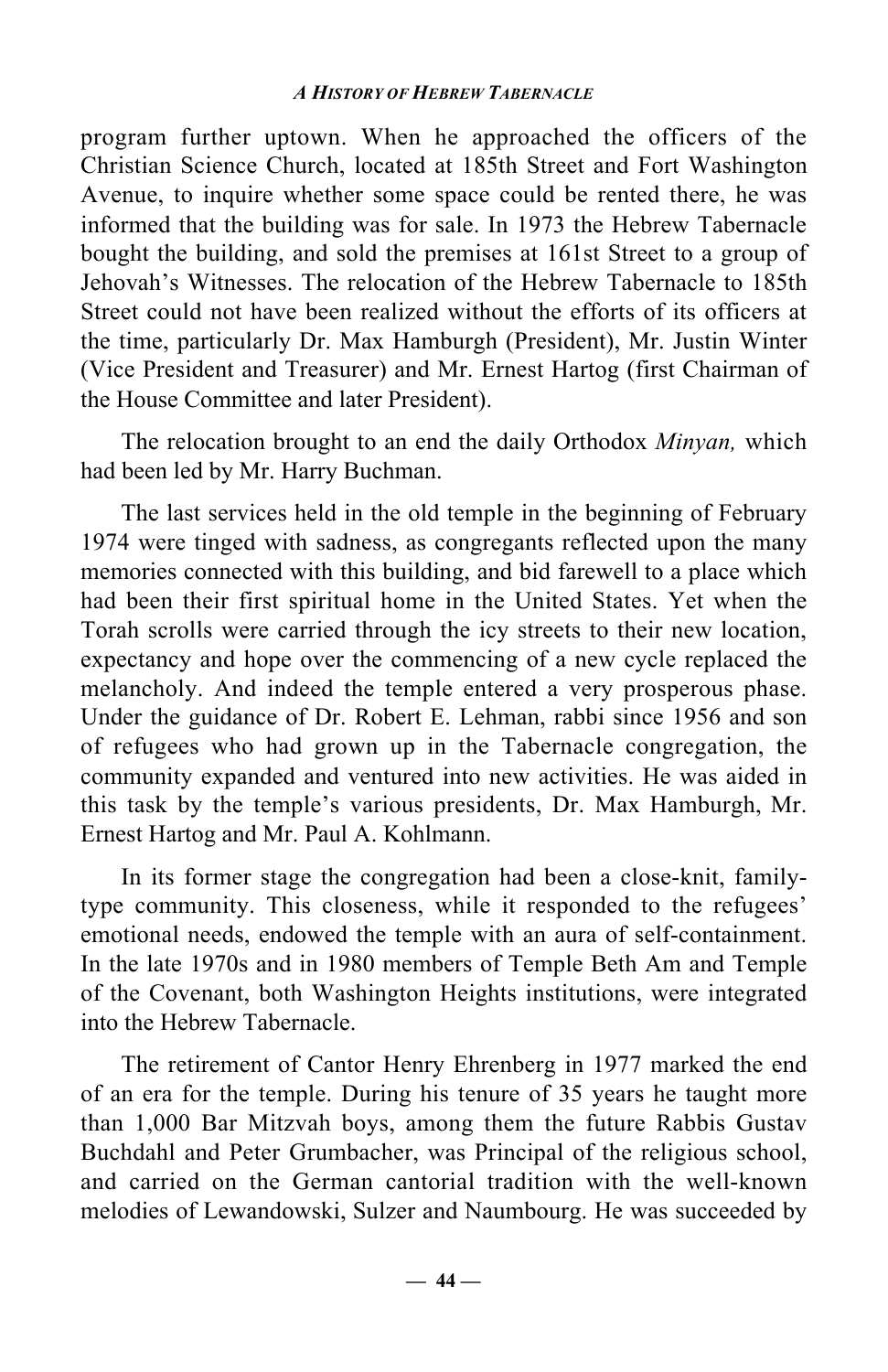Cantor Frederick C. Herman, American-born and American-trained, who attempts to widen the musical horizon of the Tabernacle. Owing to his knowledge and talent the congregation was able to hear, for instance, Ernest Bloch's "Sacred Service", Handel's "Judas Maccabaeus", "Israel in Egypt" and Bach's Cantata No. 79.

The creation of new programs was necessitated by an aging membership. In time, the old by far outnumbered the young, as the latter increasingly turned to suburbia, an area more congenial for raising families than the problem-ridden urban neighborhoods. Programs were developed which opened the temple to the community at large, and at the same time brought cultural events to the doorsteps of the people who could no longer travel, or did not feel at ease to use the public transportation system to attend concerts and similar activities downtown. The temple sponsored tours to study the historic sites of the Jewish people in Israel, Spain and other Jewish sites in Europe, as well as in the United States. There were art exhibits and biennial concerts featuring Pinchas Zukerman, David Bar-Illan, and Jerome Hines. In addition, film festivals took place, and the temple invited noteworthy speakers, most recently Elie Wiesel. In commemoration of the 40th anniversary of *Kristallnacht* the congregation funded the publication of *Reflections on the Holocaust,* containing memoirs by congregants.<sup>37</sup> Aside from these extraordinary events, an Adult Education Program, the Open Mind, came into existence. It examines topics in history , music, Bible and current events. In addition to which, every Wednesday the Sisterhood offers luncheons, followed by an afternoon of card-games. These events attract hundreds of people weekly.

Some members have created a support system by phone for very old members, checking periodically if help is needed. There are also volunteer programs serving the Isabella Home, a geriatric center in Washington Heights. In addition, Rabbi Lehman and Cantor Herman, in visiting congregants in hospitals and nursing homes, follow the German Jewish tradition of *Seelsorge.*

While the needs of the elderly have become a major factor in the life of the community, the temple is not ignoring the realization that its future rests with the young American-born generation. During the last four years, student rabbis were engaged in order to build up programs attractive to young people.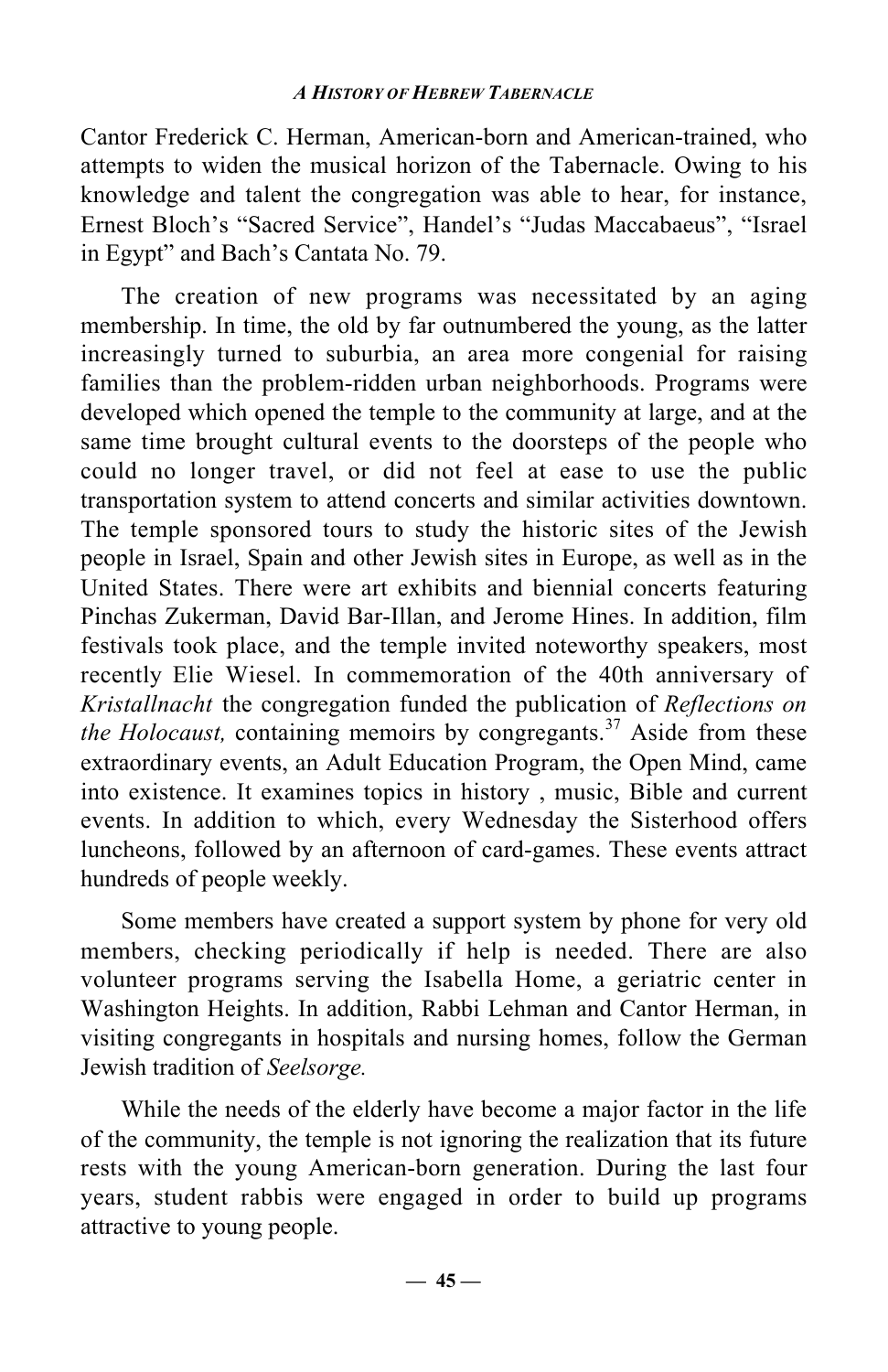# **CONCLUSIONS**

This temple was founded by German Jews and from the beginning it struck a sensitive balance between elements derived from its German Jewish heritage, and influences stemming from the American environments. When German Jewish refugees came to this country and to Washington Heights during the Nazi period, they were drawn to the Hebrew Tabernacle particularly on account of its unique character. Yet while they were German Jews like the Tabernacle's founding fathers, they had not emigrated voluntarily, and their most recent experiences were bound to have left an impact. The congregants in the early periods of the Tabernacle could affirm in all naiveté their German ties, sometimes bordering on German patriotism. The present membership's German roots are burdened with singular painful memories.

Due to the events of the Hitler era, German Jews have asked themselves whether emancipation and the dual identity of being a Jew and a citizen were not a chimera. Other Jews have accused them of having been German Jewish rather than Jewish Germans, and hence deserving the lesson that assimilation bears no other fruit but destruction.

To what extent did German Jews, after their resettlement in the United States, remain true to the social and intellectual traits which had formed them in Germany? Historians have pointed to areas where the former German Jewish refugees continued the patterns established in Germany.<sup>38</sup> This pattern includes their middle class economic status, their charity and welfare concerns, and their capacity to speedy Americanization while maintaining social and religious ties within their group.

Toward the end of the nineteenth century, German Jews initiated a process to re-examine the nature of their identity. Motivated by a number of factors, of which the resurging anti-Semitism, Zionism and the encounter with East European Jewish culture were the most prominent, the so-called Hebrew Renaissance was generated. The names of Buber and Rosenzweig come readily to mind as the main representatives of this movement. As the destruction of German Jewry at the hand of the Na/is unfolded, and German society became again closed to Jews, the Jewish cultural activity gained in importance.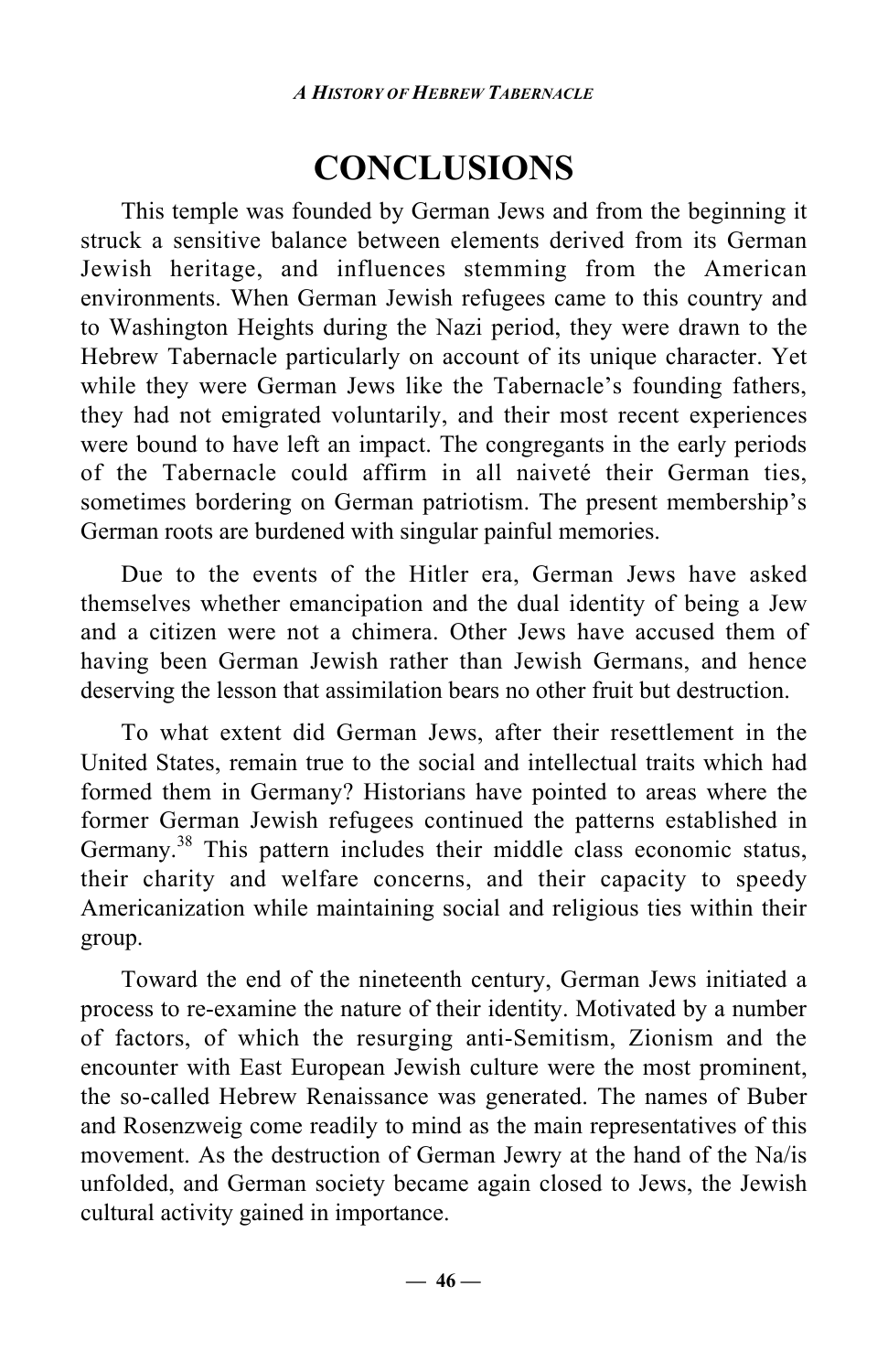After German Jews arrived in their new home countries, chiefly Israel, the United States and England, they soon established organizations as they had known them in Germany, serving their religious and social needs. They founded synagogues, social clubs, and welfare institutions. In the cultural field, however, the work begun in Germany was not continued. A *Lehrhaus* sponsored by Temple Habonim soon ceased functioning for lack of support. No theatres, no publishing house, no schools were established. An exception to this pattern is the Leo Baeck Institute. But here the question arises as to what extent that institution plays a part in the former immigrants' community, or whether it is instead sustained by a scholarly audience interested in preserving and examining German Jewry's past.

Whatever the reasons for this discontinuity may be — and this is not the place to examine them — once the German Jewish immigrants settled, they concentrated on reaching at least the economic position and status they had enjoyed in Germany. The speed with which it was achieved is, so far, unprecedented in the immigration history of the United States. The mutual aid societies and other institutions that had helped them with this task either became superfluous and disbanded, or became transformed and joined the general American scene. This observation also holds true for the many synagogues founded by German Jewish immigrants. Those which are still in existence today are in the process of merging with the American Jewish community. One member of the Tabernacle expressed himself to that effect: "the German Jewish tradition will come to an end as the former German Jews are passing away. The young generation has not been taught to carry on the tradition."<sup>39</sup> What the young received instead from their parents was a hazy notion of Germanness, exemplified in manners, attitudes towards music and books, formality and thrift.

The United States, from its very inception, represented the most advanced and egalitarian ideas of Western Civilization. It was not burdened with a tradition of feudal restrictions. Thus the American Jew, as a citizen of the United States, was free to partake of freedom and equality in an unprecedented way.

German Jewish refugees, arriving here, found a country which is open, pluralistic, and materially rich. Being largely middle class, they were in a unique position to take advantage of these opportunities. While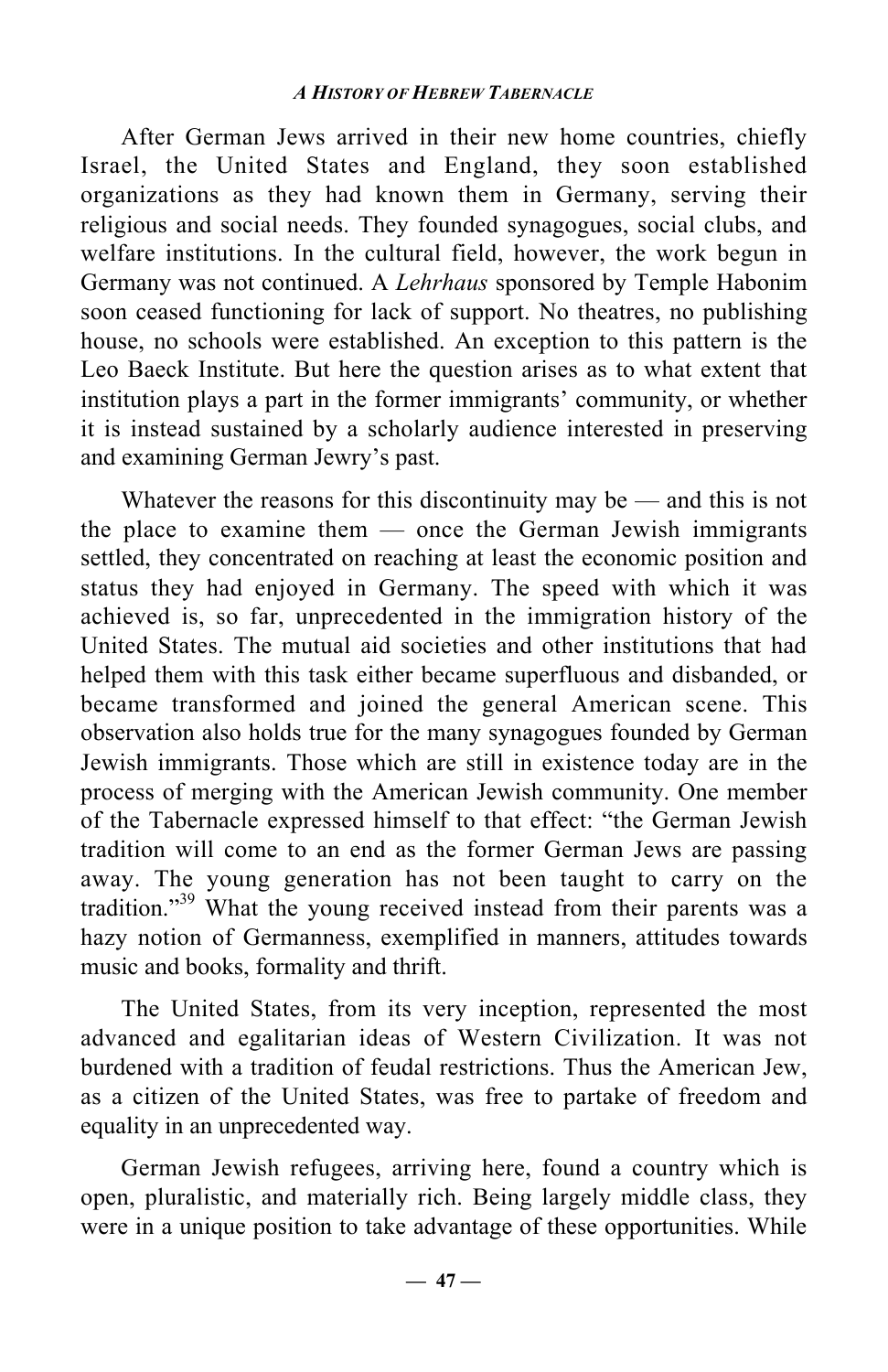doing so they adhered to the belief that one can be American and Jewish, without the contradictions which were inherent in the past German Jewish experience.

One could argue whether the discontinuity of one cultural strand, in this case the German Jewish, is, in the end, the decisive issue. As much as the disappearance of one cultural heritage is a loss to humanity, one has to assume that a culture which plays an important role in a people's life will be treasured and transmitted to future generations.

The history of the Hebrew Tabernacle has shown that in cycles it was and still is a viable institution. And in this we find the main criterion for determining the merit of an institution, namely whether it fulfills a living function for the community it serves. In case of the present membership the Hebrew Tabernacle became an extension of their lives. When the time comes, it will be up to the next generation, based on their needs, to model and develop the Tabernacle so that it may play a role in their lives.

Today the Hebrew Tabernacle is quite different from the Tabernacle of 1906. Its activities have changed and so has its membership. What remained constant throughout the various periods of the temple's history is the Tabernacle's commitment to its congregants. This relationship is reciprocal. Unlike many institutions which with age become selfperpetuating, the temple's existence depends on the support of its membership. The temple relocated twice in an effort to follow the settlement pattern of its community. On the other hand, the congregants are also in need of the temple, and this has become particularly evident in the post-War period. For the refugees from Germany the Hebrew Tabernacle was their home. At first it provided them with a setting, similar to the one they had been forced to leave. Subsequently, as the immigrants became acculturated, the temple's unique character assumed a special significance. As an American synagogue with a German Jewish heritage it became the symbol of the congregation's hopes and strivings.

Throughout its history the temple was never content merely to exist, since it was dedicated to fulfilling certain tasks. In its first decades it found a special calling in the religious education of the young. Later it became a home for the expelled. Today the Tabernacle's commitment is twofold. It cares for its aging membership, and it also prepares the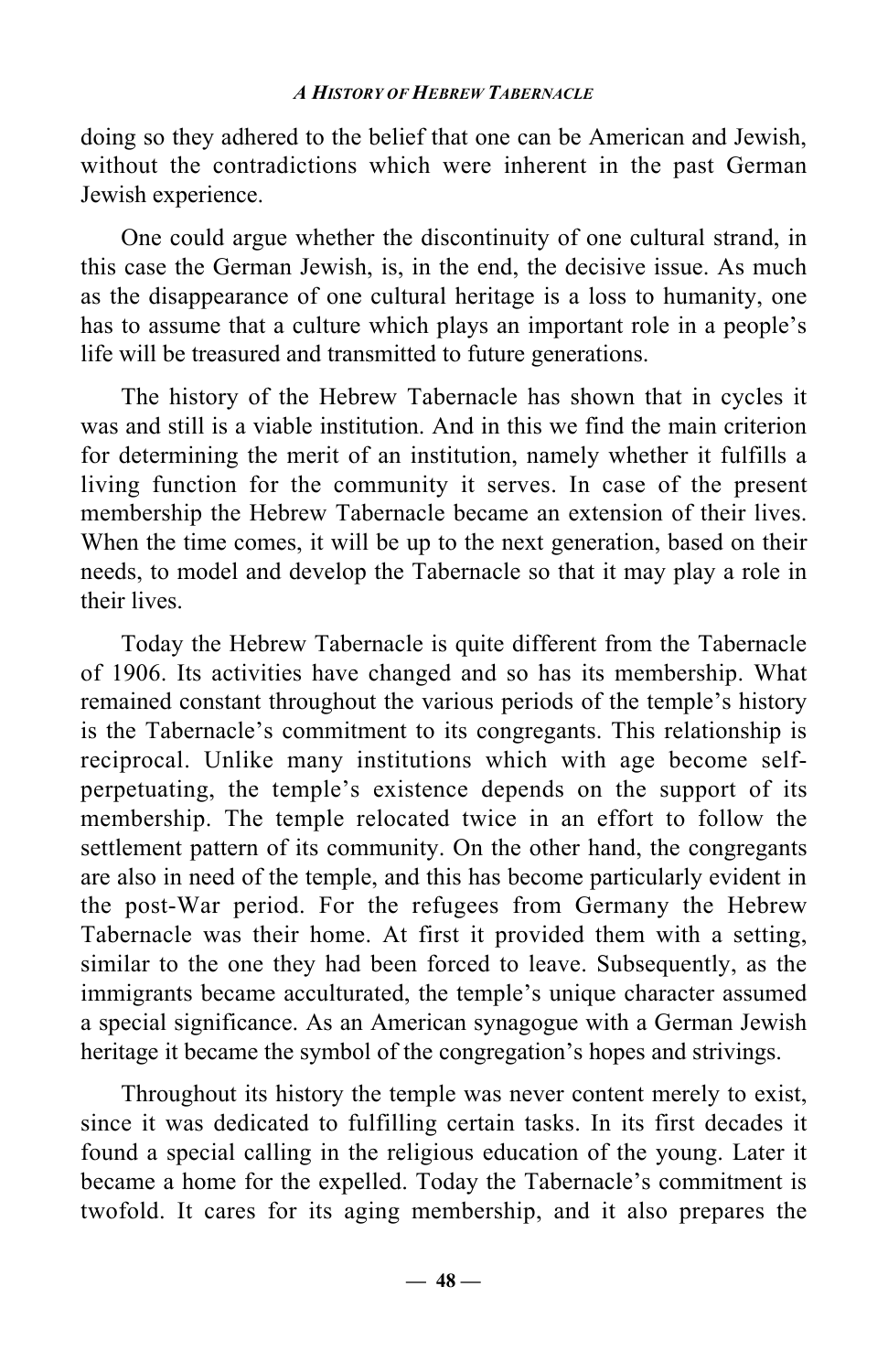ground for the inevitable changes in the future. The temple's extensive cultural programs do not provide entertainment and stimulation for its members only, but establish the Tabernacle as a center of activities for the entire neighborhood. Musical performances, art exhibits, and lectures on topics ranging from the Bible to present day politics, have expanded the temple's scope. In the process it was transformed into a community center appealing to people of different ages with a variety of interests.

At present the Tabernacle's membership is advancing in years, and the religious school enrollment is low compared to other periods in the temple's history. But this problem and the inherent question of the congregation's future may not be solely in the hands of the Tabernacle. The history of the temple has shown to what extent it shares the fate of the community at large. Such factors as demographic trends, economic developments, and housing policies of New York City may play more of a role in determining .the temple's future than any plans and strategies devised by the temple. This history has also shown that the temple survived many difficult periods. It underwent changes by adapting to varied circumstances and emerged renewed in "body" and "spirit."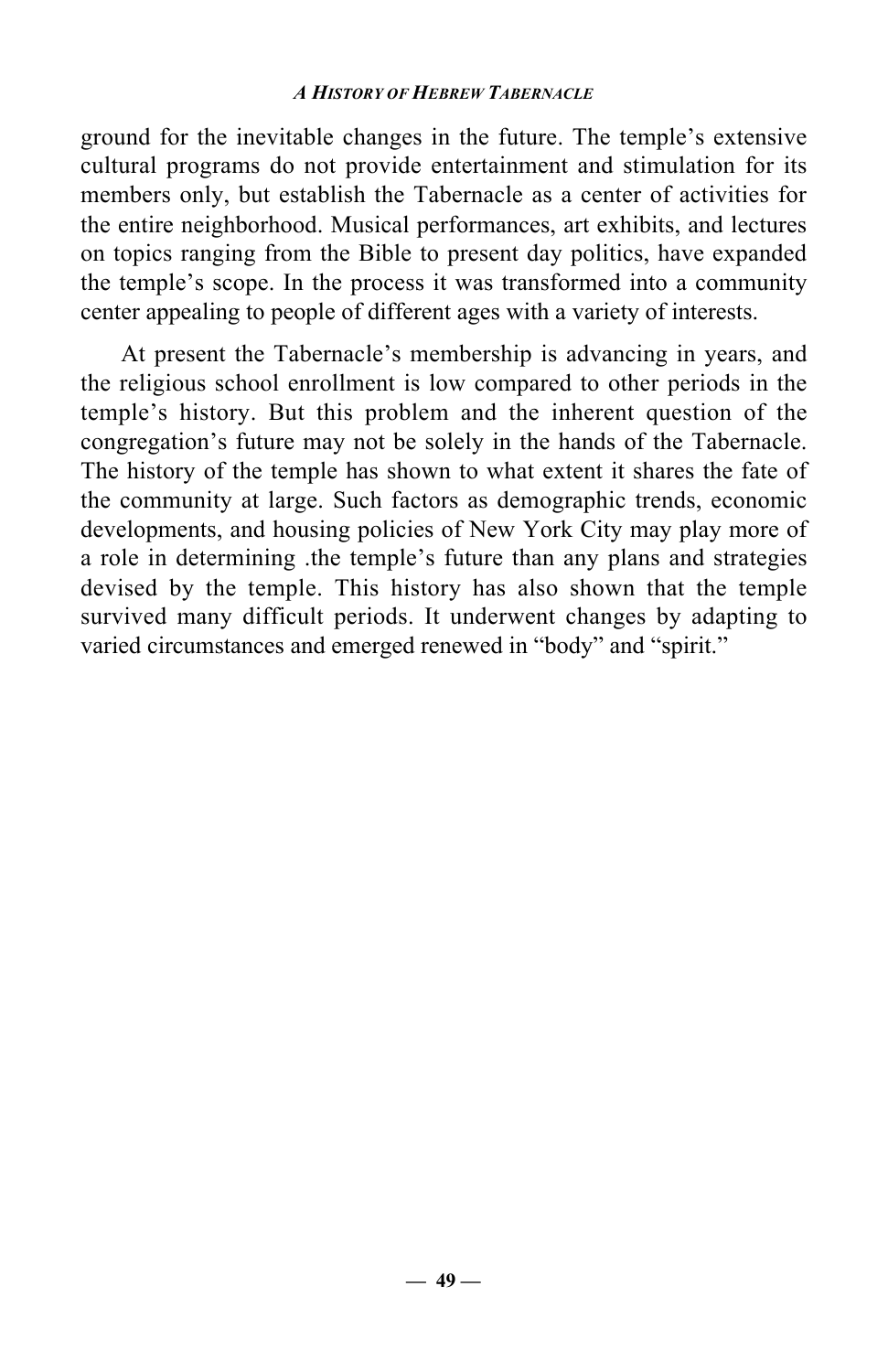## **NOTES**

This history is based upon the following primary material: *Minutes of Board of Trustees Meetings,* (1905-1938). *Minutes of Congregation Meetings,* (1911-1931). *Bulletins,* (1922-1941; 1956 to present).

*Interviews* conducted by the author during spring 1985 with: Cantor Emeritus Henry Ehrenberg, Mrs. Mildred Engel, Ms. Sadie Gold, Dr. Max Hamburgh, Mrs. Sonya S. Hartog, Mr. Ernest Hartog, Mr. Paul A. Kohlmann, Rabbi Dr. Robert L. Lehman, Mrs. Ella Maier, Mrs. Gertrude Maier, Mrs. Rosalyn Manowitz, Mr. Kurt J. Schloss, Mr. Ernest W. Stein, Mrs. Joan Taub, Mr Justin Winter.

- **1** Circular letter by the Hebrew Tabernacle Association dated October 13, 1905, p. 1.
- **2** Jeffrey S. Gurock, When Harlem Was Jewish 1870-1930, New York, 1979, p 40 f.
- **3** Pauline Wengeroff, "Memoirs of a Grandmother," in Lucy S. Dawidowicz, The Golden Tradtion: Jewish Life and Thought in Eastern Europe, Boston, 1967, pp. 160-68.
- 4 Circular letter, op. cit., passim.
- **5** Gurock, op. cit., ch. 4.
- **6** ibid., ch. 5
- **7** ibid., p. 117 ff.
- **8** We have examples from Alexandria in 40 C.E. where the Jews were accused of siding with the hated Roman occupying power, or Spain in the twelfth and thirteenth centuries, where the Christians suspected the Jews of aiding the Moslems during the Reconquista (the reconquering of Spain from the Moors). It always resulted in harassment for the Jews.
- **9** Letter by Gustavo G. Berger to Mr. Adolph Schwarzbaum, n.d.
- **10** Gurock, op. cit., ch 6.
- **11** ibid., ch. 6.
- **12** A beam or truss which is supported or held firmly at one end and which projects from its support so that the outer end is free and unsupported. *The Winston Dictionary,* College Edition.
- **13** The Union of American Hebrew Congregations and the Central Conference of American Rabbis are two organizations established by the Reform movement in 1873 and 1889 respectively. Hebrew Union College, the movement's Rabbinical institution was founded in 1875.
- **14** Although the Reform movement originated in Germany, it never became as radical there as it was in the United States.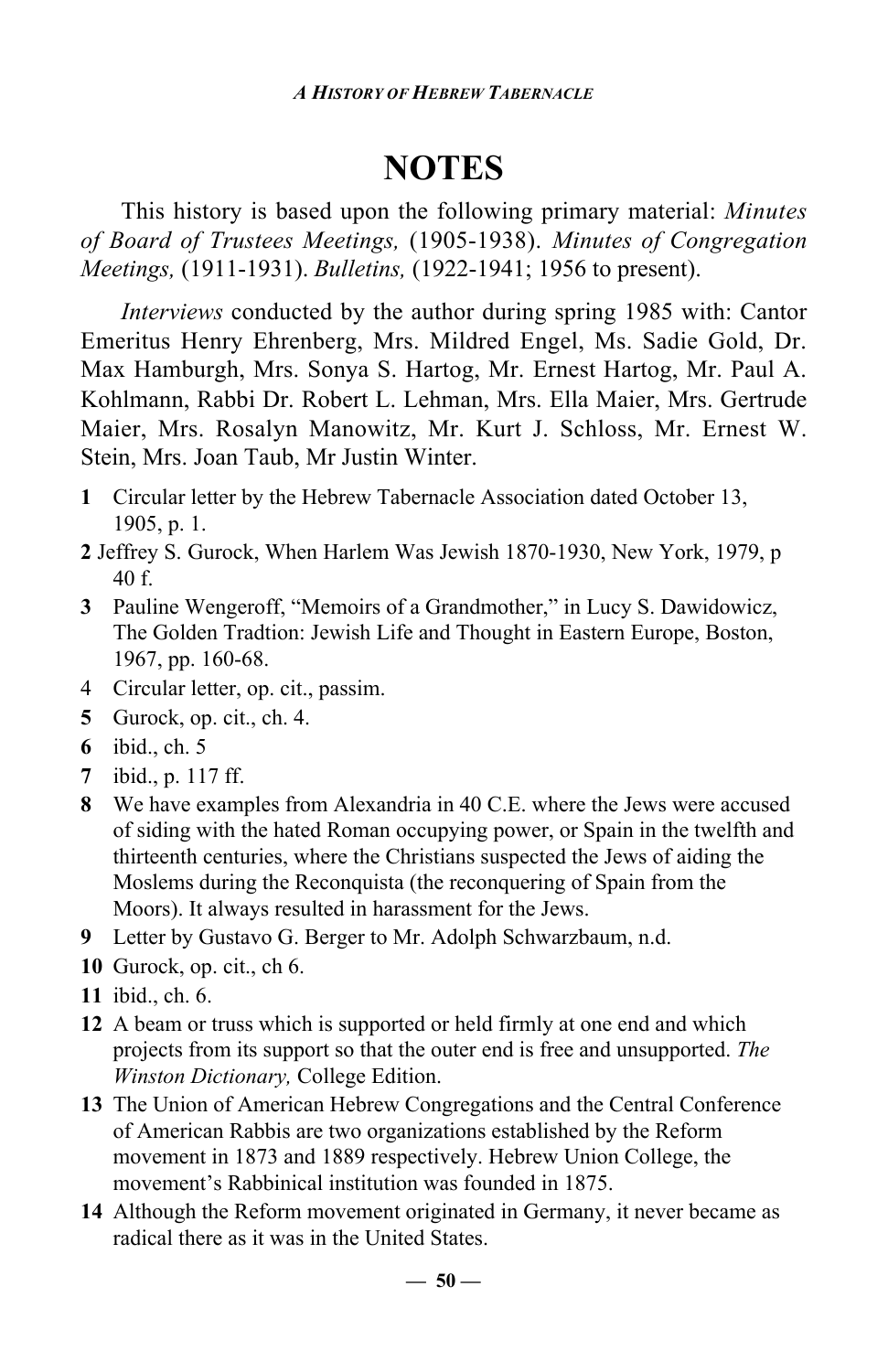- **15** Gurock, *op. cit*., ch. 7.
- **16** Inspired by Protestant custom reformers introduced the Confirmation to Judaism first in Germany. It was not the girls' equivalent of the *Bar Mitzvah,* but was meant for both sexes.
- **17** Hebrew Tabernacle Minutes of Board of Trustees Meetings, 1927, p. 193
- **18** Irving Howe, World of Our Fathers, New York, 1976, chs. 8-10, 13-16.
- **19** I am aware that this characterization of German Jews is rather schematic and as such opens itself up to the charge of generalization. Aside from innovations in the religious field, German Jews were trailblazers in the scholarly study of Judaism. Such men as Jost and Graetz in history, Steinschneider in bibliographical studies and Zunz on synagogue liturgy laid the foundations for today's extensive research in Judaic studies. For an excellent summarizing essay on the Modern Period in Jewish history, see Salo W. Baron, "The Modern Age," in *Great Ages and Ideas of the Jewish People,* ed. with an Intro. by Leo W. Schwarz, New York, 1956, pp. 315-484. See also Salo W. Baron, "The Jewish Question in the 19th Century," *Journal of Modern History,* X (1938), 51-65; Isaac Barzilay, "The Background of the Berlin Haskalah," in *Essays on Jewish Life and Thought Presented in Honor of Salo W. Baron,* New York, 1959; Shmuel Ettinger, "The Beginnings of the Change in the Attitude of European Society Towards the Jews," *Scripta Hierosolomytana,* VII (1961), 193-219; Jacob Katz, *Out of the Ghetto. The Social Background of Jewish Emancipation, 1770-1870,* Cambridge, Mass., 1973, esp. chs. III, V, VI, XII. See also Peter Gay, *Freud, Jews and Other Germans. Masters and Victims in* Modernist Culture, New York, 1978.
- *20 Ismar Schorsch, Jewish Reactions to German Anti-Semitism, 1870-1914,* pp. 103 ff.; and also Arnold Paucker, "Zur Problematik einer juedischen Abwehrstrategie in der deutschen . Gesellschaft," in *Juden im Wilhelminischen Deutschland 1890-1914, pp, 479-548,*
- **21** Fritz Stern, "The Political Consequences of the Unpolitical German," History. A Meridian Periodical, III (September, 1960), 104-134.
- **22** idem, "Germany 1933: Fifty Years Later," *Leo Baeck Memorial Lecture, 21 (1983), p. 26.*
- **23** Frederick L. Allen, Onlv Yesterdav: An Informal History of *the 1920's,* New York, 1964, pp.204 ff.
- **24** Mr. Meyer Levinson was also Cantor at the Dutch *shul* at 79th Street, between 2nd and 3rd Avenues and owned a cigar store on Second Avenue between 79th and 80<sup>th</sup> Streets.
- **25** See letters included in the temple's *Minutes* of the year 1933.
- **26** Arthur D. Morse, While Six Million Died. A Chronical of *American Apathy,* New York, 1967; David S. Wyman, *Paper Walls. America and the Refugee Crisis 1938-1941, Amherst, 1968; idem, The Abandonment of the Jews.*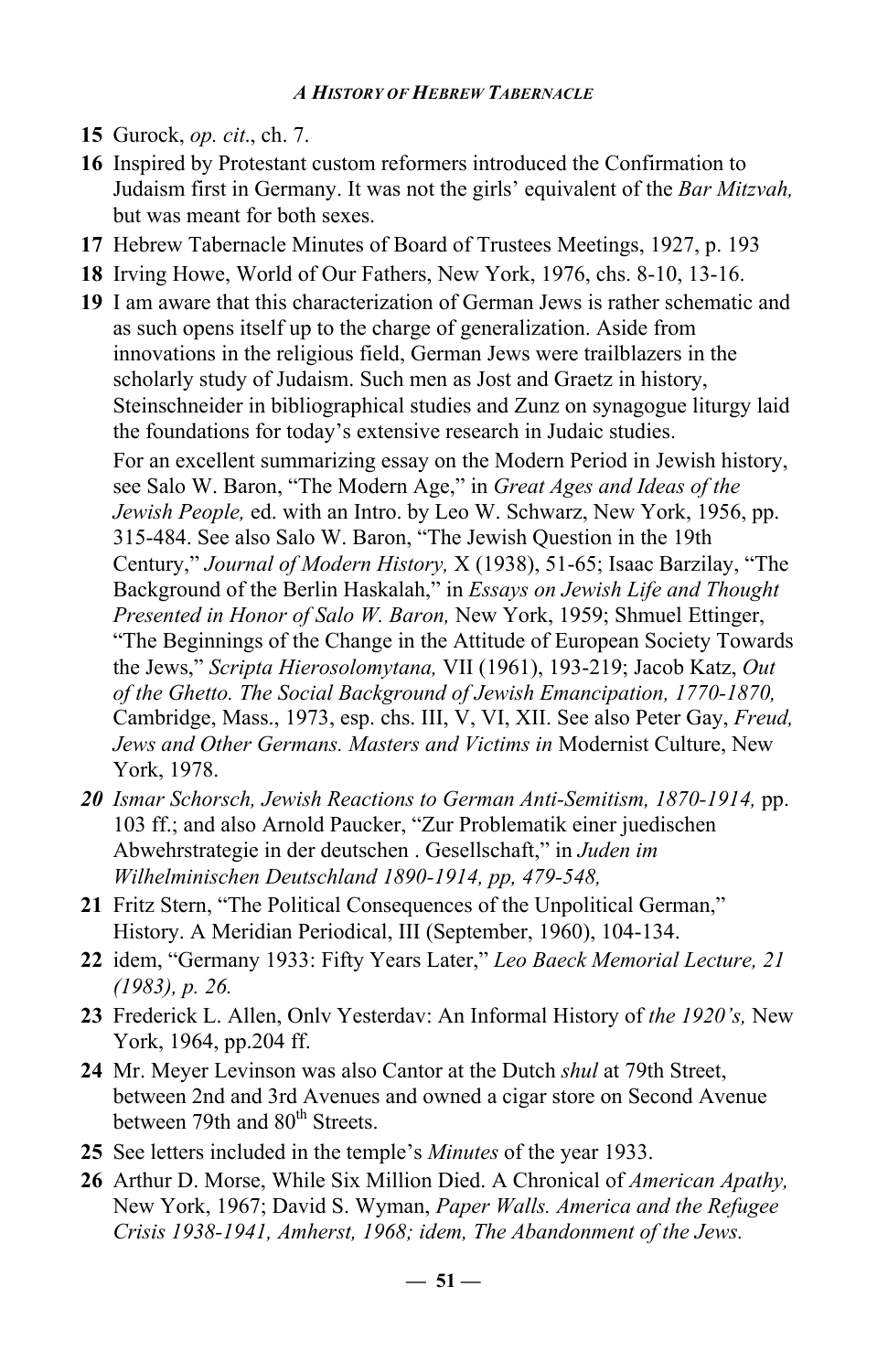*America and the Holocaust, 1941-1942, New York, 1984; Henry L. Feingold, The Political Rescue. The Roosevelt Administration and the Holocaust. 1938-1945, New Brunswick, 1970; Saul S. Friedman, No Haven for the Oppressed. United States Policy Toward Jewish Refugees. 1938- 1945,* Detroit, 1971; Kurt Jakob Ball-Kaduri *Vor der Katastrophe. Juden in Deutschland 1934-1939,* Tel Aviv, 1967; Hans Habe, *The Mission,* New York, 1967.

- **27** Alexander Carlebach, "The German-Jewish Immigration and Its Influence on Synagogue Life in the U.S.A.," *Leo Baeck Institute Yearbook* (following LBIYB), IX (1964), pp. 351-372; Herbert A. Strauss, "Jewish Emigration from Germany — Nazi Policies and Jewish Responses (I)," *LBIYB,* XXV (1980), pp. 313-361; idem, "Jewish Emigration from Germany — Nazi Policies and Jewish Responses (II)," *LBIYB,* XXVI (1981), pp. 343-409.
- **28** Generally speaking, Jews from Southern Germany were in a better position to secure affidavits. There existed family and community connections, due to the fact that the post-1848 Jewish immigrants to America had largely come from Southern regions of Germany.
- **29** "A movement to admit British children following the fall of France, in contrast, was widely supported by public opinion and the Washington bureaucracy. It led to the admission of about 4,000 British children in the few months before the programme came to an end in the late summer of 1940, following the sinking of the *City of Benares* by German submarines with the loss of 79 children." Herbert A. Strauss, "The Immigration and Acculturation of the German Jew in the United States of America," *LBIY,* XVI (1971), pp. 66 ff.
- **30** See note 26 and esp. David S. Wyman, *The Abandonment of Jews.*
- *31 See Steven M. Lowenstein, "German Jews in Washington Heights" LBIYB, XXX (1985), p. 246.*
- **32** idem., *ibid.,* p. 246 n. 4.
- **33** The law also stipulated that every community member had to pay synagogue tax. That money constituted the main revenue of the *Gemeinde,* with which it financed its various welfare, social and cultural programs. The situation was changed by the law of March 28, 1938, which denied the *Gemeinde* its corporate status. Henceforth, funds had to come from voluntary contributions.
- **34** Michael N. Dobkowski, "The Fourth Reich—German-Jewish Religious Life in America Today," *Judaism,* (Winter, 1978), 80-95; Robert L. Lehman, "Washington Heights and Its Religious Institutions," in *Hebrew Tabernacle Congregation and Isabella Geriatric Center,* unpubl. D. Min. Dissertation, New York Theological Seminary, 1985.
- **35** See Steven M. Lowenstein, *op. cit.,* p. 248 f.
- **36** Information gained from Mr. Ernest Stein during an interview on February 8,